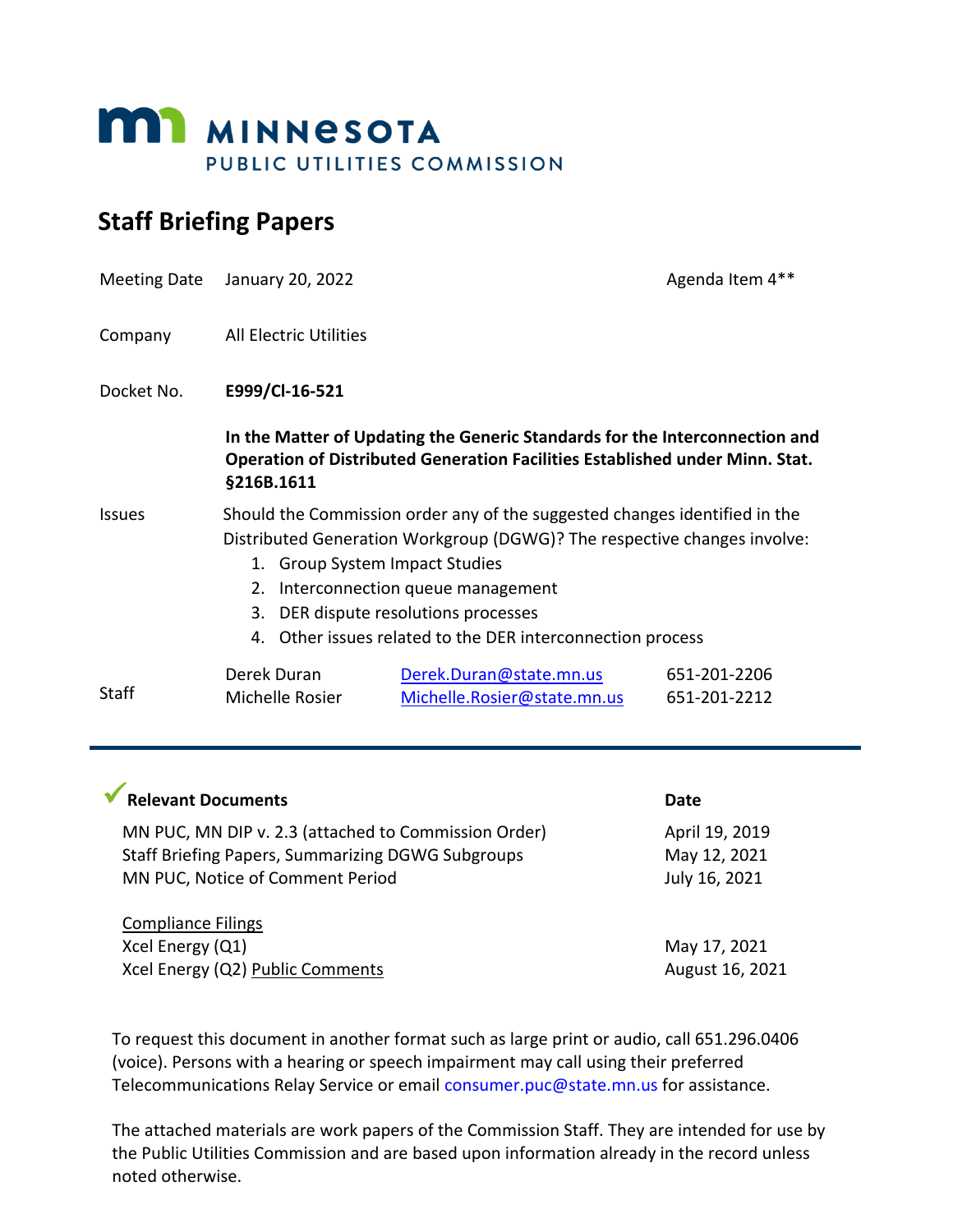| MN PUC, C Burrow                                       | June 28, 2021      |
|--------------------------------------------------------|--------------------|
| MN PUC, D Holden                                       | August 6, 2021     |
| <b>Initial Comments</b>                                |                    |
| Institute for Local Self-Reliance (ILSR)               | August 24, 2021    |
| Department of Commerce                                 | August 25, 2021    |
| All Energy Solar                                       | August 25, 2021    |
| Interstate Renewable Energy Council (IREC), INC.       | August 25, 2021    |
| Nokomis Energy                                         | August 25, 2021    |
| <b>Xcel Energy</b>                                     | August 25, 2021    |
| Novel Energy Solutions with attachments A and B        | August 25, 2021    |
| <b>Otter Tail Power Company</b>                        | August 25, 2021    |
| <b>City of Minneapolis</b>                             | August 25, 2021    |
| Minnesota Power                                        | August 25, 2021    |
| Minnesota Solar Energy Industries Association (MnSEIA) | August 25, 2021    |
| Fresh Energy with attachments 1-5                      | August 25, 2021    |
| Dakota Electric Association                            | August 25, 2021    |
| Letters of Objection                                   |                    |
| Department of Commerce - Letter                        | September 24, 2021 |
| MnSEIA, Fresh Energy, IREC                             | September 28, 2021 |
| Xcel Reply to Objections                               | October 12, 2021   |
| <b>Reply Comments</b>                                  |                    |
| PUC - Pivot Energy (dated August 25, 2021)             | September 24, 2021 |
| <b>Solar United Neighbors</b>                          | September 30, 2021 |
| <b>ILSR</b>                                            | September 30, 2021 |
| All Energy Solar                                       | October 1, 2021    |
| Nokomis Energy                                         | October 1, 2021    |
| <b>MnSEIA</b>                                          | October 1, 2021    |
| <b>Xcel Energy</b>                                     | October 1, 2021    |
| <b>Novel Energy Solutions</b>                          | October 1, 2021    |
| Department of Commerce                                 | October 1, 2021    |
| <b>IREC</b>                                            | October 1, 2021    |
| <b>Otter Tail Power Company</b>                        | October 1, 2021    |
| Fresh Energy with attachments 1 and 2                  | October 1, 2021    |
| Dakota Electric Association                            | October 1, 2021    |
| Minnesota Power                                        | October 1, 2021    |
| Late Filed                                             |                    |

Xcel Energy – Letter, MISO Affected System Study Agreement Xcel Energy – Letter, DER Limits and Other Utilities

December 17, 2021 January 11, 2022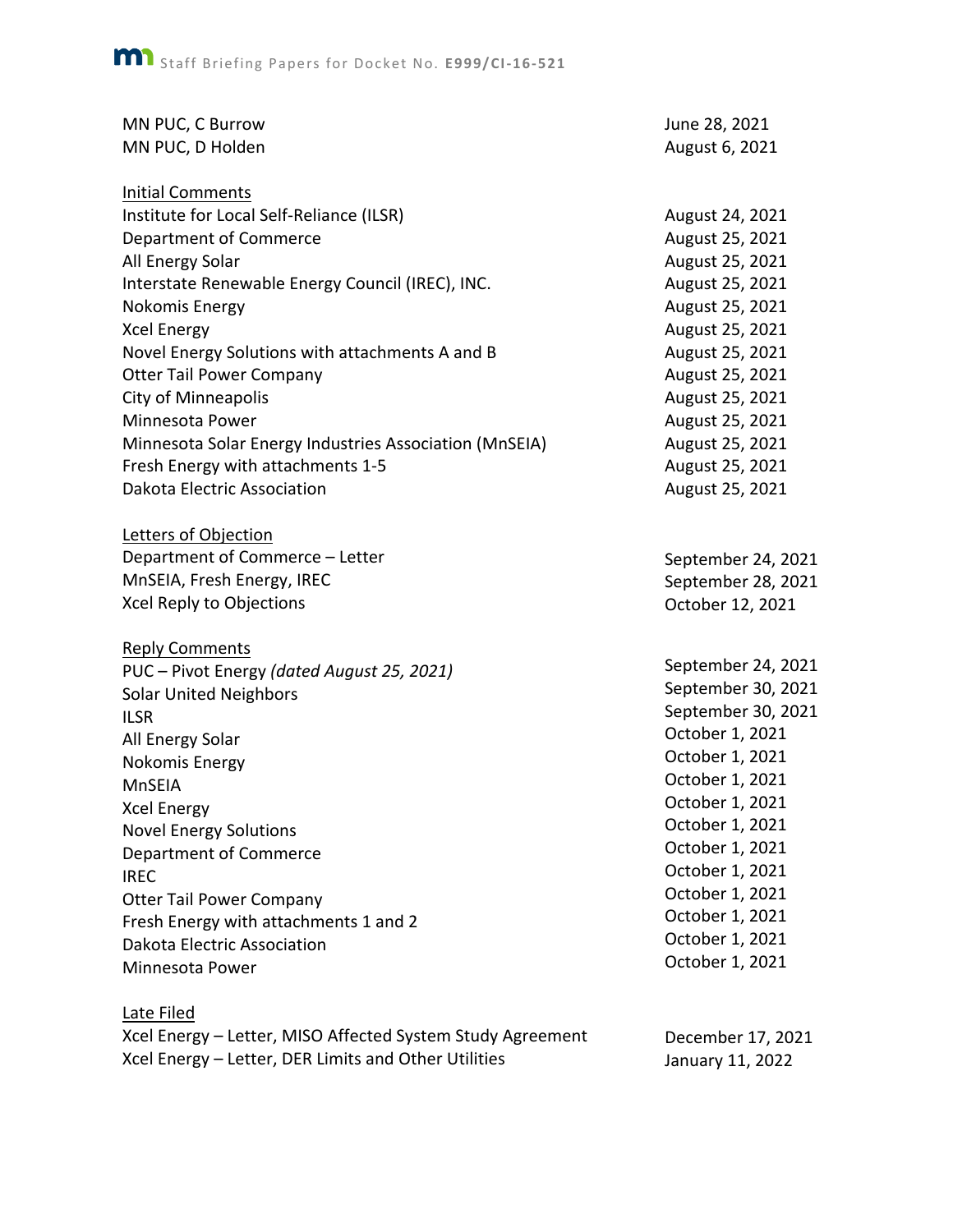# Contents

| $\mathsf{I}$ . |  |
|----------------|--|
| ΙΙ.            |  |
| III.           |  |
| Α.             |  |
| В.             |  |
| C.             |  |
| D.             |  |
| Е.             |  |
| F.             |  |
| G.             |  |
| IV.            |  |
| Α.             |  |
| В.             |  |
| C.             |  |
| D.             |  |
| Ε.             |  |
| F.             |  |
| V.             |  |
| Α.             |  |
| <b>B.</b>      |  |
| C.             |  |
| D.             |  |
| Е.             |  |
| F.             |  |
| G.             |  |
| VI.            |  |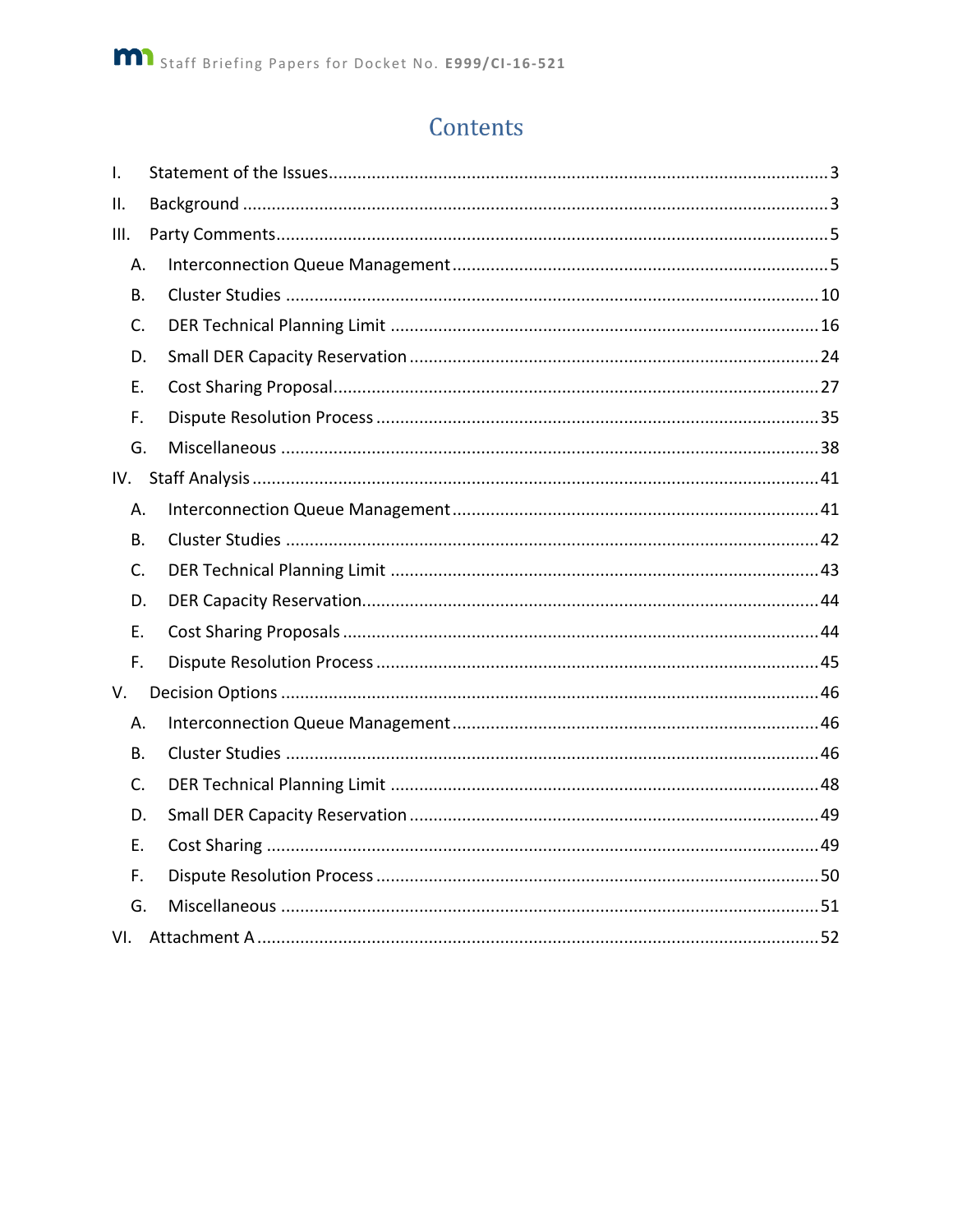#### I. Statement of the Issues

<span id="page-3-0"></span>Should the Commission order any of the suggested changes identified by the Distributed Generation Workgroup (DGWG)? The respective changes involve:

- 1. Group System Impact Studies (Cluster Studies)
- 2. Interconnection queue management
- 3. DER dispute resolutions processes
- <span id="page-3-1"></span>4. Other issues related to the DER interconnection process

#### II. Background

The May 12, 2021 Staff Briefing Papers summarize the Distributed Generation Workgroup (DGWG) progress discussed at the Commission's May 20, 2021 Agenda Meeting which resulted in the additional comments before the Commission in this proceeding.

On June 28 and August 6, 2021, the Commission received two public comments expressing frustration with delayed interconnection timeframes.

By August 25, 2021, Institute for Local Self Reliance (ILSR), Department of Commerce-Division of Energy Resources (Department), All Energy Solar (AES), Interstate Renewable Energy Council (IREC), Nokomis Energy (Nokomis), Xcel Energy (Xcel), Novel Energy Solutions (NES), Otter Tail Power (OTP), City of Minneapolis (City), Minnesota Power (MP), Minnesota Solar Energy Industries Association (MnSEIA), Fresh Energy, and Dakota Electric Association (DEA) filed Initial Comments. A public comment by D. Holden was also submitted.

Letters of objection to October 2021 implementation of two Xcel Energy proposals from initial comments were received. On September 24, 2021, the Department filed a letter objecting to Xcel Energy's proposal to pay up to \$15,000 per customer for distribution upgrade costs for residential Solar\*Reward customers going into effect without formal approval by the Commission. In reply comments, Xcel Energy withdrew early implementation in response to the Department's objection and asks the Commission to approve the proposal. On September 28, 2021, MnSEIA, Fresh Energy, and IREC jointly filed an objection to Xcel Energy's notice of intent, in Initial Comments, to implement the Company's Technical Planning Limit (TPL) by Oct. 1<sup>st</sup>. On October 12, 2021, Xcel Energy replied maintaining the Company had the authority to implement the TPL, but withdrew implementation until Commission review. Both issues are discussed further below.

Between September 24 and October 1, 2021, ILSR, AES, Nokomis, MnSEIA, Xcel, NES, Department, OTP, Fresh Energy, DEA, and MP filed Reply Comments. Pivot Energy and Solar United Neighbors (SUN) also filed comments.

Between December 17, 2021 and January 11, 2022, Xcel Energy filed two letters outside the comment period in this docket. The letters outlined the Company's plan and agreement with MISO on Affected System Study Agreements for Transmission Studies and provided additional detail, including other utilities and states' experience, with DER limits like the TPL.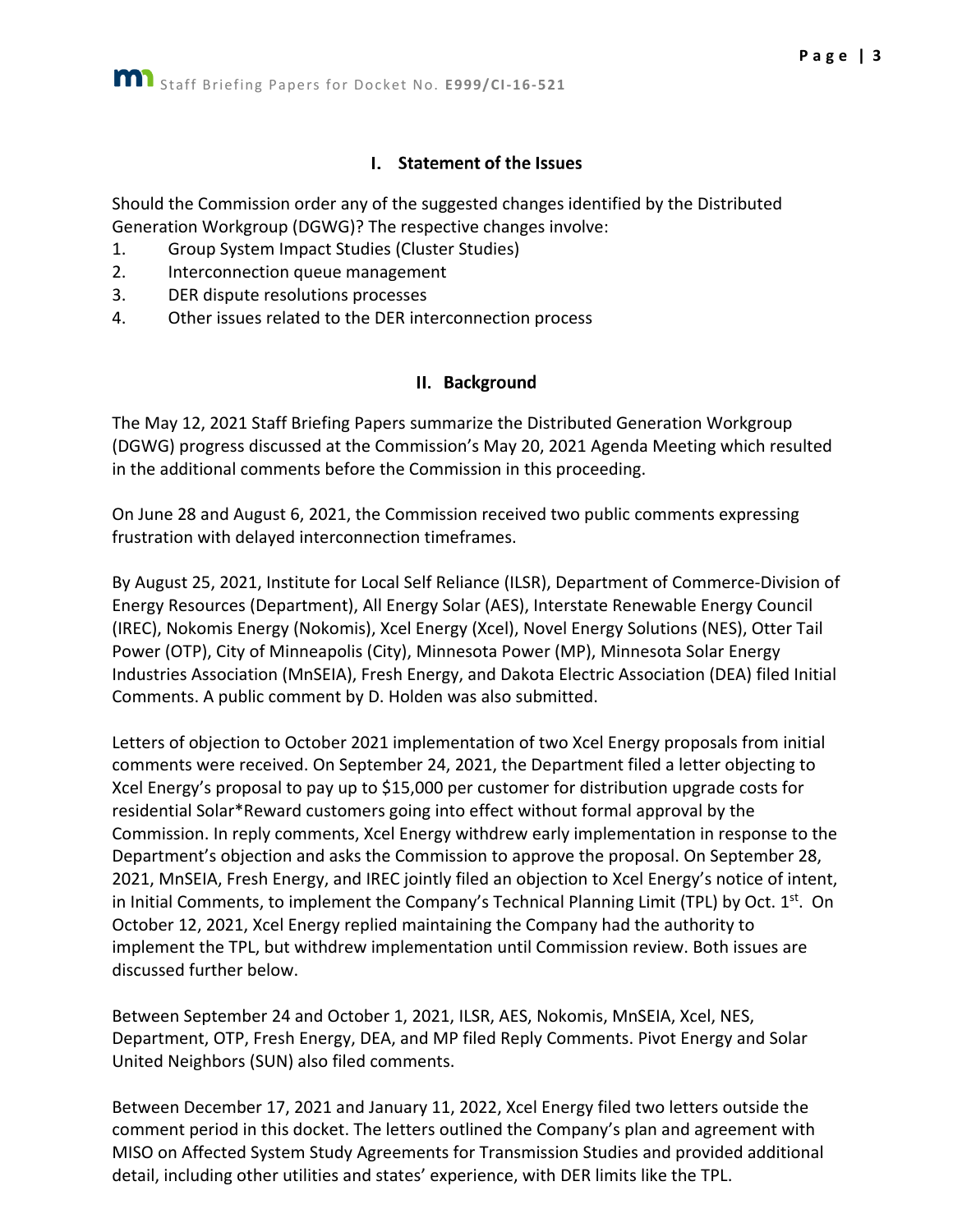#### Staff Summary of Key Concepts

**Queues** are addressed in MN DIP 1.8. A utility maintains a single, administrative queue of interconnection applications for review based on when a complete interconnection application was submitted, and may manage the queue geographically (e.g. feeder, substation). Queue position is used to determine cost responsibility for necessary upgrades and establishes conditional interconnection capacity for the customer contingent on meeting technical requirements. If the utility and customer(s) agree, interconnection applications for System Impact Studies may be studied in clusters; otherwise, they will be studied serially. MN DIP does not further clarify what studying either "in clusters" or "serially" means, and these are open, debated topics in this docket, specifically as it relates to Xcel Energy, as described later.

MN DIP Sections 2-4 and associated Attachments describe interconnection review and studies. A DER interconnection is screened (Simplified/Fast Track) or studied (**System Impact Study or SIS**) by the utility to identify potential safety, reliability or power quality concerns which can impact a local section of the utility's distribution system (e.g. secondary system or feeder) or the risk for impact, usually with larger DER or in aggregate with existing distributed generation, may occur at the substation which interfaces with the bulk electric system. If the review identifies potential impacts to another utility's distribution grid or the transmission system, the application undergoes an **Affected System Study**. Xcel Energy proposes implementing **mandatory cluster studies** in specific instances and filed an agreement between the Company and MISO for a **MISO Affected System Impact Study**.

Depending on the concerns identified, a utility may require changes with the interconnection application (e.g. reduced capacity, power factor changes) or the customer to pay for **distribution upgrades** (e.g. transformer, reconductoring, protection equipment). Depending on grid conditions, loading, existing distributed generation, and other factors, certain areas of a utility grid may have limited or no hosting capacity or **known capacity constraints** which increases the likelihood of the application triggering costly upgrades. An example that will be discussed later is Xcel's use of a **DER Technical Planning Limit** (TPL) which effectively limits the total capacity of a feeder or substation to a percent of the equipment rating plus the daytime minimum load (DML) with the intent of creating a capacity buffer. Xcel also discusses a policy to work under the DER TPL where the total available capacity is split between an **Open DER Capacity Limit** which encompasses all DER, and a **Small DER Capacity Reservation** which only encompasses DER under 40kW and that meet the 120% of onsite consumption rule.

Alternatively, a number of factors not related to grid capacity limits can result in large, local (feeder/substation) queues, such as incentive programs, neighborhood efforts, utility resource limitations, long timeframes for ahead in queue projects, etc. (**non-capacity constrained.)**

MN DIP requires interconnection customers to pay the actual costs of interconnection but allows for cost sharing under certain circumstances. Numerous parties offer **cost-sharing**  proposals to allow for distribution upgrades to be recovered more broadly than solely from the individual interconnection customer whose project triggered the upgrade.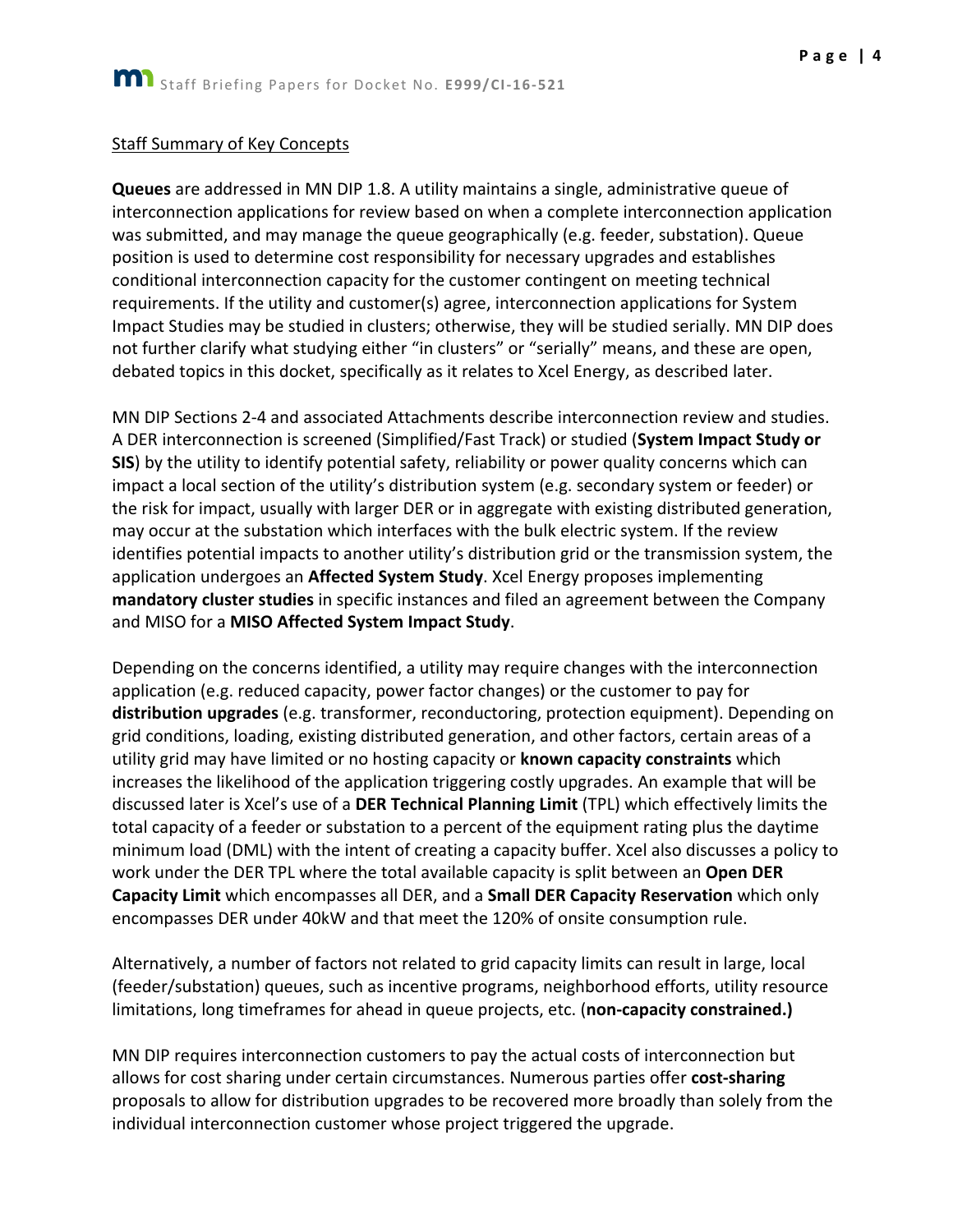## III. Party Comments

<span id="page-5-0"></span>In this section, staff summarize the record covering six primary topics: a) interconnection queue management b) cluster studies; c) DER technical planning limit, d) small DER capacity reservation; e) cost sharing proposals; and f) dispute resolution. These topics are intertwined and party support or opposition to one topic may be conditioned on another topic. For instance, all parties support cluster studies in concept, but have not agreed on implementation details, guidelines, or assumptions. Relatedly, while many of the topics before the Commission have technical aspects, there are also policy considerations woven into the proposals offered by the various parties. Lastly, nearly all of the proposals are suggested for Xcel Energy and the Company's unique situation with significantly more DER both awaiting review and interconnected to their distribution system.

## A. Interconnection Queue Management

#### <span id="page-5-1"></span>*On Hold and Interconnection Review*

To date, most utilities are meeting or beating the MN DIP timeframes; however, Xcel Energy customers face longer timeframes in areas where either: 1) existing distributed generation or grid conditions results in capacity-constrained feeders and substations necessitating more complex utility study ("known capacity constraints") and/or 2) areas with high volume of new interconnection applications.

Xcel Energy instituted an "on hold" status for interconnection applications waiting in queue for sequential, rather than parallel, utility review. Xcel Energy pauses MN DIP review timeframes for these applications until the application is released from "on hold". As of October 2021, Xcel Energy reported 300 interconnection applications on hold – 59 were customer-sited solar and 241 were Community Solar Gardens (CSG).<sup>1</sup>

Fresh Energy offers the following analysis of "On Hold" Applications (as of August 2021) where MNDIA stands for an Interconnection Agreement:<sup>2</sup>

| <b>Years until MNDIA for</b><br>new applicant | <b>Number of</b><br><b>Substations</b> | <b>Number of</b><br><b>Feeders</b> | <b>Number of</b><br><b>Applications</b> |
|-----------------------------------------------|----------------------------------------|------------------------------------|-----------------------------------------|
| Less than 4 years                             | 42                                     | 59                                 | 83                                      |
| 4-8 years                                     | 13                                     | 16                                 | 87                                      |
| More than 8 years                             | 11                                     |                                    | 146                                     |
| Total                                         | 66                                     | 82                                 | 316                                     |

#### **Table 1: August 2021 "On Hold" Lengths in Xcel Territory**

#### **Table 2: Size Range of Projects "On Hold" by Track**

<sup>1</sup> Page 1: Xcel Reply (10/01/2021)

<sup>2</sup> Fresh Energy Initial, p. 7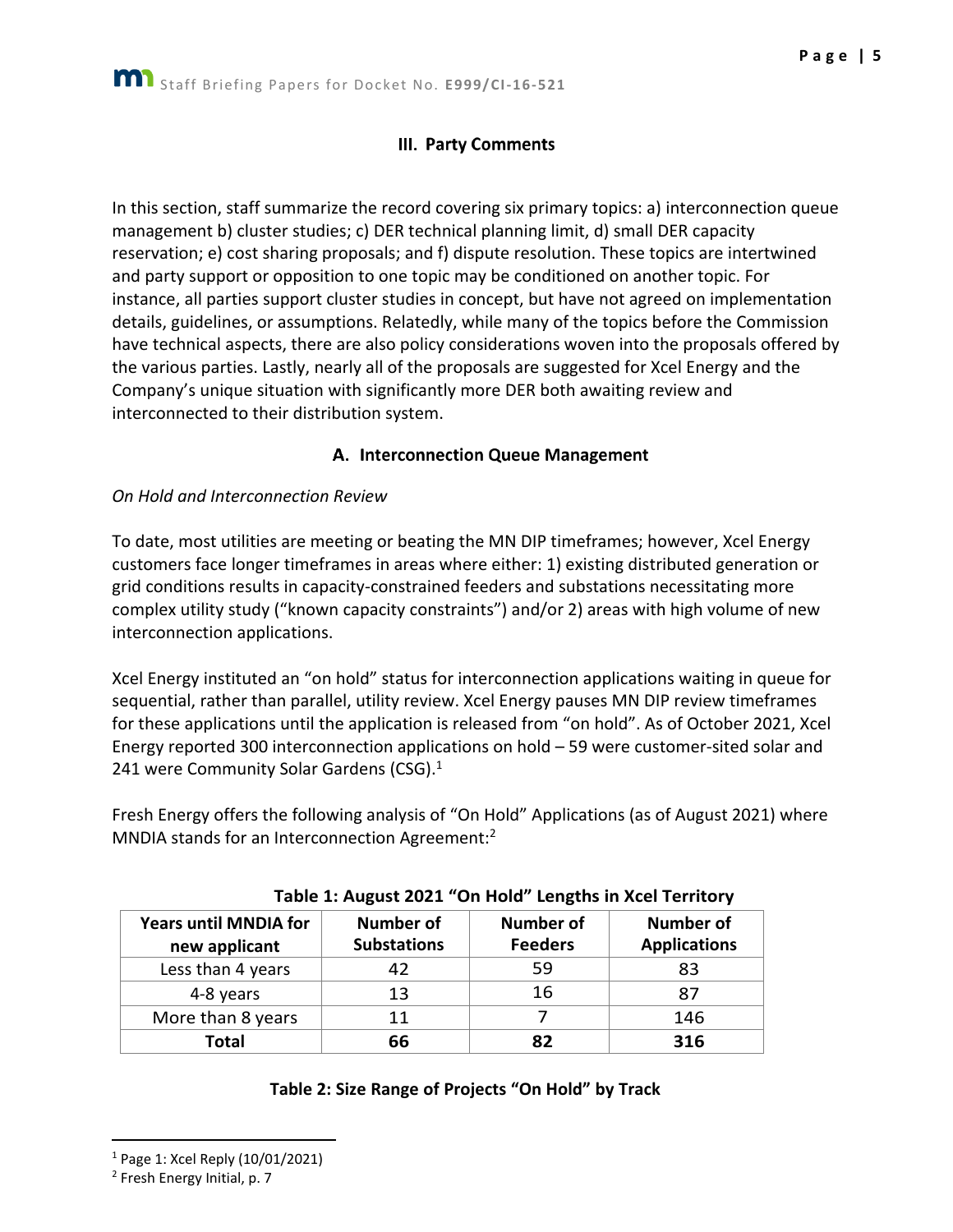| <b>MN DIP Process Track</b> | <b>Applications</b><br>On Hold | Min. Capacity<br>(kW) | <b>Max. Capacity</b><br>(kW) |
|-----------------------------|--------------------------------|-----------------------|------------------------------|
| <b>Fast Track</b>           | 110                            | 23.51                 | 1000                         |
| Simple                      | 37                             | 3.747                 | 19.988                       |
| Study                       | 169                            | 1000                  | 1000                         |

IREC argues Xcel Energy's "on hold" approach is an "improper interpretation of MN DIP [resulting] in a massive queue backlog, with most projects in Xcel's queue facing substantial delays, in violation of MN DIP."<sup>3</sup> Solar developers and others agree.<sup>4</sup> AES notes, as of August 2021, the total number of Applications "on hold" had increased 86% since January 2021.<sup>5</sup> AES highlights impacts on several customers of errors in the Company's manual "on hold" implementation.<sup>6</sup> Nokomis proffers Xcel is underestimating MN DIP timeframe performance by omitting on hold projects in MN DIP quarterly reporting. If "on hold" projects were included, Nokomis argues Xcel's reported interconnection timelines would double.

Some commenters offer various timeframes for the Commission to require Xcel Energy to end the use of "on hold" treatment of applications:

- Nokomis suggests an immediate end<sup>7</sup>
- AES requests the Commission require Xcel Energy remove all customer-sited DER application from "on-hold" within three months.<sup>8</sup>
- IREC and Fresh Energy suggests a phase out within a year. Fresh Energy proposes quarterly compliance reporting<sup>9</sup>, and IREC suggests aggressive action by the Commission if Xcel Energy does not comply.

Commenters offer many possible solutions for "on hold" projects: 1) parallel review; 2) earlier triggers to start next in-queue review; 3) review treatment dependent on whether the queue has a known capacity constraint or not; 4) mandatory group studies (discussed above); 5) more engineering staff; 6) proactive upgrades to the distribution system; 7) shortening the MN DIP allowable timeframe for a customer to sign the IA; and 8) requiring applications in known capacity constrained area to pay an additional fee.

Nokomis and others argue the MN DIP requires "serial" administrative queues, but parallel engineering study. Nokomis recommends revised MN DIP language for the Commission to clarify projects ahead in queue are to be treated as operating generating capacity – reverting to

<sup>&</sup>lt;sup>3</sup> IREC Reply, p. 2

<sup>4</sup> Nokomis Initial, p. 2; Novel Energy Solutions Initial, pp. 2-4; MnSEIA Initial, p. 8; Fresh Energy Initial, pp. 7-8; Pivot Initial, p. 2

<sup>5</sup> AES Initial, p. 2

<sup>6</sup> AES Initial, p. 8

<sup>7</sup> Nokomis Initial, p. 2

<sup>8</sup> AES Reply, p. 8

<sup>&</sup>lt;sup>9</sup> Fresh Energy Reply, p. 5: "add to its quarterly compliance filings in this proceeding a discussion of its work to implement the Commission's transition period directions, changes to known capacity constraints, the number of projects on hold in constrained and non-constrained locations, and any other relevant information."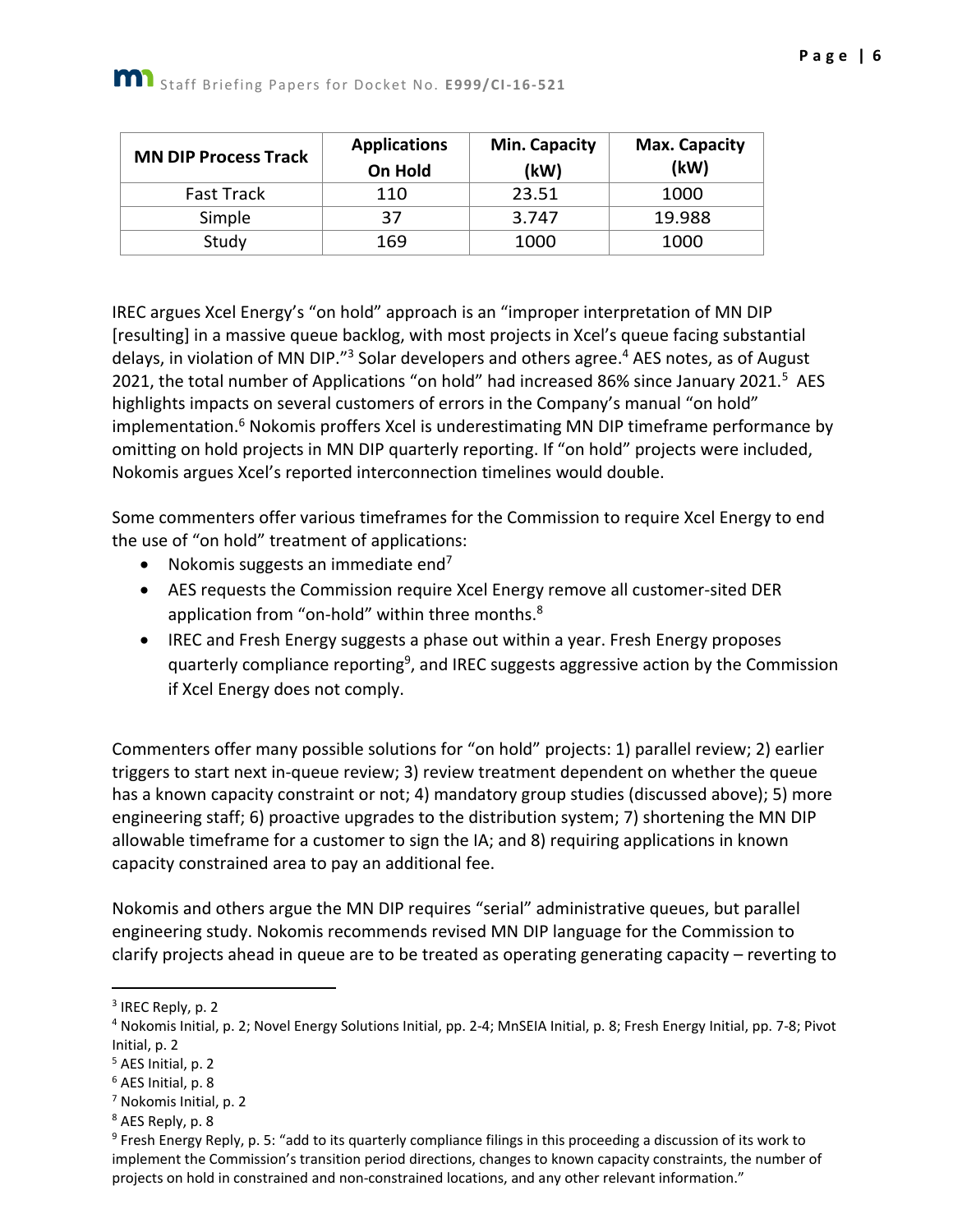how Xcel dealt with the queue prior to MN DIP.<sup>10</sup> Nokomis notes Xcel previously approved more Interconnection Agreements in a quarter than the Company does in a year under the MN DIP. See *Extend Parallel Review* below for more details.

MnSEIA and ILSR suggest hiring more engineering staff would help and acknowledge Xcel's increased staffing effort thus far. $11$  NES notes a high level of staff turnover acknowledging Xcel interconnection engineers have been exemplary, but turnover results in constant rehashing of conversations and, occasionally, markedly different opinions.<sup>12</sup> ILSR and IREC both argue Xcel should do more to proactive rather than reactive planning for DER upgrades.<sup>13</sup>

Xcel Energy disagrees with commenters and notes ongoing Interconnection Applications in areas where the Company's hosting capacity maps show limited, or no capacity (red) and monthly queue reports list some areas face delayed interconnection review of multiple years. Xcel Energy maintains the change from parallel to serial review from pre-MN DIP to MN DIP applications is needed to prevent re-studies that waste engineering resources and result in inaccurate cost estimates. Further, Xcel argues the Company's serial review provides necessary information (load characteristics, location and operational characteristics of DER, etc.) and is consistent with the intent of the FERC Small Generator Interconnection Process (SGIP) language adopted in the MN DIP.<sup>14</sup> The Company cites a 2010 FERC Order for a similar issue at the transmission level confirming California ISO uses the same sequential review and moved to mandatory cluster studies.<sup>15</sup>

Xcel Energy identified actions the Company has taken to improve queue management to-date: 1) bringing in twenty new staff positions to work on DER process; 2) clarified engineering practices; 3) finalizing online application portal improvements; 4) publishing more data in the public queue about queue lengths; 5) updated website; and 6) allowing small, simplified interconnection applications (<40 kW) behind larger interconnection applications in the queue to move ahead if there are no material impacts to the projects ahead in the queue.<sup>16</sup> The Company is also working on hosting capacity analysis improvements; implementation of advanced inverters (discussed further below); and examination of high DER penetration technical issues with EPRI, industry experts, and stakeholders.<sup>17</sup>

The Department et al support Xcel Energy use of parallel review for eligible <40 kW Applications.<sup>18</sup> Other utilities do not object to Xcel Energy's approach, but do not support making it mandatory in the MN DIP. Dakota Electric, Minnesota Power, and Otter Tail Power note the current, serial review process in MN DIP works for the number of DER and

<sup>10</sup> Nokomis Initial, pp. 2-4; NES supports at p. 1 of Reply.

<sup>&</sup>lt;sup>11</sup> MnSEIA Reply, p. 3; ILSR Reply, pp. 4

 $12$  NES Initial, p. 12

<sup>&</sup>lt;sup>13</sup> ILSR Reply, p. 5

<sup>14</sup> Pages 7, 11-12: Xcel Reply (10/01/2021)

<sup>15</sup> Page 8: Xcel Reply (10/01/2021)

<sup>16</sup> Xcel Initial, pp. 14-16

<sup>&</sup>lt;sup>17</sup> Xcel Initial, p. 30

<sup>18</sup> Fresh Energy Initial, p. 8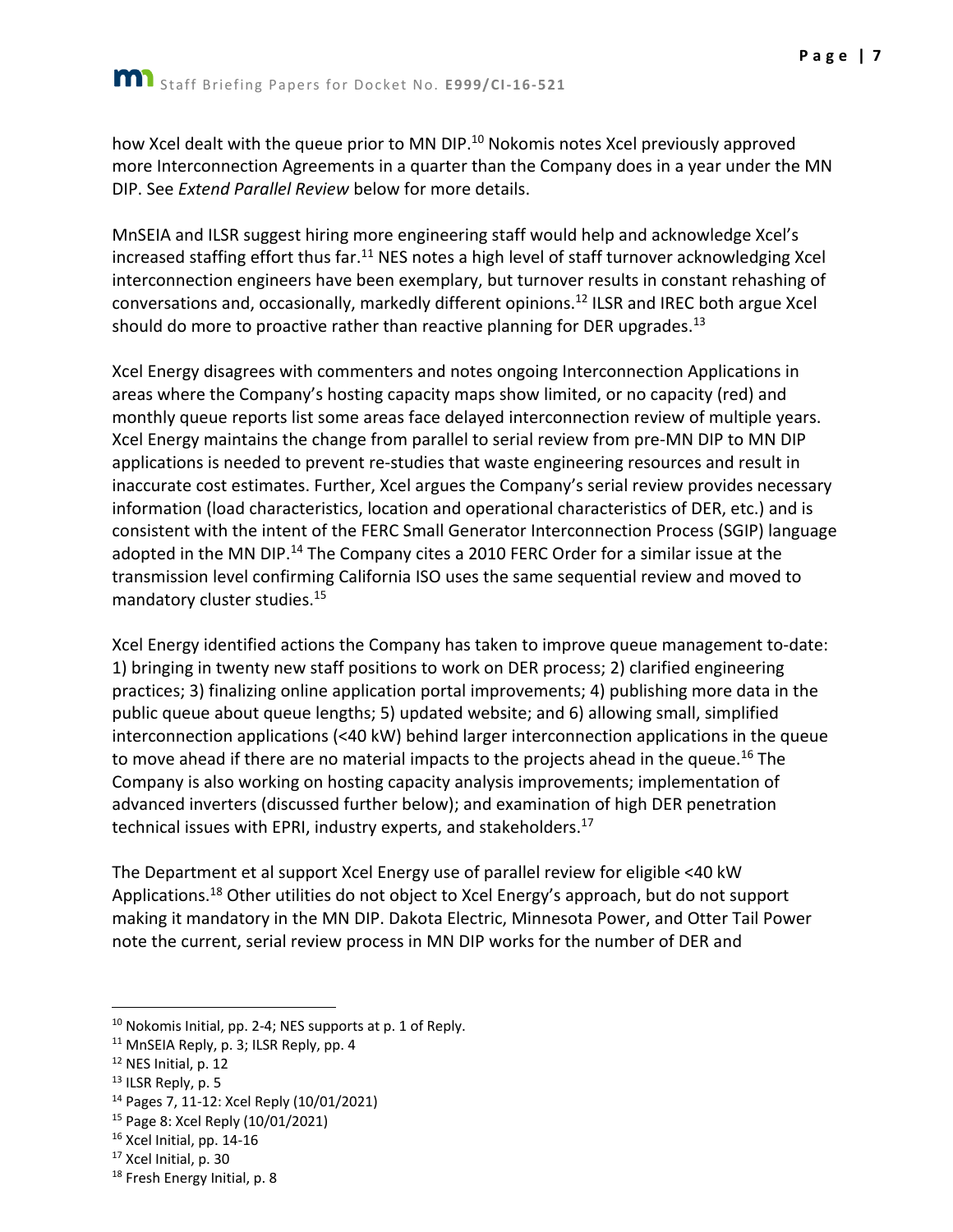Interconnection Applications they process.<sup>19</sup> If the Commission proceeds to require parallel review, Dakota Electric asks the Commission to consider a modification or clarification of the MN DIP with "particular attention… to the potential interaction of cost causation between smaller and larger DER projects within a parallel approach.<sup>20</sup>

The Department supports gathering more information about the impact of parallel processing for 40 kW and under projects, and proposes Xcel Energy track and report on:<sup>21</sup>

a. Number of projects <40Kw that failed Initial Review Screens, Supplemental Screens, and required Upgrades by

i. Per quarter in the year before parallel screening was implemented;

ii. Per quarter after parallel screening was implemented;

b. Identify/tag applications screened in parallel;

c. Additional analysis on the potential impact to interconnection costs of switching to parallel processing.

#### *Extend Parallel Review*

Fresh Energy and Nokomis suggest expanding Xcel Energy's parallel screening process to all Fast-Track projects (up to 5 MW) as soon as possible.<sup>22</sup> The Department and IREC support Fresh Energy and Nokomis's recommendation where there is no known capacity constraint.<sup>23</sup> Fresh Energy notes 53% of "on hold" applications are on non-constrained substations, and 114 of those applications are in queues of 8 or more.<sup>24</sup>

Xcel Energy opposes expanding parallel review to more projects arguing it will lead to increased restudies and wasted engineering resources. The Company highlights that, between 2015 and 2021, pre-MN DIP projects resulted in over 200 restudies (15% of all studies) with costs absorbed by all Xcel ratepayers.<sup>25</sup> Xcel states the Commission already recognized that accuracy was a tradeoff for speed, and that one of the MN DIP's intents is increased cost estimate accuracy.<sup>26</sup>

Nokomis disagrees noting developers pay for restudies under the MN DIP and over 700 MW of Community Solar Gardens pre-MN DIP were interconnected via parallel review. Nokomis suggests an additional fee to add a project to the queue at a constrained feeder would properly allocate development risk and streamline long queues on known capacity constrained feeders.<sup>27</sup> Xcel Energy notes after the IA is signed (trigger for next in queue review to begin)

 $26$  Xcel Reply, p. 11

<sup>19</sup> DEA Initial, p. 5; OTP Reply, p. 2; MP Initial, pp. 2-3

<sup>20</sup> DEA Initial, p. 6

 $21$  Department Initial, p. 4

<sup>&</sup>lt;sup>22</sup> Fresh Energy Initial, p. 8 Nokomis

<sup>&</sup>lt;sup>23</sup> Department Reply, p. 6; IREC Reply, p. 6

<sup>&</sup>lt;sup>24</sup> Fresh Energy Reply, p. 2

<sup>&</sup>lt;sup>25</sup> Xcel Reply, p. 11

<sup>27</sup> Nokomis Reply, pp. 6-7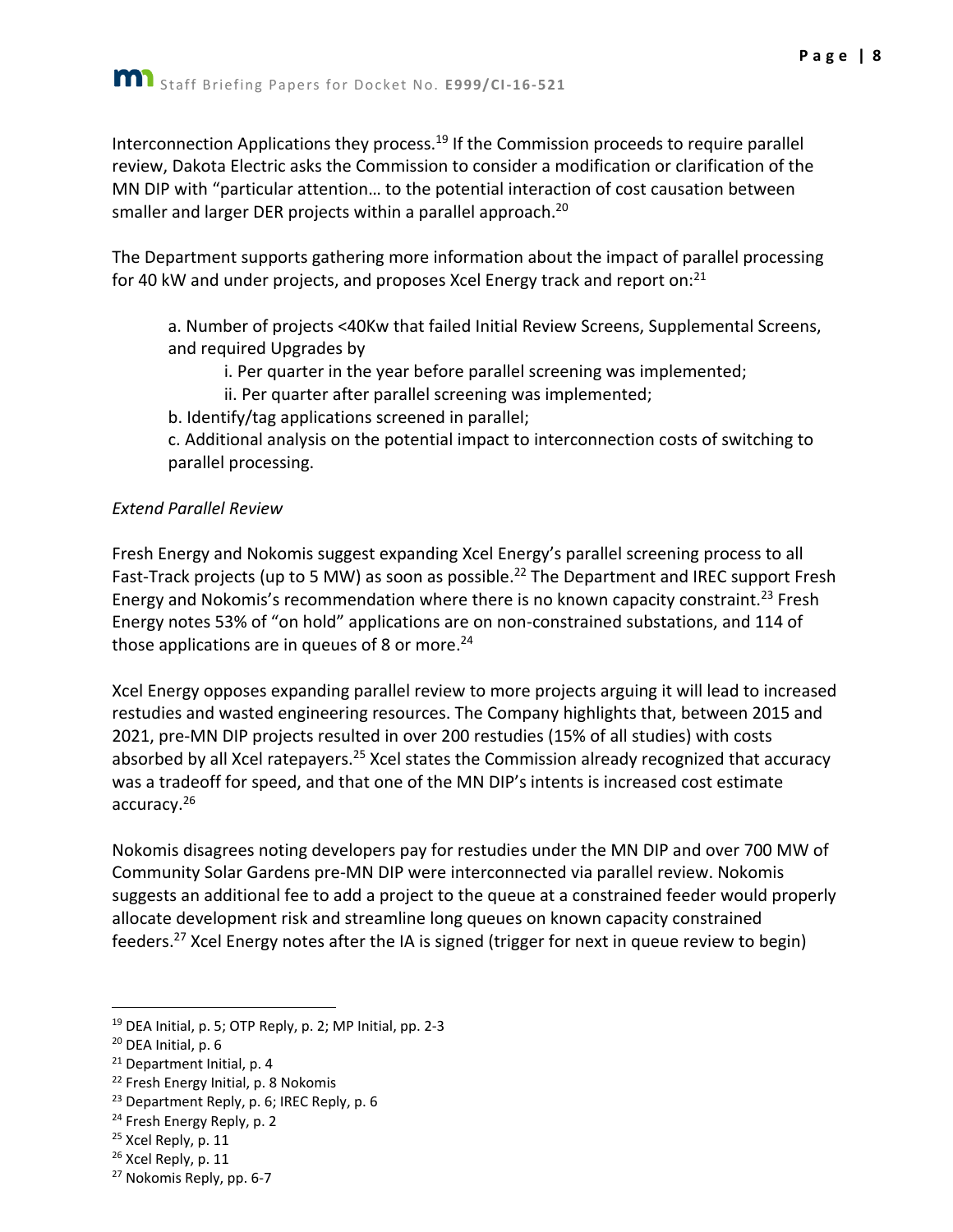some ahead-in-queue withdraw requiring restudy for the next project – 20 instances since MN DIP went into effect – and the Company absorbs the restudy cost.<sup>28</sup>

#### *Trigger for Next In Queue Review (Semi-Parallel)*

Some parties recognize an alternative to parallel review in areas of known capacity constraints may be warranted. Xcel defines "known capacity constraints" as substations where aggregate DER capacity is greater than or equal to 90% of the transformer rating, or feeders where aggregate DER capacity is greater than or equal to 90% of the feeder rating.<sup>29</sup> IREC notes capacity constraints consider both active and queued generation which means some early-inqueue projects may be able to proceed without triggering expensive upgrades. IREC recommends the Commission require Xcel to file an assessment addressing how much DER will cause capacity-constraint for each queue, what upgrades would be required to accommodate more DER, and an explanation of how the Company reached those conclusions. IREC argues this and party comment is needed to test Xcel's determination of what constitutes a capacity constraint.<sup>30</sup> Xcel Energy argues this theoretical analysis would not help and summarizes the resource-intensive analysis of mitigations for 95 feeders with no hosting capacity in the 2019 Hosting Capacity Analysis Report.<sup>31</sup>

The primary debate is what MN DIP step should trigger next in queue review: Interconnection Agreement signed or a complete System Impact Study or a step in-between. Today, Xcel Energy requires the ahead in queue to have signed the Interconnection Agreement to trigger review of next in the queue for all projects greater than 40 kW and smaller projects when there is a known capacity constraint. Xcel Energy believes waiting until the MN DIA is signed grants the level of certainty required to determine impacts and assignment of costs.

If parallel review is not reinstated, MnSEIA and Pivot Energy support moving the trigger to begin review on next in queue up to when the ahead-in-queue has a completed System Impact Study or begins the Facility Study and notes the latter should save approximately 64 Business Days (over 3 calendar months) per project.<sup>32</sup> Alternatively, setting the trigger at a completed Facility Study would shorten the current timelines by approximately 50 Business Days per project. IREC agrees an earlier trigger is needed and proposes the completion of the ahead-inqueue's System Impact Study as a "stopgap measure" to address a "crisis" with Xcel's current interconnection queues while working on the longer-term solution of mandatory group studies.<sup>33</sup>

Fresh Energy charts out queue management proposals by constraint status, application track, and a transition (2022) and longer-term (2023 and beyond) timeframe that include parallel screening, semi-parallel studies (triggered at delivery of SIS or final screens), one-by-one

<sup>28</sup> Page 6: Xcel Reply (10/01/2021)

 $29$  Xcel has explained that "transformer rating" does not necessarily mean the nameplate rating of the transformer. Instead, the rating is based on the limiting element, which may be a lower rating.

<sup>&</sup>lt;sup>30</sup> IREC Reply, p. 9

<sup>&</sup>lt;sup>31</sup> Xcel Reply, pp. 22-24

<sup>&</sup>lt;sup>32</sup> Pivot Energy Initial, p. 2

<sup>33</sup> IREC Reply, pp. 2, 5-10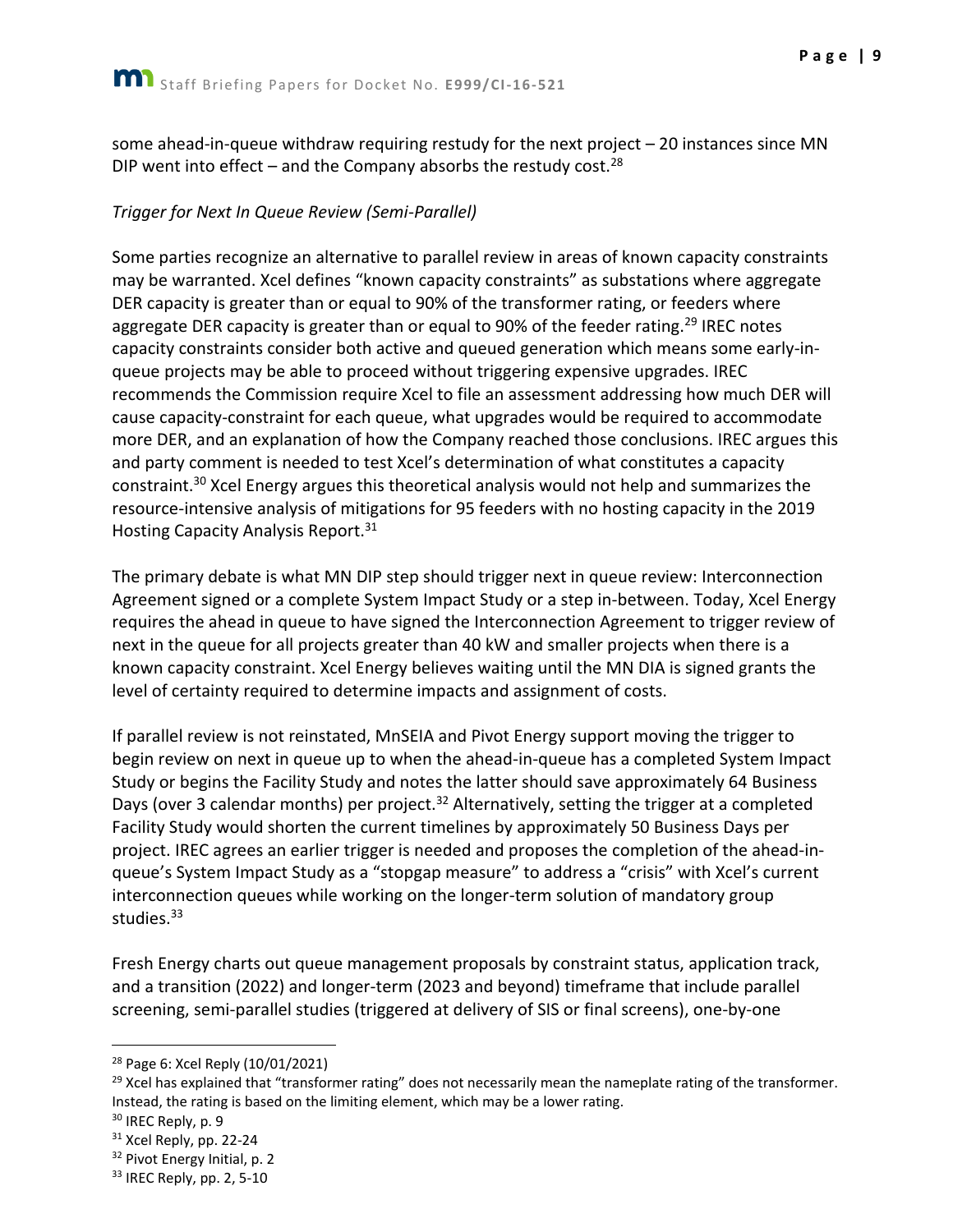processing, and mandatory group studies.<sup>34</sup> The Department recommends adopting Fresh Energy's proposed semi-parallel process for interconnection applications where there is a known capacity constraint until a process for performing cluster studies has been finalized.<sup>35</sup>

Xcel Energy disagrees with all proposals for earlier triggers noting that starting engineering review when the IA has been presented (versus signed) would have resulted in 77 restudies.<sup>36</sup> As an alternative, Xcel Energy proposes to cut in half the timeframe for an Interconnection Customer to sign an Interconnection Agreement from 30 to 15 Business Days. Pivot supports this change.<sup>37</sup>

To reduce review timeframes and "on hold" applications, Xcel Energy offers cluster studies and three additional solutions that do not change serial review: 1) the DER technical planning limit; 2) the DER reservation cap on a feeder for future, small DER; and 3) a fund for up to \$15,000 upgrades for small, residential DER using Solar\*Rewards account.<sup>38</sup> These proposals are discussed below.

## **B.** Cluster Studies

<span id="page-10-0"></span>Xcel Energy describes cluster studies: 39

Cluster studies are a method of interconnection study in which several projects are studied simultaneously rather than in series, and where associated Distribution Upgrade and Network Upgrade costs (such as those in Attachment 6 to the MN DIA) are spread across the projects studied. Additionally, Cluster Studies may provide a step toward addressing the deep interconnection queues, delays associated with them, and significant upgrade costs that some DER developers are currently experiencing.

At the conclusion of the DGWG Cluster Study Subgroup from November 2020 to June 2021 the recommendation to the Commission was to wait until a cluster study pilot had been completed. However, Xcel claims that their "effort to facilitate a voluntary study pilot [has] not been fruitful".<sup>40</sup> In the period between the end of the DGWG and the end of the Initial Comment Period, Xcel changed their thinking – they now propose to amend the MN DIP to make cluster studies mandatory under certain conditions.<sup>41</sup> However, most of the parties in the record that had initial comments on the Cluster Study topic spoke mostly to the potential design, implementation, reporting, and concerns of a voluntary cluster study pilot run by Xcel. The parties addressed Xcel's mandatory cluster study proposal in their respective reply comments.

## **Cluster Study Pilot**

<sup>&</sup>lt;sup>34</sup> Fresh Energy Reply, pp. 3-4

<sup>&</sup>lt;sup>35</sup> Department Reply, pp. 5-6

<sup>36</sup> Page 6: Xcel, Reply, 10/01/2021

<sup>&</sup>lt;sup>37</sup> Pivot Energy, Initial, p. 2

<sup>38</sup> Xcel Reply, p. 3

<sup>39</sup> Pages 24-25: Xcel Initial, 8/25/2021

<sup>40</sup> Page 25: Xcel Initial, 8/25/2021

<sup>41</sup> Page 25: Xcel Initial, 8/25/2021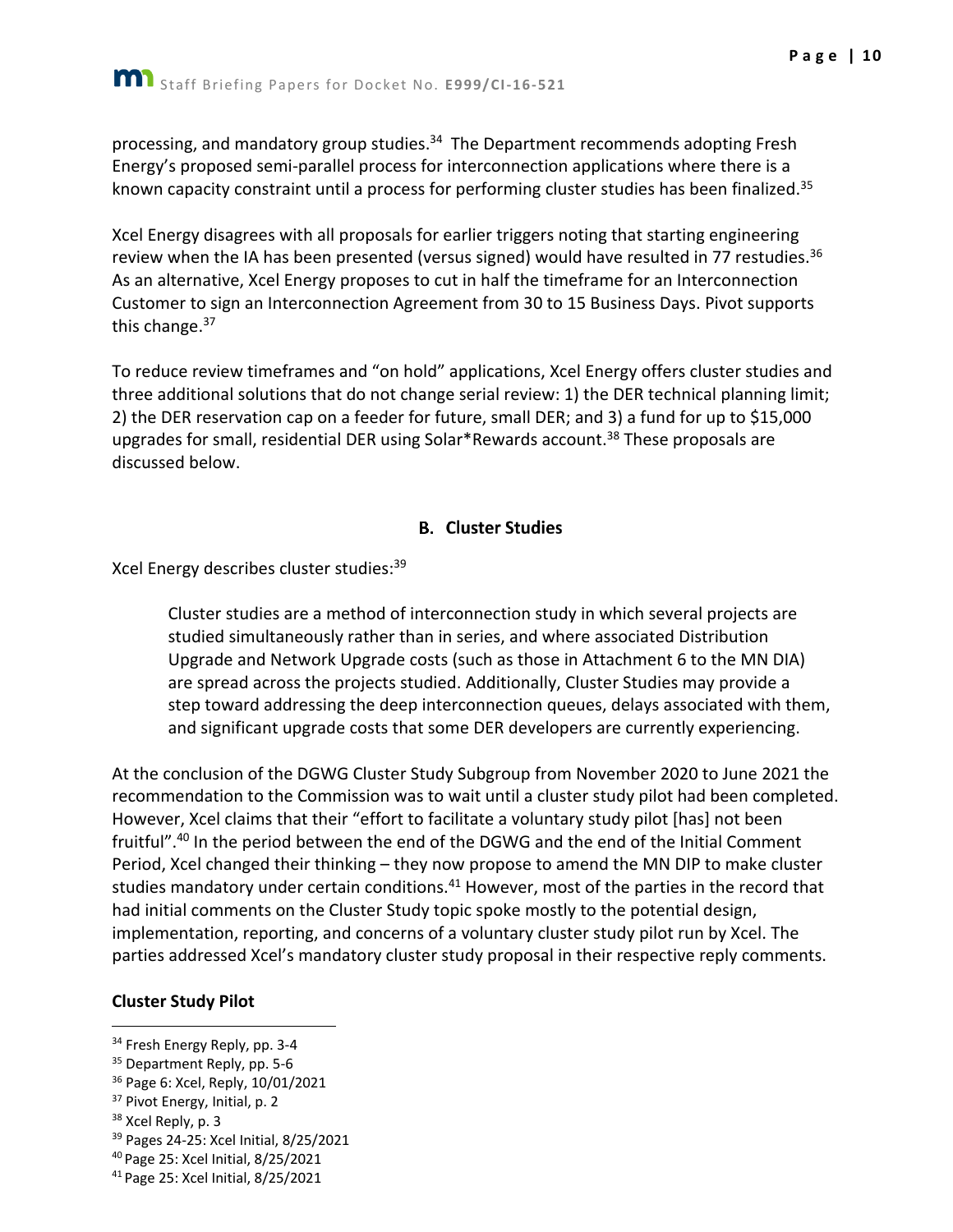There was near unanimous support for the general idea of a cluster study process with shared study and upgrade costs. However, several parties (ILSR, NES, MnSEIA, Fresh Energy, and the Department) desired that the voluntary cluster study pilot include projects in capacityconstrained areas. They, along with IREC, believe that the pilot would not be very useful if the only areas studies were in the non-constrained areas. IREC supports omitting pilots altogether and mandating cluster studies in certain areas is the better route to take. IREC urges the Commission to adopt a group study process for certain queues while also exploring a proactive upgrade process.<sup>42</sup> NES and AES give general support to the positions of MnSEIA, Fresh Energy, and IREC.<sup>43</sup>

Fresh Energy requests that Xcel increase their reporting requirement to include the following:

A compliance filing six months after the Order in this matter is published describing the participating applications, relevant feeder and substation characteristics, the time in which each phase of the study was completed, any group retention measures (deposits or penalties) used, the general cost allocation process used, and any disputes that arose.

In reply comments Xcel states that they are fine with these reporting requirements. <sup>44</sup>

Both Minnesota Power and DEA state that cluster studies seem to have promise, but they do not want to be involved in any changes to the MN DIP. Additionally, DEA expressed concerns over specific aspects of a group study approach. First, they are worried about free riders – specifically applicants that withhold their application until the upgrades paid for by a cluster study create more capacity for their project. The second is related to the cost allocation. If cost allocation is done based on DER kW rating as proposed by Xcel and discussed later, DEA asks about the "cases where same size DERs are in the study but one needs 2 miles of line rebuilt compared to .25miles"? They also worry about the cases when a cluster goes through the whole process but then one applicant withdraws their project leading to an upgrade cost that is not manageable by the rest of the remaining applicants.<sup>45</sup>

#### **Xcel Mandatory Cluster Study Proposal**

Xcel, like IREC and others, believes that mandatory cluster studies is a key part of the solution to long queues and projects in capacity-constrained areas that may have upgrades individual parties cannot bear alone. Xcel proposes three different types of cluster studies – Distribution Group Study, Transmission and Distribution Studies (TDS), and Voluntary Cluster Studies.<sup>46</sup> These studies are in addition to a MISO Affected System Impact Study (MISO ASIS). Xcel's agreement with MISO on the MISO ASIS was included in the Company's Dec. 17 letter in the docket.

<sup>42</sup> Page 12: IREC, Initial, 8/25/2021

<sup>43</sup> Page 7: Novel Energy Solutions (8/25/2021)

<sup>44</sup> Page 9: Xcel Reply (10/01/2021)

<sup>45</sup> Page 14: Dakota Electric Association (8/25/2021)

<sup>46</sup> Attachment C: Xcel Initial (8/25/2021)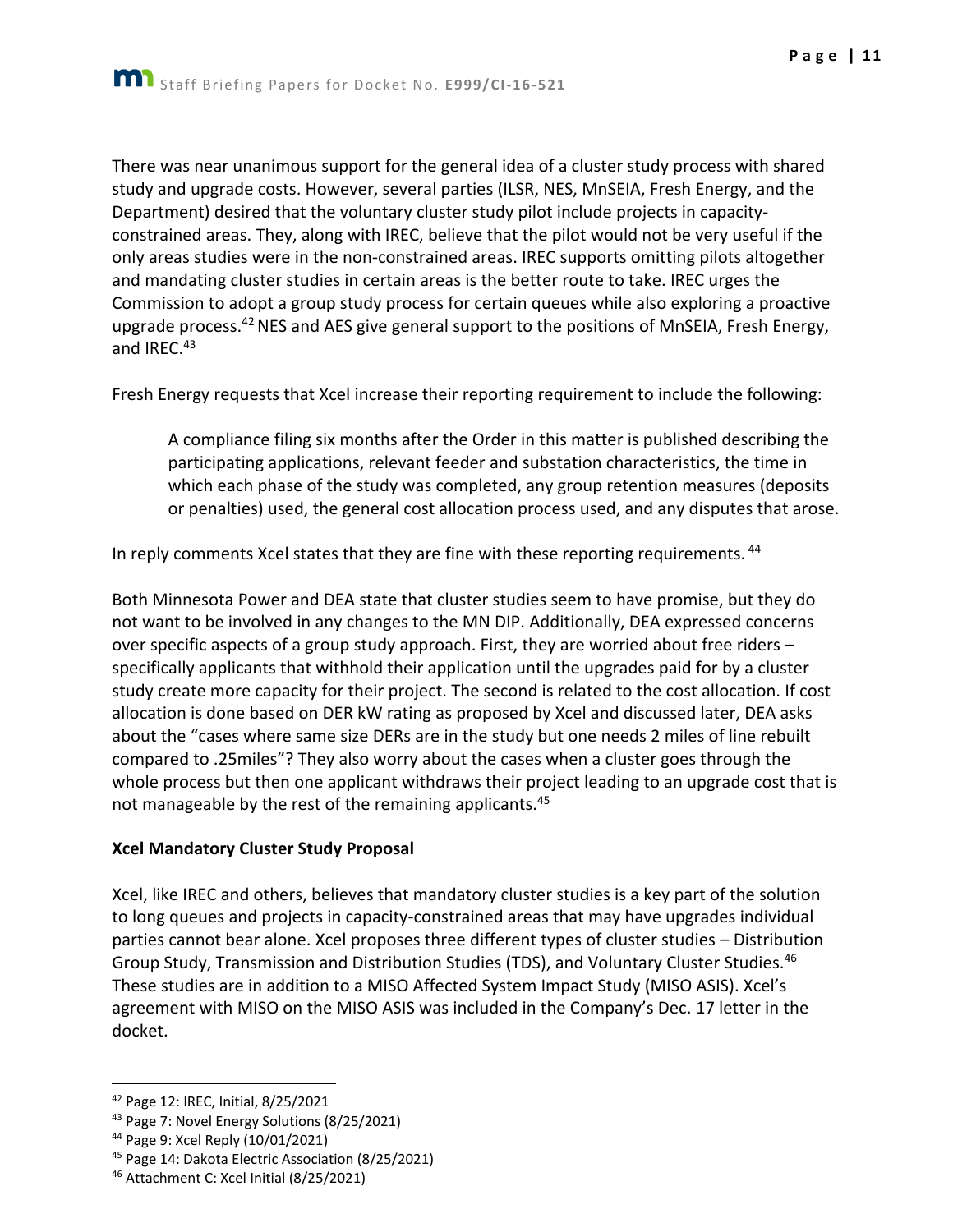#### Distribution Group Study

The "Distribution Group Study" is aimed at projects in non-capacity constrained queues that do not currently risk exceeding the DER TPL capacity or the Open DER Capacity Limit for the respective feeder or substation. The main objective of these studies is to more efficiently work through the interconnection queue as well as to save time and enable cost sharing for upgrades. Key details of a Distribution Group Study are as follows:

- Projects would not trigger the DER TPL or the Open DER Capacity Limit
- Three or more applications in sequential order in the same queue<sup>47</sup>
- Projects must be greater than 40kW in size
- Upgrades are limited to the distribution system (e.g., feeder upgrades, Voltage Supervisory Reclosing (VSR))
- Excludes upgrades like substation transformer upgrades or new feeders

Xcel proposes editing the MN DIP, adding MN DIP bullets 1.8.3.1 - 1.8.3.3, which relates specifically to the "Distribution Group Study" cluster study. This specific language can be found in Attachment A of these briefing papers. Fresh Energy notes proposed language in MN DIP 1.8.3.3 is ad hoc with no guidelines or timeframes and unacceptable for the 296 applications (as of August 2021) that would meet Xcel's criteria for this study.<sup>48</sup>

#### Transmission and Distribution Study (TDS)

Transmission and Distribution Studies are aimed at projects in capacity constrained areas that would trigger the DER TPL or Open DER Capacity Limit – cases where more substantial upgrades like a new feeder or substation transformer are required. Projects in these types of areas are where Xcel currently requires a "Phase 2" System Impact Study. Key details of a TDS:

- Project would trigger the DER TPL or Open DER Capacity Limit
- Projects may not be in the same queue, but are in a relevant geographic area
- The TDS is conducted once per year if two or more applications qualify
- If only one application over six months, it may be studied in a non-cluster format
- Considers capacity upgrades (i.e., new feeder bays, transformer replacements)

Xcel proposes editing the MN DIP, adding MN DIP  $1.9 - 1.9.8$ , which would address these TDS studies. The specific language can be found in Attachment A of these briefing papers.

#### Voluntary Cluster Studies

At any point an Interconnection Applicant or group of Applicants may suggest a cluster study of two or more projects, including other in-queue applications. These cluster studies may be added to either the Distribution Group Studies or Transmission and Distribution Studies queues,

<sup>47</sup> Staff note: Page 5: Xcel Initial, Attachment C at 4.2(a) states five applications are needed. This should be clarified.

 $48$  Page 6: Fresh Energy Reply (10/1/2021)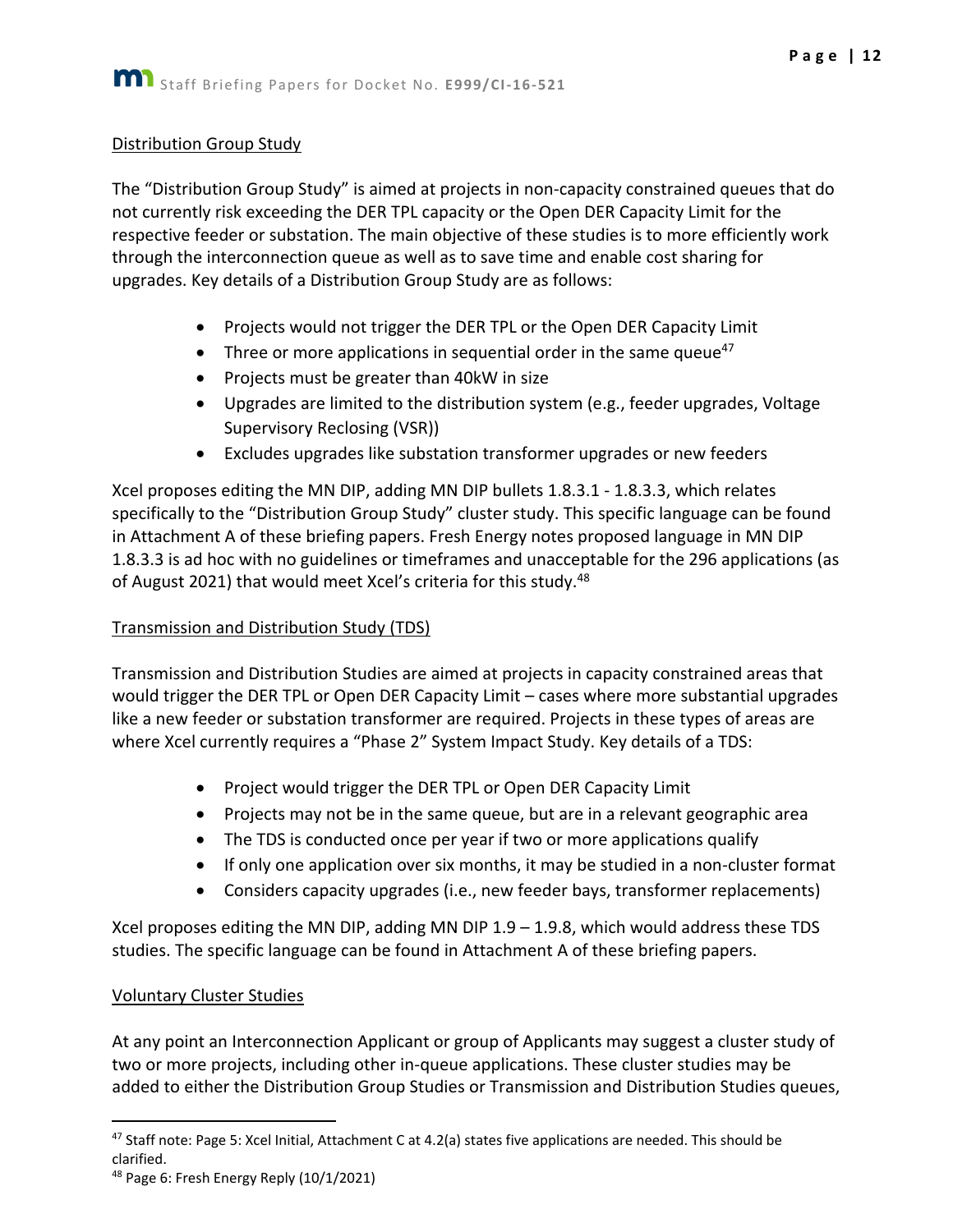but may not mix the application types or include DER applications below a 40kW nameplate rating.

#### *Xcel Cluster Study Process and Guidelines*

Xcel provided their guidelines to these studies in Attachment C of their initial comments. The process for each type of cluster study is summarized below.

| <b>Distribution Group Study</b>                                                                                                                                                                                                                                                                                                              | <b>Transmission and Distribution Study (TDS)</b>                                                                                                                                                                                                                                                                                                                                                                                                                                |  |
|----------------------------------------------------------------------------------------------------------------------------------------------------------------------------------------------------------------------------------------------------------------------------------------------------------------------------------------------|---------------------------------------------------------------------------------------------------------------------------------------------------------------------------------------------------------------------------------------------------------------------------------------------------------------------------------------------------------------------------------------------------------------------------------------------------------------------------------|--|
| - Xcel identifies Interconnection Applications                                                                                                                                                                                                                                                                                               | - Xcel identifies Interconnection Applications                                                                                                                                                                                                                                                                                                                                                                                                                                  |  |
| that are eligible for a cluster study.                                                                                                                                                                                                                                                                                                       | that are eligible for a cluster study.                                                                                                                                                                                                                                                                                                                                                                                                                                          |  |
| - Xcel provides a good faith cost estimate of<br>the Cluster Study which includes the<br>following steps of a Distribution Group Study:<br>- Step One of SIS<br>Completed in 30+ days<br>Cluster Study Step 1 SIS report<br>Within 10 days Active Cluster Study<br>$\bullet$<br>Projects choose to withdraw or<br>continue with the study    | - Xcel provides a good faith cost estimate of<br>TDS Cluster Study which includes:<br>Substation and Transmission Study;<br>and<br><b>Distribution Group Study</b><br>- Xcel conducts a Substation and<br><b>Transmission Study</b><br>Timeline: Conducted once per year,<br>no general timeframe for study<br>completion given study scope                                                                                                                                     |  |
| - Step Two of SIS if required (repeat of Step<br>One)<br>If there were no withdrawals after<br>Step One proceed to Step Three<br>- Any withdrawals at this point result in a<br>Cancelled Study<br>- Step Three (MN DIP Facilities Study)<br>Timeline: 45 days multiplied by # of<br>projects<br>Allocates costs for association<br>upgrades | variability<br>Xcel provides a Substation and<br>$\bullet$<br><b>Transmission SIS noting capacity</b><br>constraints, continuity of service and<br>transmission system upgrades with<br>nonbinding, good faith cost estimate<br>for capacity upgrades<br>Within 10 days, Active Cluster Study<br>Projects choose to remain in the<br>study or withdraw their applications<br>If any withdrawals, Xcel may conduct<br>$\bullet$<br>a second Substation and Transmission<br>Study |  |
| - Xcel Provides MN DIA to each Project with<br>indicative cost estimates                                                                                                                                                                                                                                                                     | - Xcel conducts Distribution Group Study for<br>Active Cluster Study Projects as described in<br>left column.                                                                                                                                                                                                                                                                                                                                                                   |  |
| - Remaining applicants proceed to required<br>upgrades or;<br>- Any withdrawals at this point result in a<br>Cancelled Study                                                                                                                                                                                                                 |                                                                                                                                                                                                                                                                                                                                                                                                                                                                                 |  |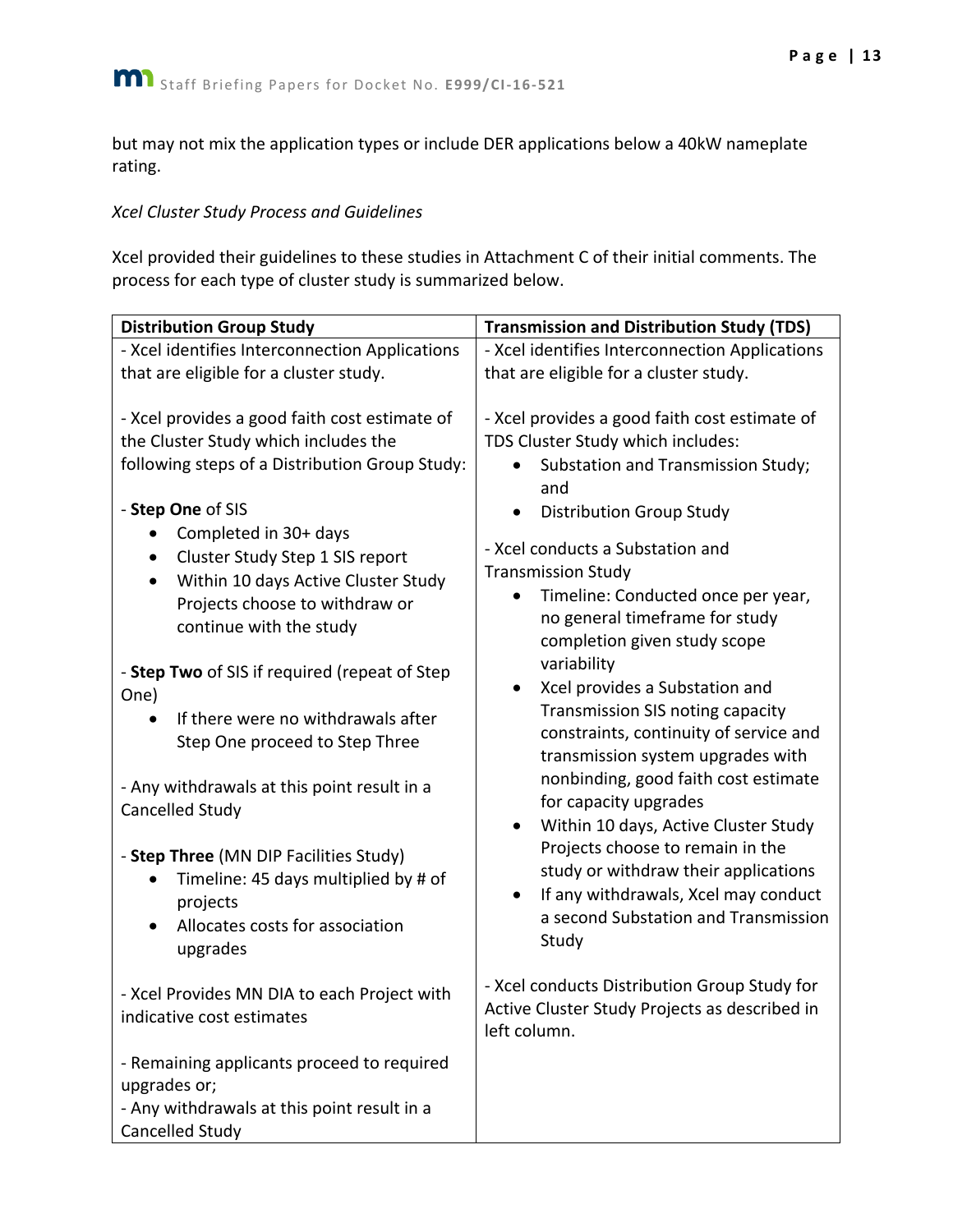#### *Key Considerations*

The cost allocation for the SIS, Facilities Studies, and upgrades are to be allocated to each of the Active Cluster Study Projects based on a proportion of the kW AC nameplate capacity of each Interconnection Application to the total nameplate capacity of all Active Cluster Study Projects. Costs for metering and Interconnection Facilities (such as typically represented in Attachment 2 to the MN DIA) will be assigned directly to each Interconnection Application.

Xcel includes provisions within the cluster study guidelines that should an Interconnection Applicant withdraw their application after the first SIS report (Step One), the second SIS report (Step Two), during the Facilities Study (Step Three), or fails to timely sign and fund its MN DIA then the applicant will be barred from applying on the studied feeder for one year. If any of the remaining Active Cluster Study Projects fail to timely choose to go forward with all of the cluster Upgrades, then the Cluster Study shall end with no useable results. The next in queue project(s) among the remaining Active Cluster Study Projects will then be studied under the serial review process.

#### **Response to Xcel Proposal**

There is widespread agreement for the idea of mandatory cluster studies. Most parties even claimed that cluster studies are one of the best long-term solutions to managing the queue and overcoming the challenge of costly upgrades. IREC, MnSEIA, Fresh Energy, NES, ILSR, and the Department all support the notion. However, there is also widespread agreement that Xcel's proposal won't work as written. The disagreements revolve around the studies not being codified in the MN DIP, Xcel having full discretion on the study design and implementation, a lack of clarity on timelines, cost allocation, and cost transparency.

#### *Xcel Discretion; Call for Oversight*

The primary issue amongst the parties is that the parameters and design elements of Xcel's proposal are not being added to the MN DIP and is instead listed in their Cluster Study Guidelines document in Attachment C in their initial comments. These guidelines are not set in stone and are subject to change at Xcel's discretion as time progresses. This includes being able to dictate which projects are subject to a group study analysis, determine how quickly customers have to comply with various tasks, and the ability to cancel a study at their discretion. IREC and Fresh Energy posit that the risk and uncertainty is too great with Xcel being in full control of the process. NES and MnSEIA don't trust Xcel to run the studies without Commission oversight.

## *Timeline, Cost Allocation and Transparency*

One of the issues commonly cited in Xcel's proposal are the proposed timelines. IREC claims that they're undefined and subject to change and thus do not prove that the process would be timelier than the current process where projects are serially studied.<sup>49</sup> Several parties

<sup>49</sup> Page 3: IREC, Reply, 10/01/2021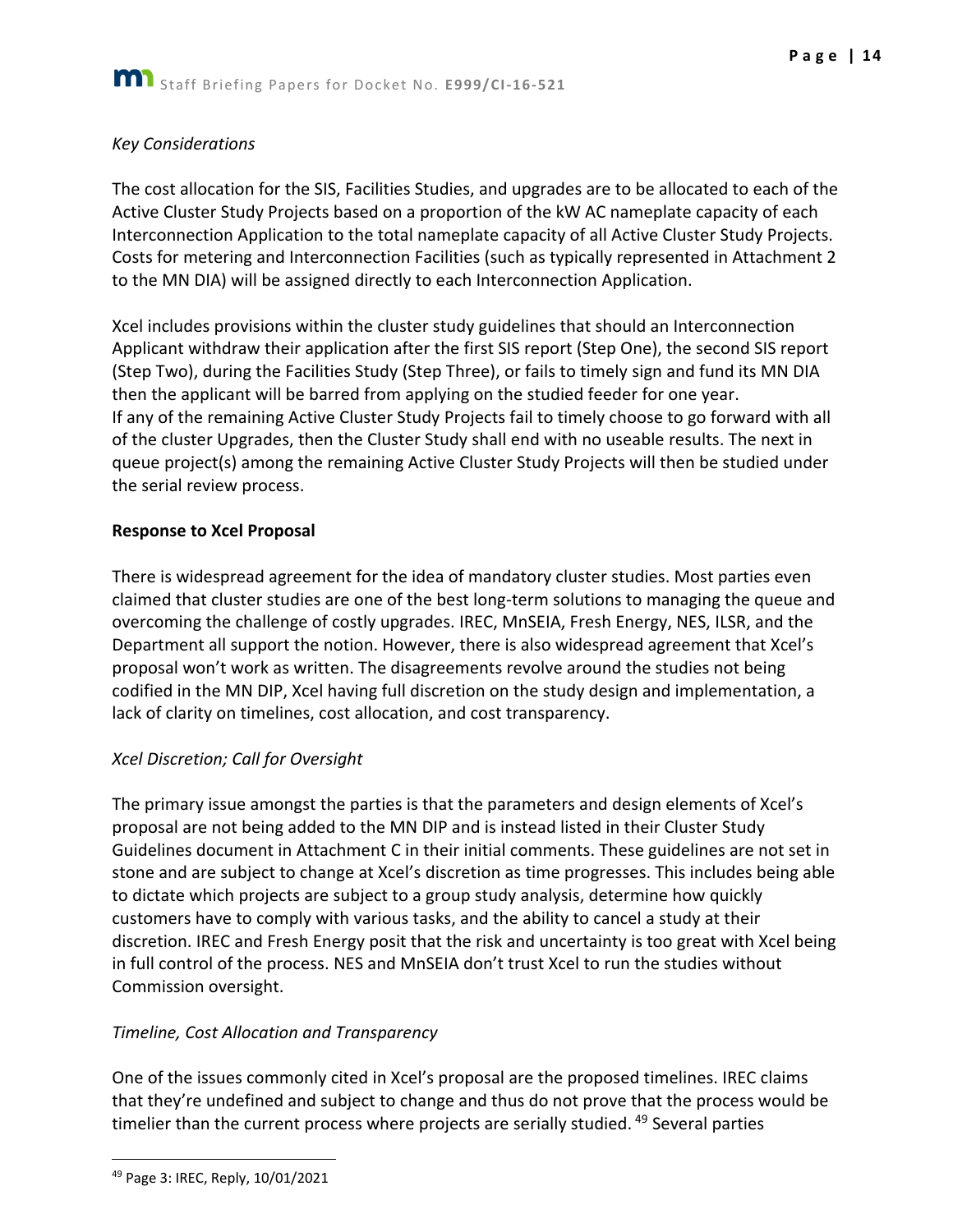Staff Briefing Papers for Docket No. **E999/CI-16-521**

supported the notion of having "defined timelines" decided during a Cluster Study DGWG process and then codified into the MN DIP. Additionally, IREC claims that the proposed costallocation method is unclear, specifically about the cases where projects drop out of the study before the study's completion.<sup>50</sup> The goal of greater clarity on cost-allocation was shared among many parties. Some parties request even greater transparency with regards to the itemized costs of upgrades.

## *Cluster Study Working Group*

In order to resolve several of these issues that parties have with Xcel's proposal, many of the parties (Fresh Energy, IREC, MnSEIA, and the Department) suggest the Commission order the creation of a stakeholder Working Group dedicated to the design and implementation of cluster studies. The key topics that the parties wish to clarify in the Working Group include:

- Circumstance when utility is required to perform group study (IREC)
- Rules for how mandatory groups are formed (notice, timing, etc.) (IREC, Fresh Energy, Department)
- Description of the studies to be performed in a group study, including identification of when individual assessments may be required (IREC)
- Defined timelines for all utility and customer steps of the process, and definition of what happens if timelines are not met (IREC, Department, MnSEIA)
	- $\circ$  Timelines for group studies should be in alignment with those used by other states. (IREC)
- Description of what happens when projects drop out after the group study process has started. This includes defined opportunities for projects to drop out, and deposits or other penalties to deter dropouts later in the process. (Department)
	- o Group Retention Strategies (Fresh Energy)
- Provisions for sharing of both study and upgrade costs (IREC, Fresh Energy, Department)
- Rules for how existing applications may be transitioned into the group study process and how the process may change after the initial queue backlogged is cleared. (Fresh Energy)

IREC asks the Commission to place a defined end-date on the working group, suggesting a 90 day period. MnSEIA suggests a 60-day period and the Department suggests either a 60-day or 90-day period. The Department suggests using a matrix to determine where there is and isn't consensus to help facilitate the process after which the matrix is presented to the Commission.<sup>51</sup> IREC and MnSEIA support a notice, initial, and reply comment period, and an agenda meeting to formally resolve the remaining issues.

<sup>50</sup> Page 4: IREC, Reply, 10/01/2021

<sup>51</sup> Page 5: Department of Commerce Reply (10/01/21)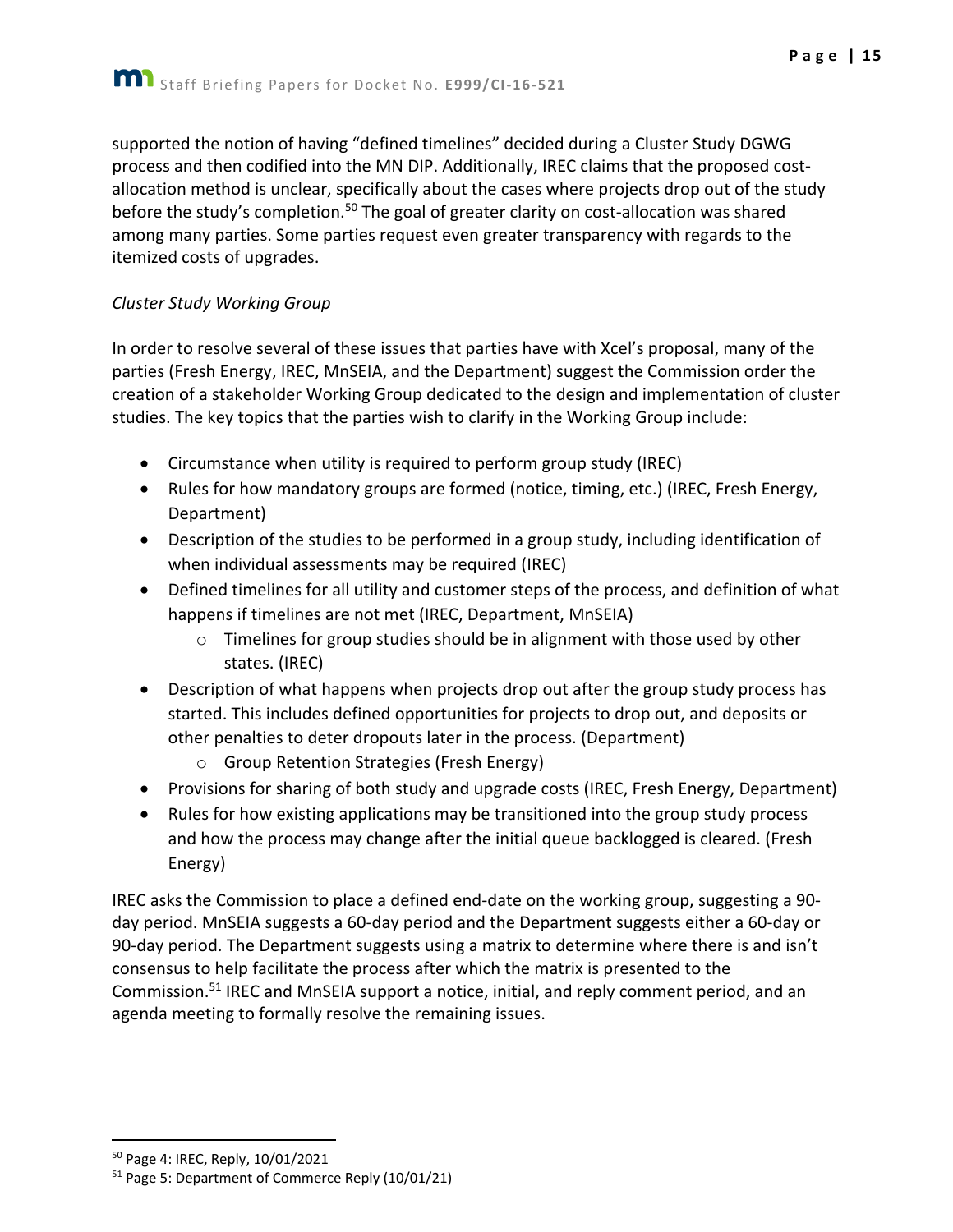## **C.** DER Technical Planning Limit

<span id="page-16-0"></span>Xcel's current status quo allows DER interconnections up "to a point where reverse power flow … [reaches] equipment thermal limits by allowing DER to interconnect up to Daytime Minimum Load (DML) plus 100 percent of the equipment rating of either the substation transformer or feeder."<sup>52</sup> Xcel states that this practice runs the risk of "generation reaching the thermal limits of the system" should the system experience a drop in DML.

In order to achieve its obligation of providing adequate, safe, and reliable energy at reasonable rates Xcel claims that it needs more stability and flexibility on its system. In order to achieve this flexibility Xcel proposes a DER Technical Planning Limit (TPL) which caps the total capacity of a particular feeder or substation as a function of its respective equipment rating and DML. Projects that exceed the DER TPL can still be interconnected but would include upgrades to preserve the TPL.<sup>53</sup> Originally, Xcel proposed setting the DER TPL equal to just 75% of the equipment without account for DML. However, several parties objected to this and Xcel now proposes setting the DER TPL equal to 80% of the equipment rating plus the DML.<sup>54</sup>

DER Technical Planning Limit =  $(E_r \times 80\%) + L_{DML}$ Where: DER Technical Planning Limit = Maximum Allowed DER on Feeder or Substation Transformer  $E_R =$  Limiting Equipment Rating  $L_{\text{DML}} =$  Daytime Minimum Load

Xcel found that DML is variable in nature but on the majority of feeders and substations it accounts for 20% or less of the equipment rating. Xcel thus believes that setting the equipment rating in the DER TPL to 80% provides enough margin to avoid the majority of the risk<sup>55</sup>. Citing Minn. Stat. § 216B.01 and Minn. Stat. § 216B.1611, Xcel highlights that that the purpose of distribution interconnection guidelines is to "establish technical requirements that will promote the safe and reliable parallel operation of on-site distributed generation resources." Additionally, the Technical Interconnection and Interoperability Requirements (TIIR) states that "the [utility] must maintain a level of engineering judgement in order to interconnect the wide range of technologies over a variety of Area EPS and DER characteristics and designs." Xcel argues these statutes and requirements justify modifying the Company's DER interconnection procedures and implement a DER Technical Planning Limit (DER TPL) without the need to edit the MN DIP.<sup>56</sup>

Xcel maintains they have this authority because the implementation of the DER TPL is engineering judgment and thus in the realm of their power to exercise.<sup>57</sup> In fact, Xcel had plans

<sup>52</sup> Page 18: Xcel, 8/25/2021

<sup>53</sup> Page 19: Xcel, Reply, 10/01/202

<sup>54</sup> Page 21: Xcel, Initial, 8/25/2021

<sup>55</sup> Page 20: Xcel, 8/25/2021

<sup>56</sup> Page 17: Xcel, 8/25/2021

<sup>57</sup> Page 14: Xcel Reply, 10/01/2021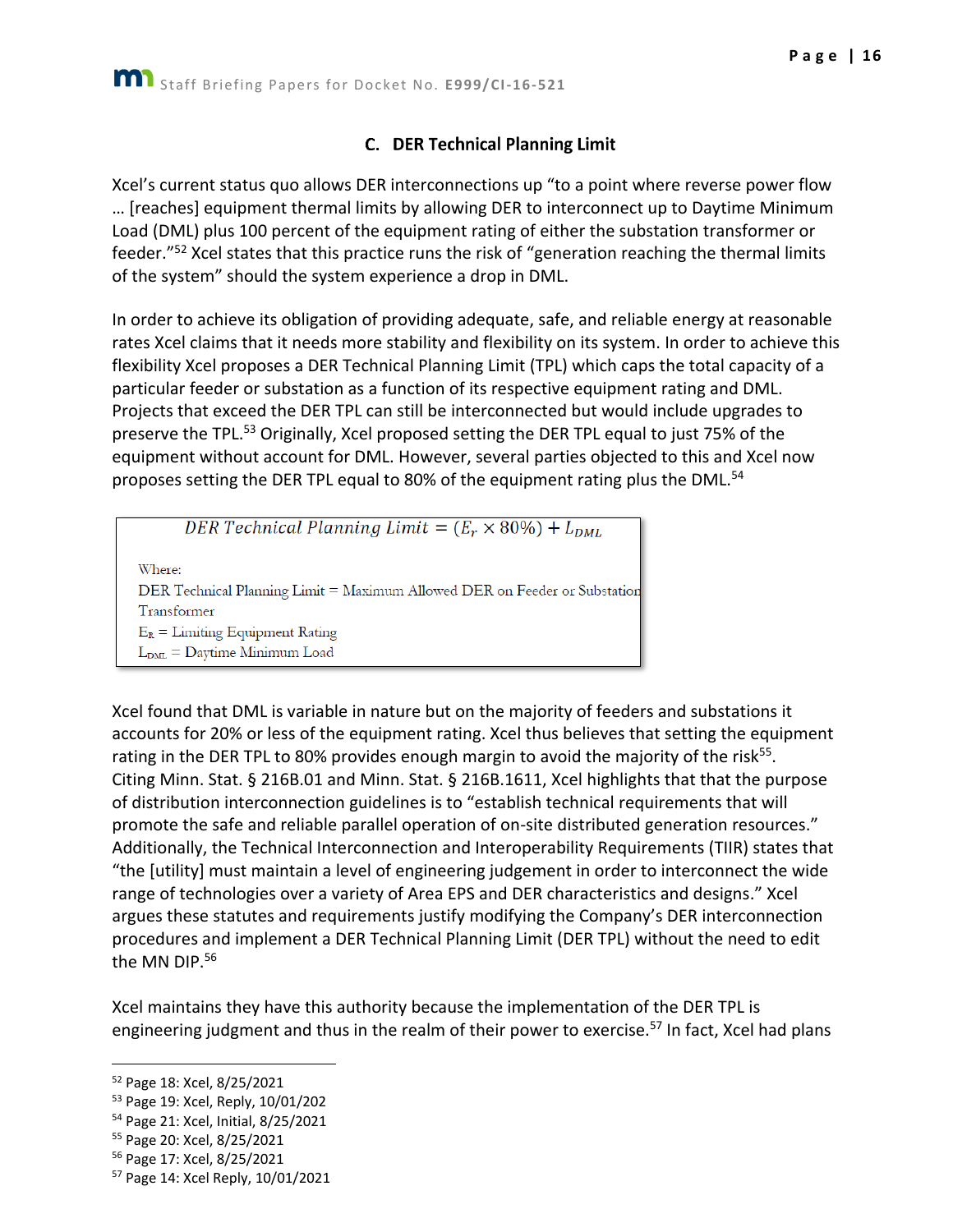to implement the DER TPL on October 1<sup>st</sup>, 2021.<sup>58</sup> In response, MnSEIA, Fresh Energy, and IREC filed a Letter of Objection on September 28, 2021 requesting the Commission stay the implementation of the DER TPL until it can be formally addressed by the Commission<sup>59</sup>. While Xcel maintains that they have the authority to implement the DER TPL without Commission approval, on October 12, 2021 Xcel responded to the objection and acquiesced with the request and suspended the implementation of Planning Limit.<sup>60</sup>

Xcel does think that parsing the DER TPL into "Open DER Capacity Limit" and a "Small DER Capacity Reservation", which will be discussed later, does have public policy implications, and thus requires an edit to the MN DIP. $61$ 

#### *Response to Xcel Proposal*

Many parties, including IREC, MnSEIA, Fresh Energy, AES, NES, the Department, Nokomis, and SUN, oppose implementation of the DER Technical Planning Limit as designed by Xcel. The reasons for their opposition are many but can be categorized into the belief that: 1) this change can't be unilaterally implemented by Xcel and warrants Commission approval, 2) Xcel has not provided enough technical justifications for the changes nor proved that the risks are significant enough to justify significant counter measures, and 3) that the change will significantly reduce the total DER capacity available. There are additional concerns as well as suggestions to better mitigate the risks offered by some parties. Minnesota Power thinks that a DER capacity planning limit of some sort is worth exploring but does not see it as an issue that needs an immediate Commission decision. 62

#### *Commission Permission*

Several parties, IREC, MnSEIA, Fresh Energy, NES, and Nokomis, claim that Xcel does not have the authority to unilaterally implement a practice like the DER TPL without Commission permission. IREC states that the Commission recently approved and updated individual utility Technical Standards Manuals (TSM) in 2020 which established a process for submitting, approving, and updating the TSMs. IREC posits that the

Commission emphasized that the establishment of significant technical standards and requirements … in the TSMs must be done through a process that allows 'interconnection customers to be able to access and voice concerns with a utility's TSM.' As a result, the Commission established clear requirements for updating TSMs that would ensure that the Commission, not Xcel, ultimately makes the formal determination on any significant technical standards (which should be memorialized in the TSM) that stakeholders object to.<sup>63</sup>

<sup>58</sup> Page 5: Xcel, 8/25/2021

<sup>&</sup>lt;sup>59</sup> Page 4: Letter of Objection, MnSEIA, Fresh Energy, IREC, 9/23/21

<sup>&</sup>lt;sup>60</sup> Page 2: Xcel Reply to Letter of Objection, 10/12/21

<sup>61</sup> Page 23: Xcel, 8/25/2021

<sup>62</sup> Page 2-3: Minnesota Power, 8/25/2021

<sup>&</sup>lt;sup>63</sup> Page 15: IREC, Reply, 10/01/2021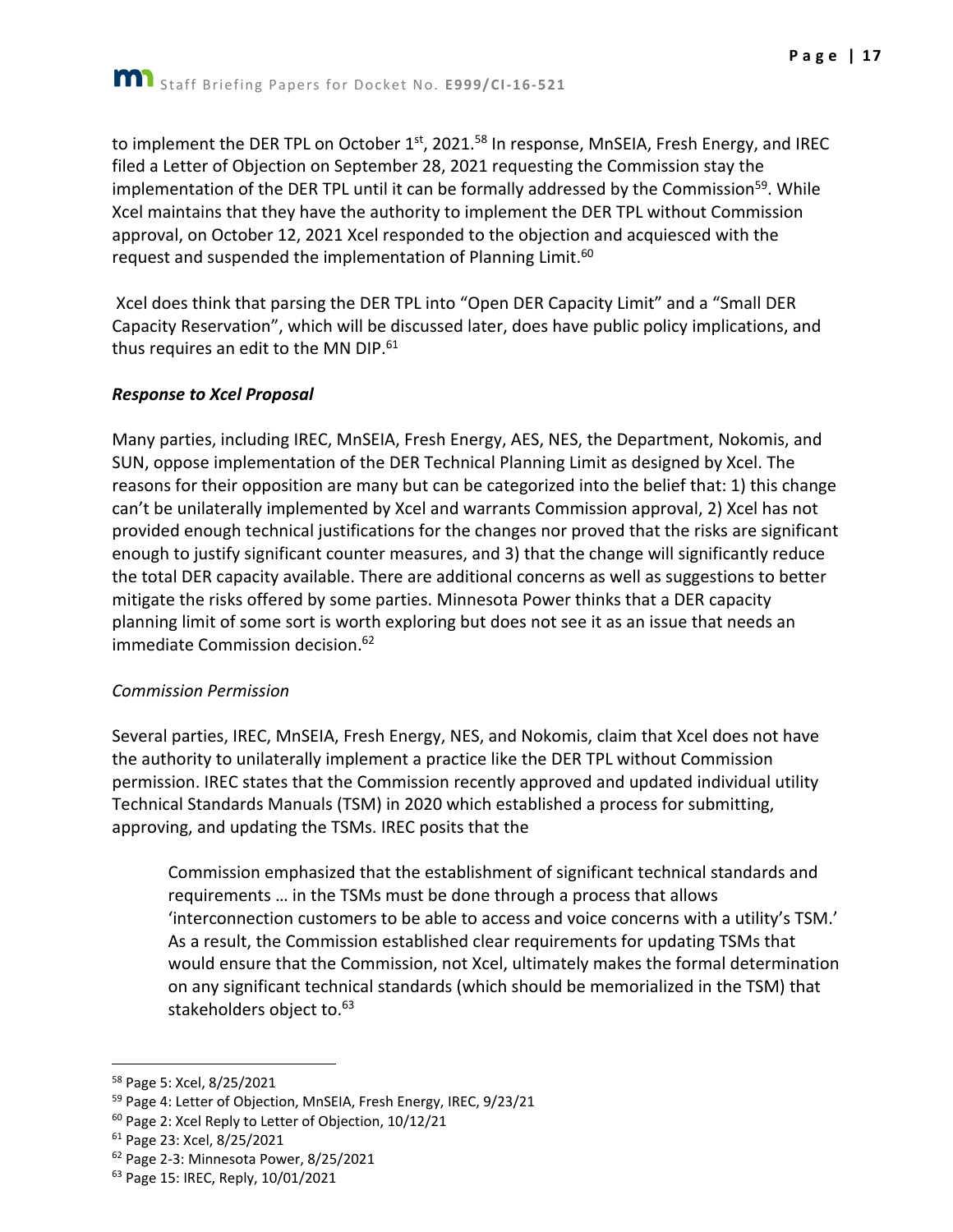IREC goes on to say that they understand that utilities need some discretion when dealing with individual applications or faced with new technologies or circumstances but that the TPL is neither designed for an individual application nor a new technology or circumstance and thus requires revisions to the MN DIP, technical standards, and Commission approval.<sup>64</sup> Fresh Energy makes a similar point – that "interconnection standards and procedures are regulated by the Commission and previous Commission orders in this docket make it clear that changes to the MN DIP, TIIR, or a TSM must come before the Commission and are subject to review" citing the Commission's August 13, 2018 Order in the current docket.<sup>65</sup> Fresh Energy says that the TPL is a market-changing policy and should not be considered under Xcel's scope of engineering judgement." MnSEIA also claims that the TPL is a policy rather than technical issue.<sup>66</sup>

Additionally, Nokomis and MnSEIA cite that Xcel's attempt to implement the TPL without Commission approval is disrespectful to everyone who participated in the DGWG and "demonstrates the Company's disregard for stakeholder feedback and Commission oversight in this matter".<sup>67</sup>

In response, Xcel maintains that it has the ability to implement the TPL using its engineering judgement and obligation to provide safe, adequate, and reliable system and cites recent Commission action on Formal Complaints by DER developers (Docket No. 21-160 and 20-892).<sup>68</sup> The Company mentions that the distribution system has natural limitations and compares the need for the capacity margin granted by the TPL to the practice of having a reserve margin on the overall generation fleet that was deemed acceptable to the Commission in the 21-160 docket.<sup>69</sup> Xcel suggests that since it is an engineering judgement it must merely ensure the practice is not arbitrary or discriminatory, as outlined as a threshold by Commissioner Schuerger in Docket 20-892, and the Company believes that the TPL meets that threshold. Further, Xcel claims that the TIIR supports their position using the quote from the requirements:<sup>70</sup>

"The Area EPS Operator must maintain a level of engineering judgment in order to interconnect the wide range of technologies over a variety of Area EPS and DER characteristics and designs. The Area EPS Operator shall follow applicable industry standards and good utility practice when applying engineering judgment"

Adding that the TIIR gives broad discretion to the Area EPS Operator to provide technical guidance

"Where this TIIR document does not provide technical guidance, the Interconnection Customer needs to review the Area EPS Operator's specific TSM document, the Area EPS

<sup>64</sup> Page 16: IREC, Reply, 10/01/2021

<sup>&</sup>lt;sup>65</sup> Page 8: Fresh Energy Reply, 10/01/2021

<sup>66</sup> Page 5: MnSEIA Comments Reply, 10/01/2021

<sup>67</sup> Page 7: MnSEIA Reply 10/01/2021; Page 5: Nokomis, Reply, 10/01/2021

<sup>68</sup> Page 15: Xcel Reply, 10/01/2021

<sup>69</sup> Page 14: Xcel, Reply, 10/01/2021

<sup>70</sup> Page 16: Xcel, Reply, 10/01/2021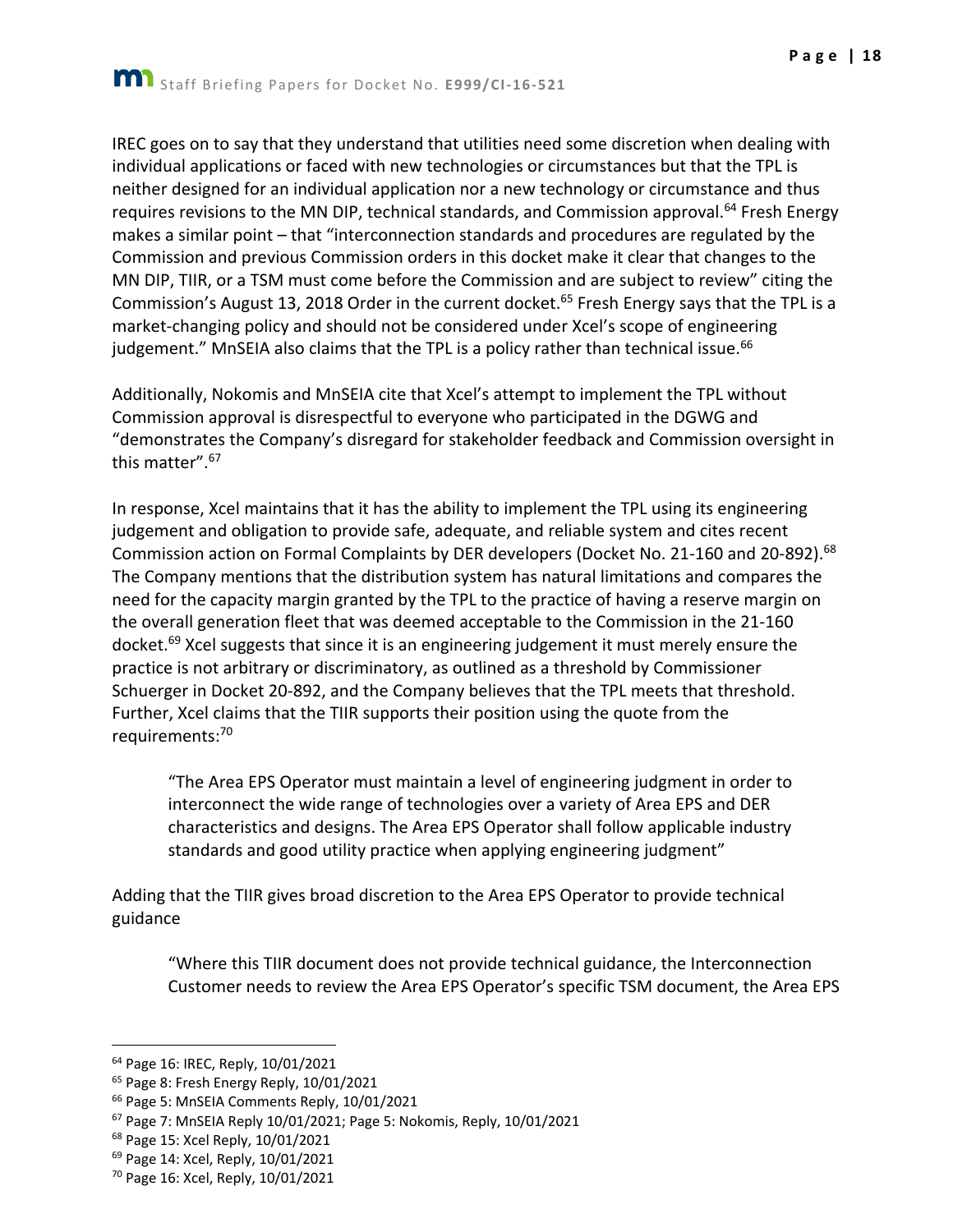Operator's web site, or contact the generation interconnection coordinator at the Area EPS Operator."

Using the decision from Docket 21-160 Xcel further emphasizes that the Commission has recognized that "the MN DIP does not require every practice of the Company be in the TIIR".<sup>71</sup> Nokomis disagrees with Xcel's interpretation of the August 13, 2021 Commission Order (Docket 21-160) arguing it "was not an invitation for Xcel to seize power from the Commission to establish industry-wide capacity constraints, simply by brandishing the words 'safety' and 'reliability.'"<sup>72</sup>

#### *MN DIP Contradiction*

IREC and MnSEIA point out a seeming contradiction regarding Xcel's assertion that the TPL does not require Commission approval or an update to the MN DIP.<sup>73</sup> MnSEIA posits that the Company is being "sly" by adding TPL language to Xcel's proposed MN DIP edits about cluster studies in their proposed MN DIP edits. MnSEIA continues that if the Company would not need to add the language "the overall DER Technical Planning Limit may be defined by the Area EPS Operator" if they in fact believed they did not need Commission approval. IREC claims this is another example of Xcel adding policy changes not designated in the MN DIP comparing it to their practice of "on-hold" and "Phase 2" studies and that the Commission should end Xcel's ability of acting outside of the Commission rules. In response, Xcel claims that the proposed modifications to the MN DIP relate not to the TPL as a whole but their "Open DER Capacity Limit" and "Small DER Reservation Capacity" policies that are housed within the TPL and require Commission approval.<sup>74</sup>

## *Reduction in Total DER Capacity*

IREC, Fresh Energy, MnSEIA, AES, and SUN all express that the TPL would significantly reduce the total available DER capacity on the system.<sup>75</sup> Fresh Energy asserts that the TPL does not serve the MN DIP's goal to "give maximum possible encouragement of distributed energy resources consistent with protection of the ratepayers and the public."<sup>76</sup> Before Xcel revised their TPL to be 80% equipment rating plus DML, they had proposed 100% equipment rating minus the DML. Through an Information Request, Fresh Energy calculated that the total loss of capacity would be 13%. Responding to their new TPL specifications, MnSEIA states that subtracting a flat 20% of equipment instead of subtracting DML would be significantly more limiting.<sup>77</sup> IREC calculated that it would result in a reduction of total available capacity by 2-3 GW which they say was corroborated in Xcel's September 24, 2021 Office Hours where they

<sup>71</sup> Page 16: Xcel, Reply, 10/01/2021

<sup>72</sup> Page 6: Nokomis Energy Reply, 10/01/2021

<sup>73</sup> Page 17: IREC, Reply, 10/01/2021; Page 6: MnSEIA, Reply, 10/01/2021

<sup>74</sup> Page 14: Xcel, Reply, 10/01/2021

<sup>&</sup>lt;sup>75</sup> Page 13: IREC, Reply, 10/01/2021; Page 3: Solar United Neighborhoods, Initial, 8/30/2021; Page 1: All Energy Solar Reply, 10/01/2021

Page 17: Fresh Energy, Initial, 08/25/2021; Page 3: MnSEIA, Initial, 8/25/2021

<sup>&</sup>lt;sup>76</sup> Page 17: Fresh Energy, Initial, 08/25/2021

<sup>77</sup> Page 7: MnSEIA, Reply, 10/01/2021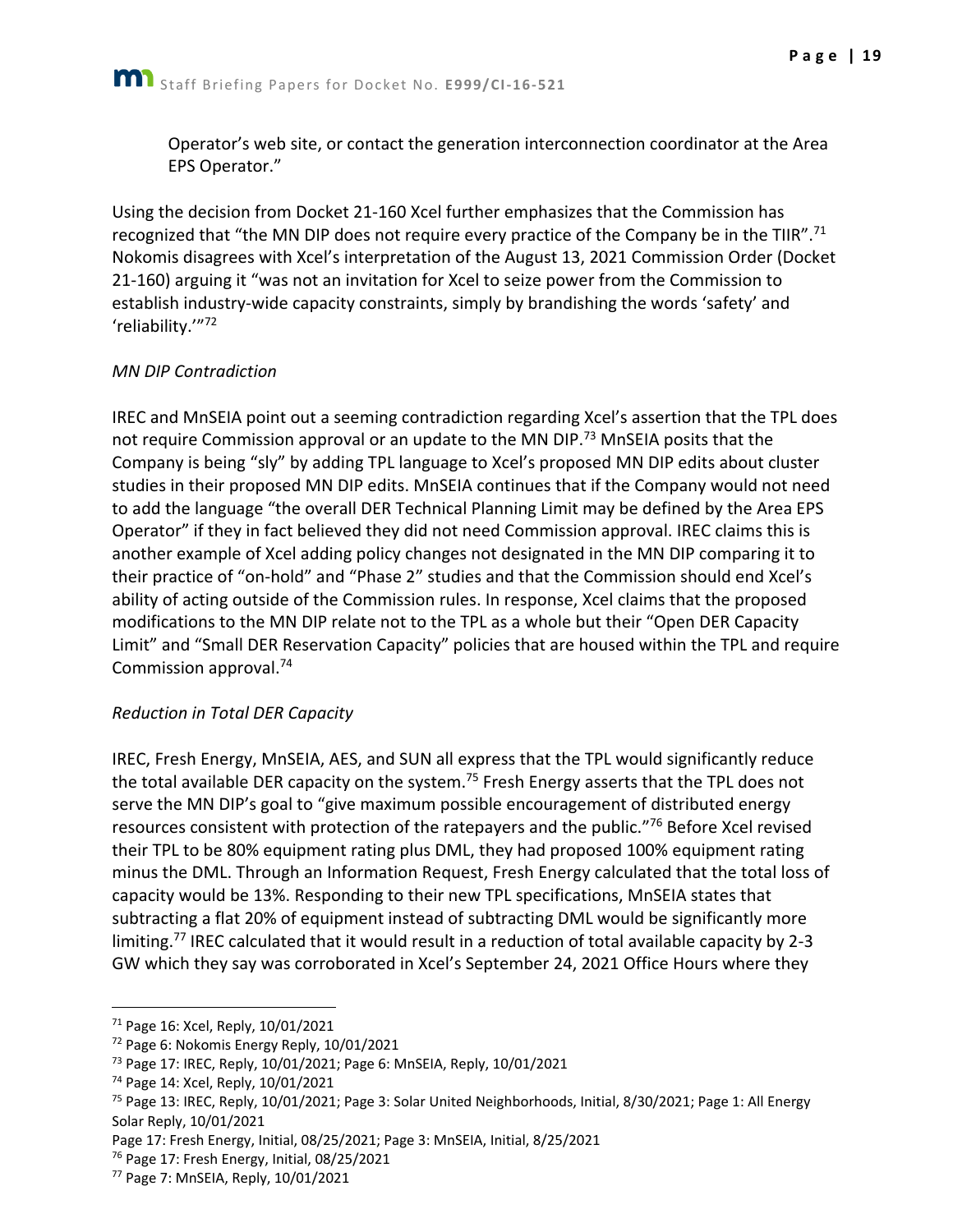referenced a 2.6 GW reduction.<sup>78</sup> Additionally, IREC offered the following chart to correct a "misleading" Xcel graphic used to represent the TPL that ignored the previous capacity of 100% equipment rating plus DML.



In response, Xcel disagreed with Fresh Energy's claim that the TPL is counter to the MN DIP's goals and state that when reviewing the impact of the TPL, it is necessary to look at the overall picture, not just the reduced megawatts.<sup>79</sup> Xcel acknowledged that there will be a net reduction in capacity without equipment upgrades but posits that the "real measure" should be how much load/demand can be served by DER. When the TPL is compared to demand, there remains more than enough DER capacity to serve load. Xcel points out that the potential interconnection of DER would cover around 152% of the forecasted peak demand.



**NSP Load (MN Only) and Potential DER Interconnection Capacity**

*Technical Justifications*

<sup>78</sup> Page 13: IREC, Reply, 10/01/2021

<sup>79</sup> Page 20: Xcel, Reply, 10/01/2021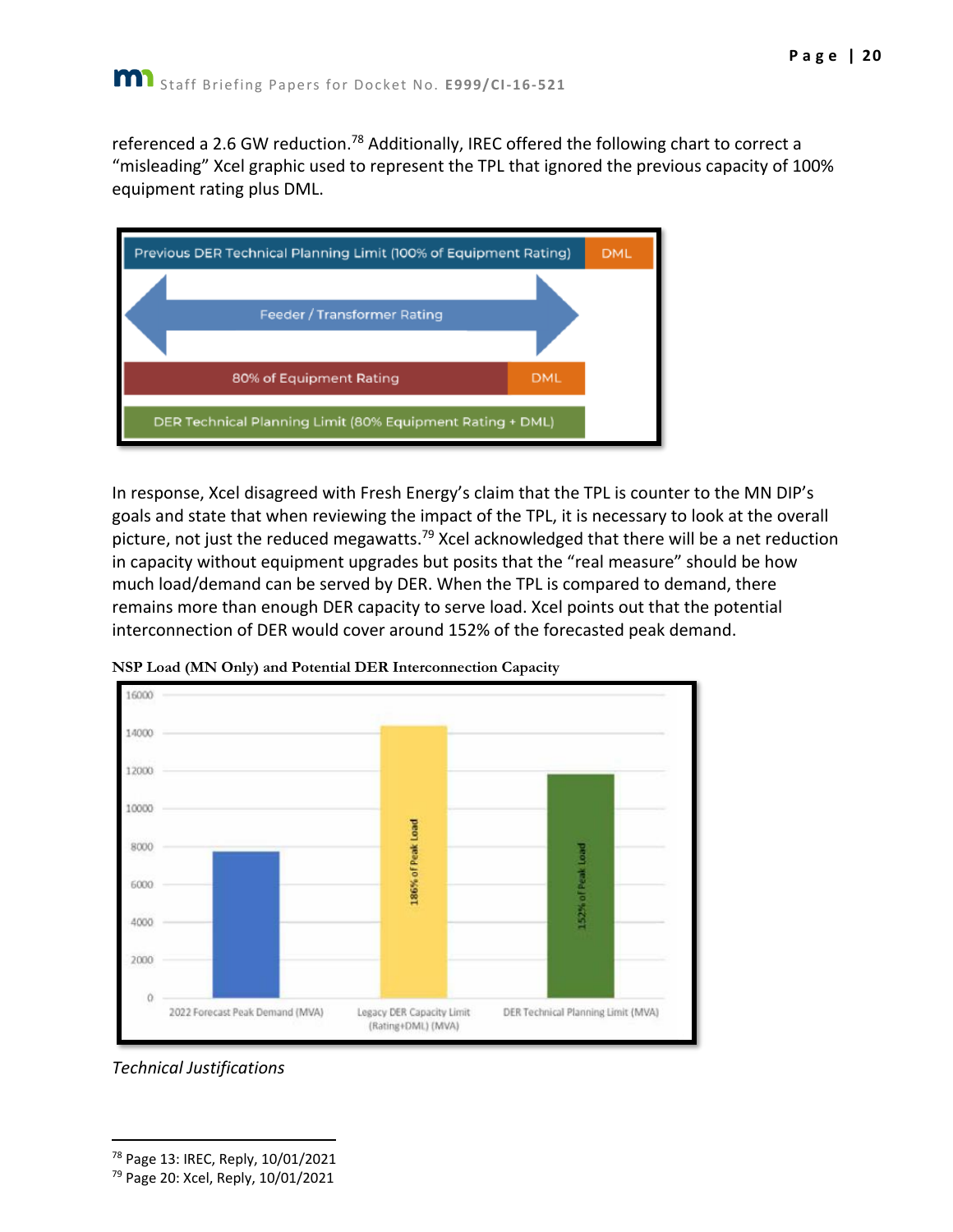Xcel's main justifications for implementing the DER TPL is that in order to fulfill its obligation to provide its customers with safe and reliable energy and services they must reduce the risk of reaching equipment limits on the system due to DML loss, achieve more system flexibility, and mitigate the risk of curtailing installed DER. Xcel believes the TPL achieves these requirements.  $80$  The Company claims that with a DER TPL "the system will be less vulnerable to impacts from sudden changes in customer load, such as those that we have seen in some areas during the COVID-19 pandemic, or due to weather or energy-efficiency gains." <sup>81</sup> Xcel suggests that a TPL will eliminate "what if" scenarios and make the interconnection process more predictable.

In response, IREC, AES, Nokomis, NES, MnSEIA, and Fresh Energy all claim that Xcel has not provided enough technical justifications to warrant a system-wide capacity limit. The aforementioned parties understand that loss of DML and the need for operational flexibility are real issues and should be addressed in some capacity, but that Xcel has not demonstrated that they are occurring or that they are great enough to necessitate a 20% reduction in capacity across the board.<sup>82</sup> NES goes on to say that the margin appears to be arbitrary and capricious as Xcel has now changed the value more than once. NES stresses that "the impacts of this number have huge impacts on the program, as effectively the number selected is equivalent to the total capacity reduction of the entire program".<sup>83</sup>

## Load Reduction

IREC claims that the risk of load reduction is the "only [issue] that Xcel [provided] any real explanation of in its comments" and IREC does not contest that this could be an issue. IREC does question if Xcel is responding to this risk in an appropriate way.<sup>84</sup> IREC asks the following questions to determine this question:

Has there ever been a case where a sufficient amount of load has suddenly dropped off, causing existing generation to exceed the thermal ratings? Is there evidence that this is likely to occur in the future (if so, what is that evidence)? Finally, if it is likely to occur in the future, under what conditions and with what frequency? Xcel does not bother to address any of these questions in its comments.<sup>85</sup>

IREC goes on to point out that in Fresh Energy's IR 31 which asked how many times Xcel experienced a "reduction in load on the NSPMN system such that existing distributed generation exceeded the load on the circuit and caused a system impact that had to be remedied", Xcel's response was not able to point to a single time where load reduction resulted in generation causing a system impact because it does not track that information.

- 82 Page 8: Fresh Energy, Reply, 10/01/2021; Page 2: All Energy Solar Reply, 10/01/2021; Page 6: Novel Energy Solutions, Reply, 10/01/2021; Page 7: MnSEIA, Reply, 10/01/2021
- 83 Page 6: Novel Energy Solutions, Reply, 10/01/2021
- 84 Page 20: IREC, Reply, 10/01/2021

<sup>80</sup> Page 14: Xcel, Reply, 10/01/2021

<sup>81</sup> Page 15: Xcel, Reply, 10/01/2021

<sup>85</sup> Page 20: IREC, Reply, 10/01/2021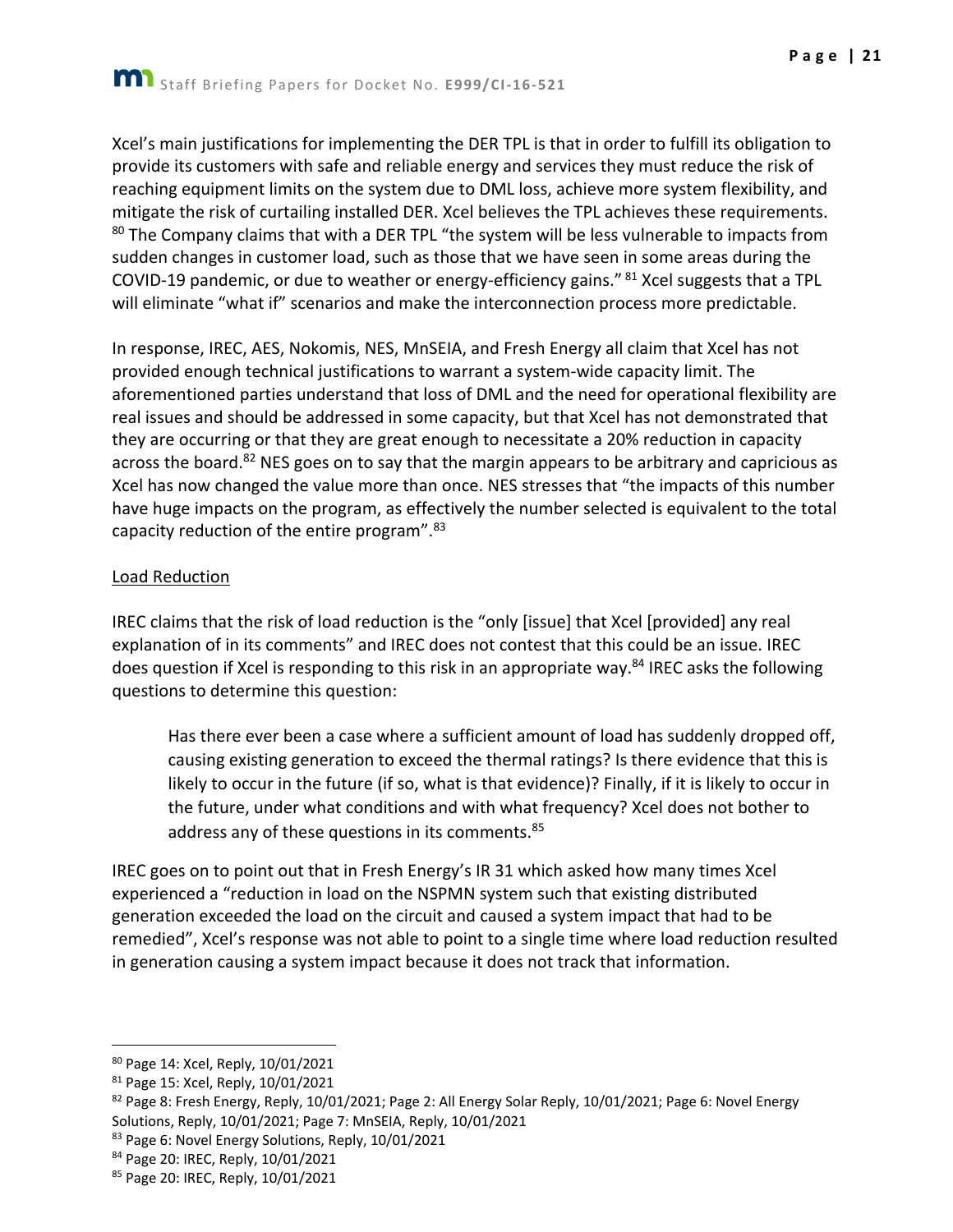**P a g e | 22**

In another IR 32, Fresh Energy found that 31 of Xcel's feeders experienced "decreases in DML over the past three years, ranging from -1kVA to -5,198 kVA [with] Xcel's typical feeder DML [being] 1,850 kVA.<sup>"86</sup> IREC points out that in "none of these cases is Xcel saying the load drop caused generation to exceed the thermal rating of equipment or otherwise cause system impacts."<sup>87</sup> IREC also claims that it's not clear if these were sudden losses or if they were predictable and had potential to be planned for. Additionally, based on the information gathered from IR 32, Fresh Energy claims that it is highly unlikely that the typical feeder saw a 15-20% drop while some of the feeders likely saw DML drop by significantly more than 20%. Based on these findings, FE suggests that the TPL is too broad of a cut and a more precise measure is required to deal with the challenge.

Furthermore, IREC points out that in IR 34 Xcel said that it "does not forecast or estimate minimum load growth or shrinkage by feeder or substation" nor do it consider transportation and building electrification policies into considerations for load forecasts. Based on this information, IREC concludes that Xcel has no reasonable basis that load reductions will increase in frequency or magnitude in the future<sup>88</sup>.

#### Operational Flexibility

Xcel compares the TPL's potential function to their distribution system planning practice of having a 25% feeder capacity reserve so that load can be shifted to other feeders during contingencies. Fresh Energy claims that this comparison is misleading because "reconfiguring feeders so that customers do not lose power during an outage or other contingency is a high priority"<sup>89</sup>. Whereas DER is "taken offline during outages or contingencies" and that DER customers are not requesting a change to that practice. IREC also believes that there are ways that reconfiguring on a case-by-case basis is the more precise method to achieve operational flexibility and that temporary curtailment in the case of an emergency would be preferrable to the TPL.<sup>90</sup>

Additionally, IREC casts doubt that the risks Xcel says they face warrant such a broad cut to the system and they must first prove that these risks are significant enough that they cannot deal with them on a case-by-case basis.<sup>91</sup> IREC suggest that Xcel could have proposed a TPL that varied by feeder and their respective loads and long-term DML reliability. IREC claims that there are ways to predict which feeders are at risk for load loss such as if it is a mixed feeder or highly industrial feeders. Xcel could also use available data to see potential energy efficiencies across feeder types and whether they'd be offset by load growth. Given their belief that DML can be predictable to a degree, IREC suggests that "it would be reasonable to assess any planning limit as a percentage of DML rather than the equipment thermal capacity. For example, if a feeder could reasonably be expected to have a 10% loss of load, then the planning limit could be 100% of equipment rating plus 90% of DML."

<sup>86</sup> Page 9: Fresh Energy, Reply, 10/01/2021

<sup>87</sup> Page 20: IREC, Reply, 10/01/2021

<sup>88</sup> Page 21: IREC, Reply, 10/01/2021

<sup>89</sup> Page 9: Fresh Energy, Reply, 10/01/2021

<sup>90</sup> Page 22: IREC, Reply, 10/01/2021

<sup>91</sup> Page 24: IREC, Reply, 10/01/2021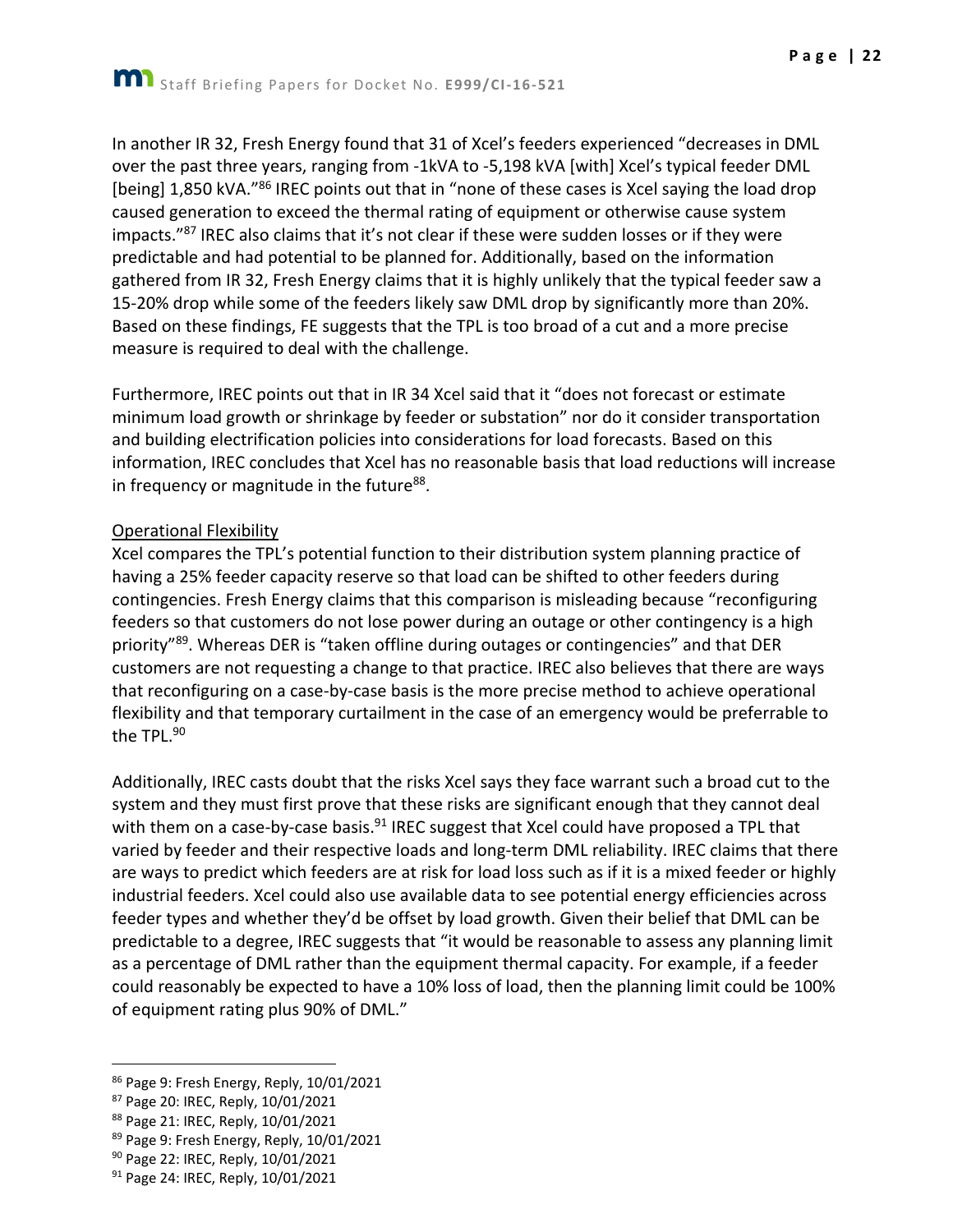IREC emphasizes that they want further investigation to "determine the realistic level offload reductions that should be planned for, and whether or not those reductions would actually result in a risk to the distribution system by overheating conductors or transformer loss of life." IREC proposes that Xcel can simply continue to use the screens from the MN DIP and the System Impact Study to identify these types of risks.<sup>92</sup>

#### Alternative Solutions

AES supports the Commission hiring an independent third party to "evaluate Xcel's proposed TPL to ensure that it is justifiable and the best solution for a future where demand for DER is going to increase".<sup>93</sup> IREC makes a similar suggestion to investigate whether the risks are substantial and whether a broad tool like the TPL is the best solution.<sup>94</sup> AES also points to other areas of the country where this issues has been navigated giving an example of Massachusetts working with battery manufacturers to create a program called ConnectedSolutions which allows utilities to access the battery systems of residents and businesses to help offset reduce peak energy demand. They also point to Xcel's operation in Colorado where they practice pairing battery storage with renewable energy.

Dakota Electric, AES, and Novel Energy Systems all suggest that this type of capacity issues could be better dealt with by being more proactive with their distribution upgrades via the IDP process.<sup>95</sup> NES claims that whatever DER considerations Xcel has been making in its IDP process, it has "not resulted in sufficient investment in capacity constrained areas before they became constrained." NES says, "the Commission must ensure that Xcel is appropriately considering load growth *and* local desires for self-generation." IREC, Fresh Energy, and MnSEIA have similar sentiments that Xcel must be more proactive via the IDP process although not in direct reference to the TPL proposal.

As mentioned earlier, Fresh Energy and IREC believe temporary curtailment would be a better alternative than implementing the TPL. Lastly, Fresh Energy says that it may be worth establishing a DGWG on the topic to explore the risks currently faced and the impacts and effectiveness of the proposed TPL<sup>96</sup>

IREC goes on to claim that Xcel creating a planning limit "reveals underlying inadequacies in Xcel's technical capabilities when it comes to reviewing interconnection applications."<sup>97</sup> IREC posits that Xcel's position that the TPL will make the interconnection more streamlined and predictable is just another way of saying the process will be easier because the TPL will "ensure that fewer projects have an opportunity to interconnect." IREC believes that the MN DIP, modeled after the FERC equivalent, had drafted timelines for projects much larger and more complex than the ones Xcel is seeing and it is Xcel's lack of staffing capabilities and expertise

<sup>92</sup> Page 25: IREC, Reply, 10/01/2021

<sup>93</sup> Page 2: All Energy Solar Reply, 10/01/2021

<sup>94</sup> Page 25: IREC, Reply, 10/01/2021

<sup>&</sup>lt;sup>95</sup> Page 6: Novel Energy Solutions, Initial, 8/25/2021; Page 8: Dakota Electric Association, Reply, 10/01/2021; Page

<sup>2:</sup> All Energy Solar Reply, 10/01/2021

<sup>96</sup> Page 9: Fresh Energy, Reply, 10/01/2021

<sup>97</sup> Page 26: IREC, Reply, 10/01/2021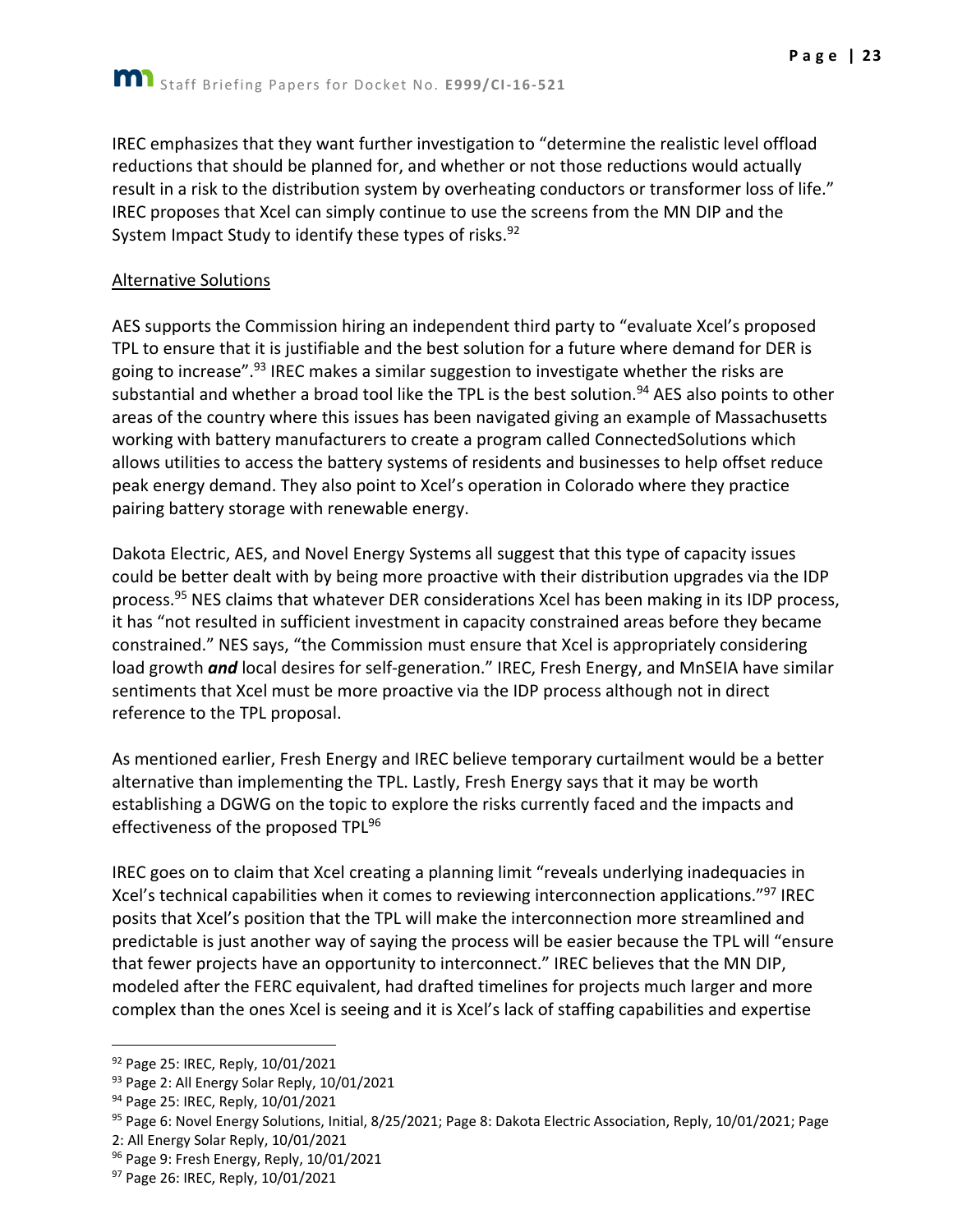causing delays and missed timelines. IREC recommends, a recurring theme from parties throughout this docket, that the Commission require Xcel to acquire the staffing and technical capabilities to meet the required timelines.<sup>98</sup>

#### *TSM TIIR Transparency*

IREC states that Xcel may find it not necessary to "include its own technical policies in the TIIR or TSM because they have largely focused to date on the requirements for the interconnection customer connecting to the distribution system."<sup>99</sup> But IREC asks that the Commission "consider what is accomplished by not requiring clear publication and an opportunity for Commission review of significant, and non-standard, technical policies such as [the TPL]." IREC points out the Docket 20-892 order on April 16, 2021 required the formation of DGWG to discuss:

"More transparent communication about how Xcel's distribution system design standards, policies and business practices related to distributed energy resource interconnections constitute good utility practice; including rationale when updates or changes to the standards, policies, or business practices occur. The subgroup should consider at a minimum: referencing in the Technical Specifications Manual, publishing on the website, and/or hosting trainings of developers among other options."

IREC states that there was no consensus on this topic and suggests that the Commission decide on how best the communicate these policy changes and to give the Commission the chance to evaluate the reasonableness of the changes.<sup>100</sup>

## **D. Small DER Capacity Reservation**

<span id="page-24-0"></span>Once Xcel has implemented the DER Technical Planning Limit, it proposes to then break down the total TPL into two segments – 75% for the "Open DER Capacity Limit" and 25% for the "Small DER Capacity Reservation".<sup>101</sup> The "Open DER Capacity Limit" portion would allow for interconnection of DER systems of any size and the "Small DER Capacity Reservation" (Small DER) portion would allow for DER systems under 40kW that comply with the 120 percent rule.<sup>102</sup> The proposed MN DIP changes for this policy are in Attachment A. Xcel maintains that while the DER TPL is a technical change, and thus does not need a MN DIP modification, the Small DER reservation has policy components and so does require a MN DIP change.<sup>103</sup>

<sup>98</sup> Pages 27-28: IREC, Reply, 10/01/2021

<sup>99</sup> Page 16: IREC, Reply, 10/01/2021

<sup>100</sup> Page 17: IREC, Reply, 10/01/2021

<sup>101</sup> Page 21: Xcel, Initial 8/25/2021

<sup>102</sup> Page 21: Xcel, Initial 8/25/2021

<sup>103</sup> Page 23: Xcel, Initial 8/25/2021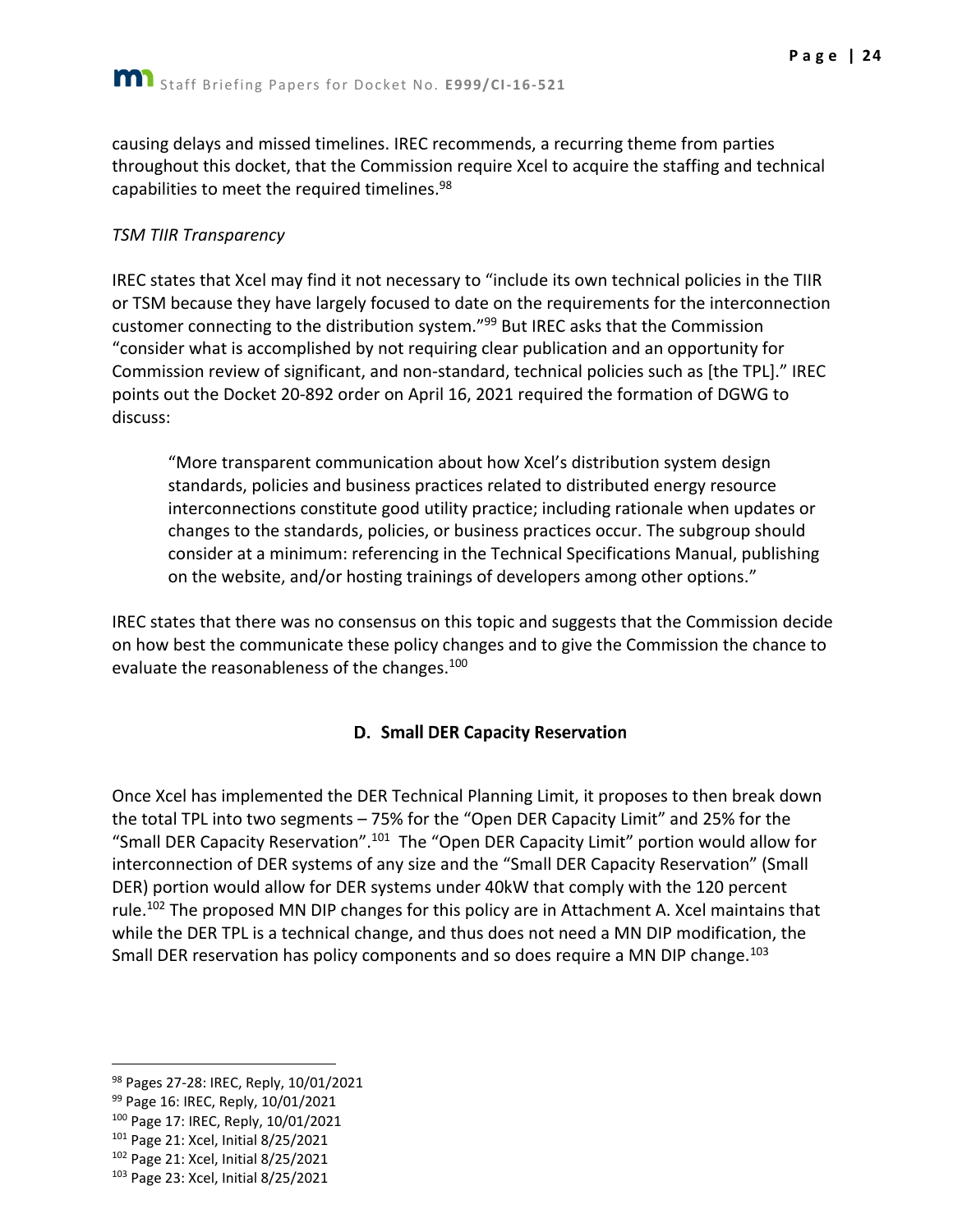

Xcel points out that large solar installations have continued to expand in Minnesota and that various state policies and market conditions are driving growth of larger DER systems like community solar gardens. The Company reiterates that one of its goals for interconnection is to "facilitate fair and equitable interconnection of all sizes of DER" and the Company worries that due to the policy and market forces driving CSG growth, smaller DER may "effectively be squeezed out of the market and prevented from being installed on specific feeders."104 Xcel says that they have made improvement to this process by evaluating smaller systems simultaneously (parallel review) when there is no material impact on those projects that are ahead in queue which has helped on most feeders. However, some areas, like Northfield, are full and even Small DER must be put on hold and may have substantial upgrade costs in order to interconnect. Xcel wants to prevent more cases likes Northfield from happening and believe a Small DER Capacity Reservation is a viable solution.

Xcel claims that "the Commission has the authority and responsibility to establish a Small DER Capacity Reservation."<sup>105</sup> Xcel believes that "without explicit parameters that allocate the capacity, the first projects to saturate a feeder with DER would prevent others from installing DER on a given feeder, without incurring significant costs" and that the Commission's quasijudicial and quasi-legislative role allows the Commission to decide these parameters. Xcel adds that "under state statute, 'rates' … shall not be unreasonably preferential, but 'any doubt of reasonableness should be resolved in favor of the consumer.'"<sup>106</sup> Xcel goes on to say that failing to act in a timely way would effectively be favoring Community Solar Gardens over Small DER.

#### **Response to Xcel's Proposal**

IREC, DOC, AES, Nokomis, NES, MnSEIA, Minneapolis, and ILSR oppose implementation of a Small DER Capacity Reservation as proposed by Xcel. The reasons why include the belief that it is unnecessary, discriminatory, reduces even more capacity for CSG, and that the cap is too arbitrary/not justified and too broad of a solution for what it is believed to be a narrow problem.

<sup>104</sup> Page 22: Xcel, Initial 8/25/2021

<sup>105</sup> Page 24: Xcel, Initial 8/25/2021

<sup>106</sup> Page 24: Xcel, Initial 8/25/2021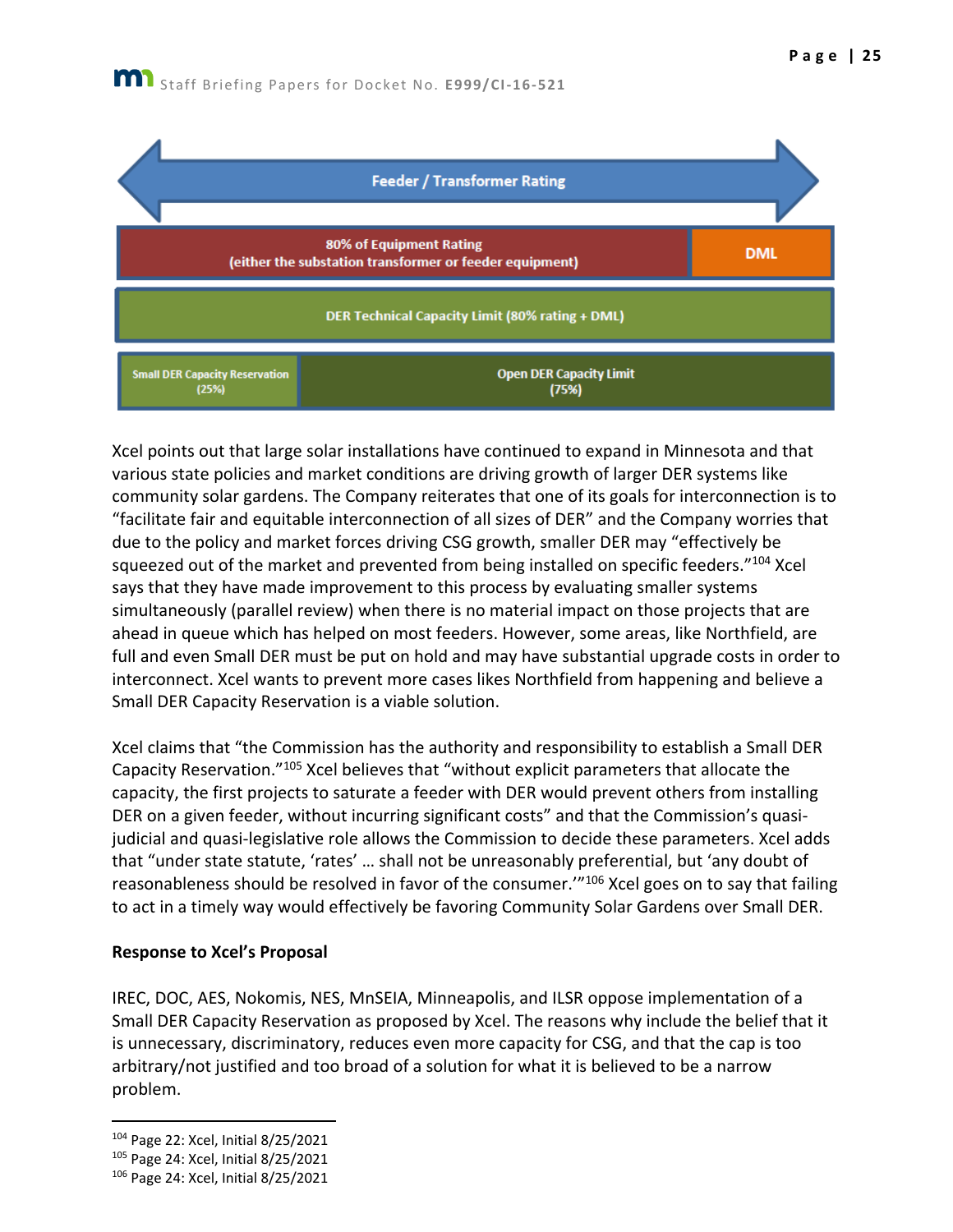Some parties, like IREC, NES, and FE, are not against a reservation cap in principle but don't believe that Xcel has proven that a cap is necessary, why it must be so large, or why it is better than other proposed solutions.<sup>107</sup> IREC claims that Xcel has not given a good enough reason to justify why 25% specifically was chosen for the reservation cap and that it is likely substantially more capacity that is necessary.<sup>108</sup> MnSEIA echoes that this number appears arbitrary and blunt.<sup>109</sup> Fresh Energy states that when combined with the TPL, total capacity for open DER on a typical feeder would be reduced by 37.5%.<sup>110</sup> The City of Minneapolis, NES, MnSEIA, and IREC also believe the loss of capacity for open DER would be too great for the solution Xcel is trying to solve.<sup>111</sup>

Additionally, Fresh Energy and MnSEIA say this policy is not properly balancing needs of different DER market segments and should be more tailored to "load [conditions] and DER forecasts and other anticipated changes in electrical conditions, and adjusted to the characteristics of each substation and feeder."<sup>112</sup> IREC even claims that the proposal "is facially discriminatory in its intent to exclude certain customers from this opportunity" and Fresh Energy offers similar sentiments.<sup>113</sup> NES posits that the proposal "pits community solar garden developers against on-site developers when there are other approaches that can result in a more collaborative resolution."<sup>114</sup>

MnSEIA, Fresh Energy, and ISLR find the proposed cap to be unnecessary and too blunt when compared to other solutions.<sup>115</sup> The Department also claims that the reservation capacity limit is unnecessary or will fail in its goal. The Department says that where "capacity is already constrained, the Department does not expect reserving capacity for smaller projects will reduce the constraint, and where capacity is not constrained, reserving some for smaller projects appears unnecessary."<sup>116</sup> Fresh Energy supports this statement and says that in practice this policy would create a second queue for reserved capacity.<sup>117</sup>

In response, Xcel acknowledges that some areas are already too constrained for the capacity reservation but that their intent to prevent more areas from getting to that point.<sup>118</sup> The Company goes on to say that "implementing this change will provide for a fair and equitable

 $107$  Page 19: Fresh Energy, Initial, 8/25/2021; Page 6: Novel Energy Solutions, Reply, 10/01/2021; Page 32: IREC, Initial, 8/25/2021

<sup>108</sup> Page 29: IREC, Reply, 10/01/2021

<sup>109</sup>Page 7: MnSEIA, Reply, 10/01/2021

<sup>110</sup> Page 10: Fresh Energy, Reply, 10/01/2021

<sup>111</sup> Page 1: Minneapolis, Initial, 8/25/2021; Page 6: Novel Energy Solutions, Reply, 10/01/2021; Page 7: MnSEIA, Reply, 10/01/2021; Page 28: IREC, Reply, 10/01/2021

<sup>112</sup> Page 20: Fresh Energy, Initial, 8/25/2021; Page 12: MnSEIA, Reply, 10/01/2021

<sup>113</sup> Page 29: IREC, Reply, 10/01/2021; Page 20: Fresh Energy, Initial, 8/25/2021

<sup>114</sup> Page 5: Novel Energy Solutions, Initial, 8/25/2021

<sup>115</sup> Page 7: MnSEIA, Reply, 10/01/2021; Page 3: Institute for Local Reliance, Reply, 10/01/21; Page 10: Fresh Energy, Reply, 10/01/2021

<sup>116</sup> Page 3: The Department, Initial, 08/24/2021

<sup>117</sup> Page 10: Fresh Energy, Reply, 10/01/2021

<sup>118</sup> Page 28: Xcel, Reply, 10/021/2021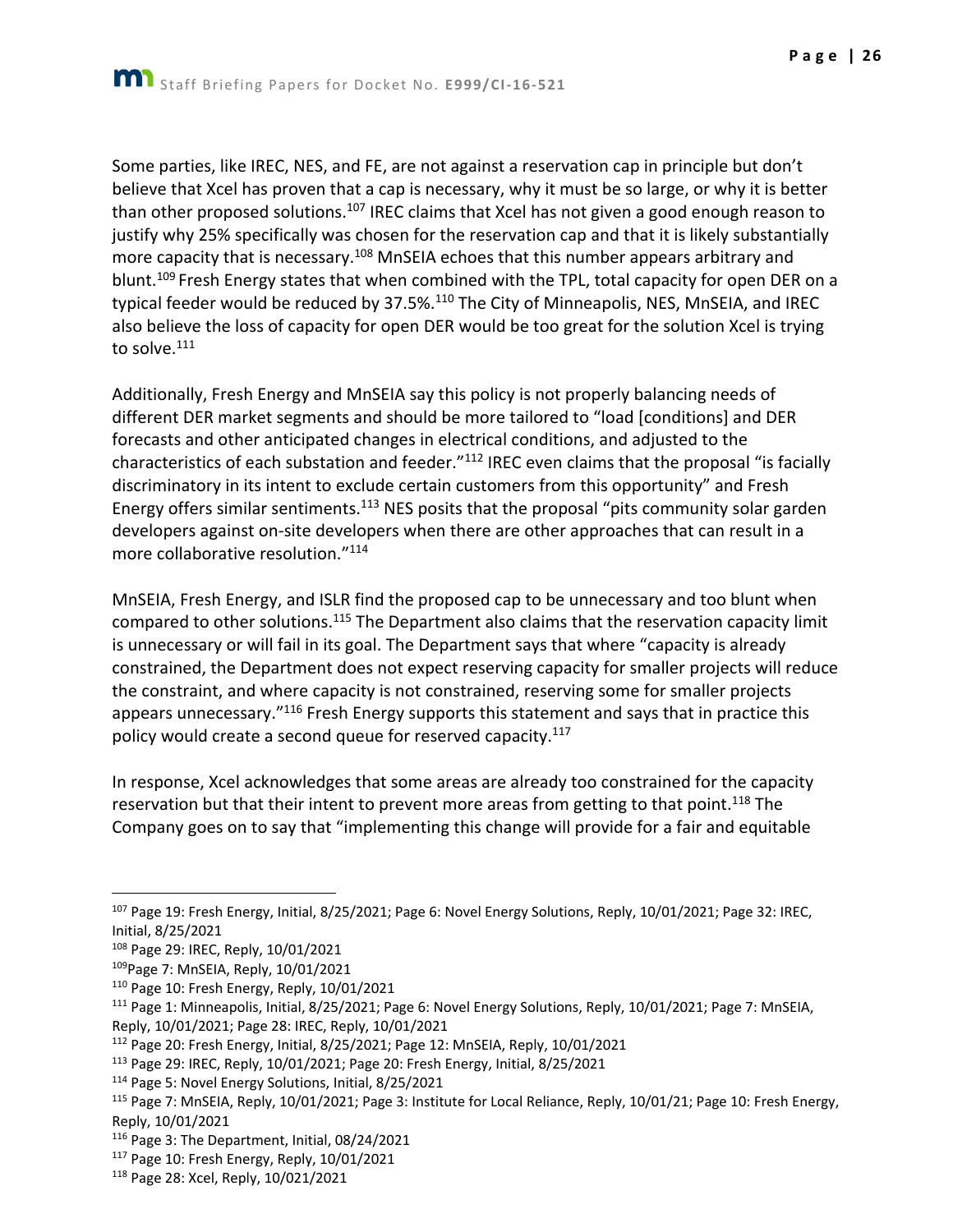opportunity for most of our customers to interconnect DER systems in areas where these conditions do not already exist."

Xcel also claims that tailoring the TPL and Small DER reservation to individual feeders and substations is very difficult because it is challenging to project DER growth on that granular of a level. They claim that there are some models as discussed in their 2019 IDP Initial Filing but that these models also have several shortcomings, including "including the challenges in making granular adoption forecasts for individual circuits, challenges in verifying consumer behavior, and scarce information about the physical premises that impact actual potential."<sup>119</sup> Instead, the Company believes that the Small DER capacity reservation combined with the DER TPL addresses "concerns regarding specific review based on characteristics of each substation and feeder" and that the TPL uses the "actual equipment ratings at a specific location."

Some parties, like DEA, NES, and AES, all believe that this policy would only be a temporary solution and that the capacity would eventually fill up and the area would face an upgrade that is too costly to overcome.<sup>120</sup> Additionally, AES claims that in the scenario where CSG fills up the 75% of the TPL before the reservation capacity, then voltage issues, rather than thermal issues will be the challenge and a reservation capacity does not address this challenge.<sup>121</sup> Fresh Energy, NES, and DEA believe a better approach would be proactive infrastructure investment through the IDP.<sup>122</sup>

AES again recommends hiring a  $3<sup>rd</sup>$  party to investigate if this solution is the most proper to address the issue.<sup>123</sup> Xcel responded to AES the record is sufficient and the Commission has enough information to make a decision.<sup>124</sup> Nokomis states that a capacity reservation is not a real solution as it is a response to the issues caused by Xcel's "on-hold" process and that the policy is Xcel's attempt to "codify what the "on-hold" process is attempting to do: dramatically slow further deployment of DER in Minnesota."<sup>125</sup>

## **E.** Cost Sharing Proposal

<span id="page-27-0"></span>Three separate cost sharing proposals were offered:

- Xcel Energy proposes using Solar\*Rewards funds for certain customers' distribution upgrades.;
- Fresh Energy, IREC and TruNorth propose an applicant fee (based on kW) for all small DER that is pooled to fund distribution upgrades;

<sup>119</sup> Page 21: Xcel, Reply, 10/021/2021

<sup>120</sup> Page 6: Novel Energy Solutions, Initial, 8/25/2021; Page 3: All Energy Solar, Reply, 10/01/2021; Page 6: Dakota Electric Association, Initial, 8/25/2021

<sup>&</sup>lt;sup>121</sup> Page 3: All Energy Solar, Reply, 10/01/2021

<sup>122</sup> Page 10: Fresh Energy, Reply, 10/01/2021; Page 6: Novel Energy Solutions, Initial, 8/25/2021; Page 6: Dakota Electric Association, Initial, 8/25/2021

<sup>123</sup> Page 3: All Energy Solar, Reply, 10/01/2021

<sup>124</sup> Page 29: Xcel, Reply, 10/021/2021

<sup>125</sup> Page 4: Nokomis Energy, Initial, 8/25/2021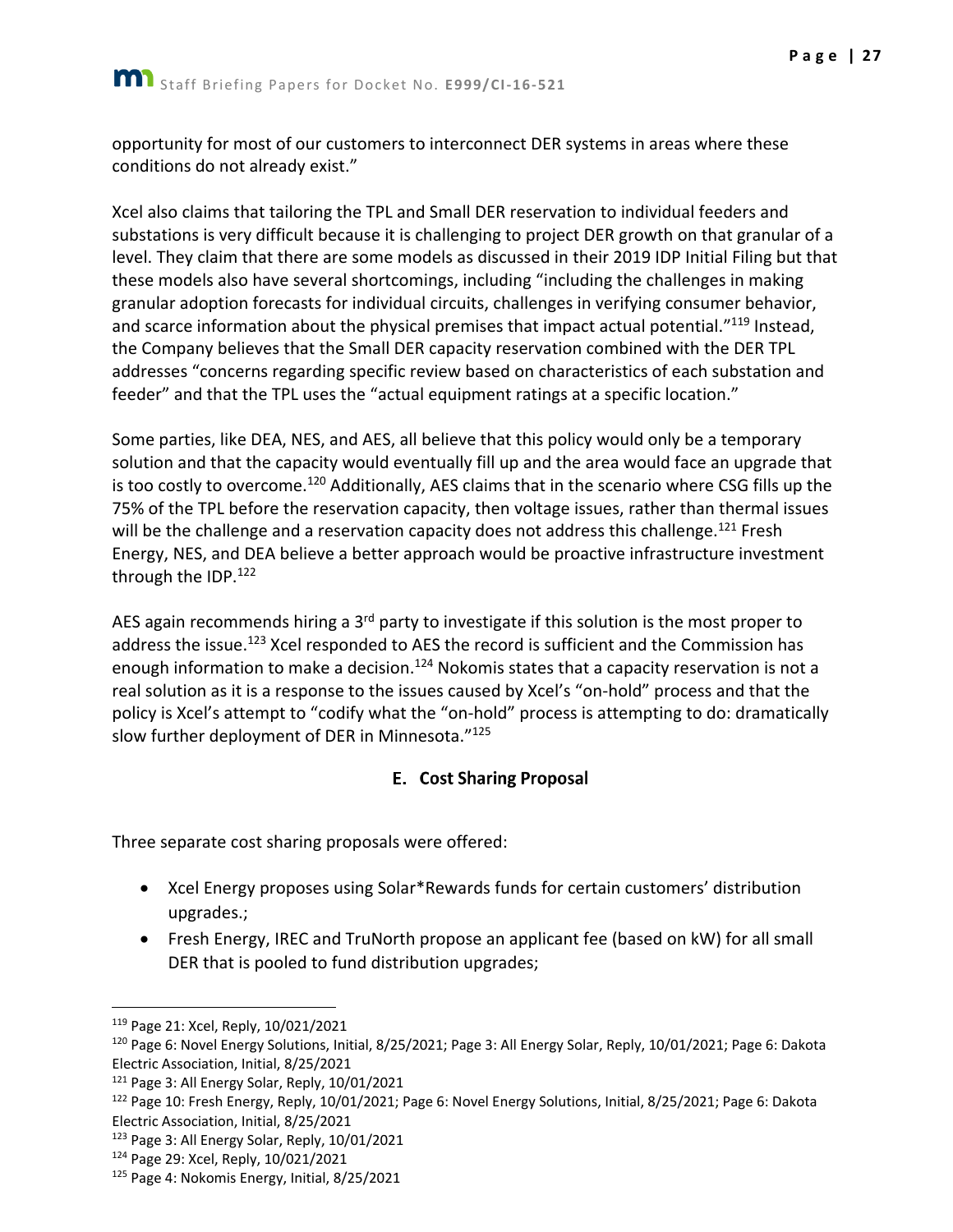• Dakota Electric outlines an ongoing monthly capacity or energy based fee for DER customers to recover proactive and needed upgrades for DER.

#### *Xcel*

Xcel proposes up to \$15,000 per new, residential Solar\*Rewards interconnection application for distribution upgrades using Solar\*Reward funds. The Company proposes an annual budget of \$250,000 based on recent experience and expects to fund roughly 50 projects at an average cost of \$5,000. Under this program Xcel will "fund the 'shared' system components such as transformers, which generally serve more than one customer" otherwise known as Distribution Upgrade costs as defined by the MN DIA attachment 6.<sup>126</sup> Likewise, "customers who require an upgrade to their Interconnection Facilities (MN DIA attachment 2), such as individual residential service lines, metering, etc., will continue to be required to pay the full cost of those upgrades as they do today."

When the Company proposed this change via the Solar\*Rewards program's negative check off provision, the Department objected and sought Commission consideration. MnSEIA supports this approach and extending the budget with cost recovery through the rate base but wants more consideration of the \$15,000 limit. MnSEIA notes without legislation Solar\*Rewards funding will sunset in 2024 and drop by half to \$5 million in 2023.<sup>127</sup>

Xcel posits that this program will require a new provision to the Solar\*Rewards tariff and will be inserted on tariff sheet 9-49:

g. For projects Deemed Complete on or after October 1, 2021, notwithstanding the requirement to follow the MN DIP, a Solar\*Rewards application for a residential customer for a customer who is on a residential electric rate (including A01, A02, A03, or A04) does not have to pay the following interconnection costs up to a cap of \$15,000 per premise: Distribution Upgrade costs that would otherwise be associated with Attachment 6 of the MN DIA; and, transformers shared by one or more other customers that may otherwise be associated with the Interconnection Facilities in Attachment 2 of the MN DIA. To the extent the costs associated with this provision exceed those expected by the Company in aggregate in a given year, the Company has the discretion to require a customer to pay for such Distribution Upgrade costs.

#### *Response to Xcel Proposal*

The Department is against Xcel's proposal because they believe that all of Xcel's customers should not be subsidizing Xcel's solar customers.<sup>128</sup> While the Department recognizes that there are some environmental benefits that benefits all customers, the economic benefit from rooftop solar installation goes to the customer installing the generation.

<sup>126</sup> Page 28: Xcel, Initial, 8/25/2021

<sup>127</sup> Pages 8-9: MnSEIA Reply (10/1/2021)

<sup>128</sup> Page 4: Department of Commerce, Reply, 10/01/21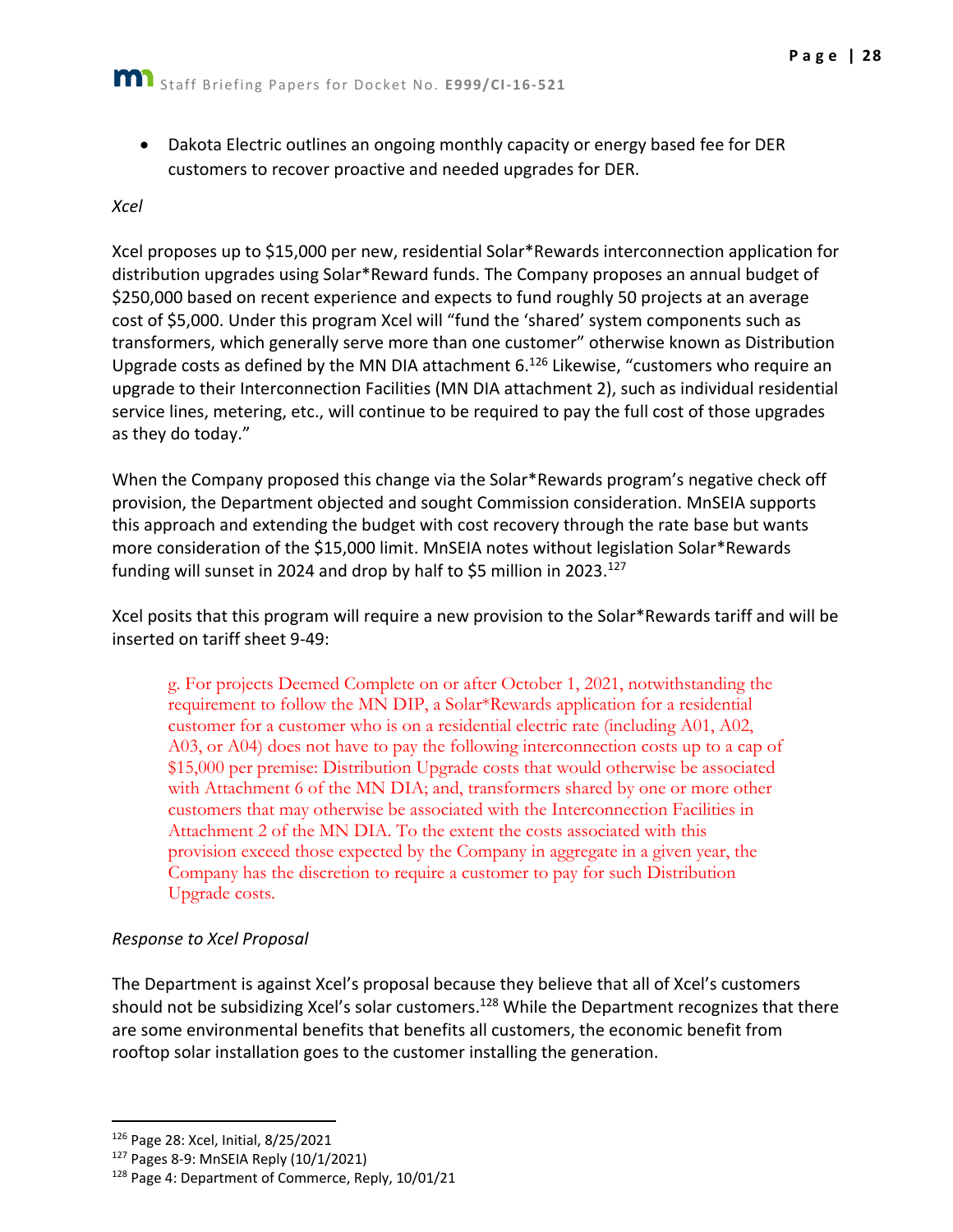MnSEIA applauds this proposal and supports allowing the utility to rate base the upgrade costs because MnSEIA believes that it would "encourages residential and small business customers to install distributed generation (DG) and DER, and recognizes the system-wide benefits of DG and DER."<sup>129</sup> However, as with other parties, MnSEIA thinks that all system-wide upgrades for small projects should be eligible for utility funding. In the absence of a proposal that would cover all small DER, MnSEIA supports Fresh Energy's proposal. MnSEIA goes on to say that if both Xcel's and Fresh Energy's proposals are approved, then Fresh Energy's proposal should be amended to account for all non-Solar\*Rewards projects and have the interconnection fee proportionally reduced.<sup>130</sup> Lastly, MnSEIA requests that Xcel substantiate how they came up with \$15,000 as the upper limit for the proposal.

Fresh Energy says that it could support Xcel's cost-sharing proposal if it was accompanied by some transparency measures but also has some concerns about the longevity of the proposal if it's tied to Solar\*Rewards as well as the proposal limiting customer eligibility.<sup>131</sup> NES supports Xcel's cost-sharing proposal generally but has a few questions about its parameters.<sup>132</sup> In addition, NES questions why the Solar\*Rewards proposal is intertwined with the DER TPL stating that the cost-sharing proposal should not be held back by trying the approve TPL.

All Energy Solar also believes they could support Xcel's proposal with some key changes to it and also has some similar concerns to Fresh Energy.<sup>133</sup>

On equity concerns, Fresh Energy thinks that both proposals (Xcel's and Fresh Energy + IREC) increase access to customer-sited DER to all potential customers but especially the low-income DER customers. Fresh Energy also points out that under Xcel's proposal the cost of the Solar\*Rewards upgrades is shifted to Xcel's full customer base. IREC and the Department echo these concerns questioning if it's the most equitable use of those funds.<sup>134</sup> FE points out that solar customers in Minnesota tend to be higher income and the portion of the Solar\*Rewards program that is income-qualified is small, meaning that the higher-income solar customers may be subsidized by the Xcel's full customer base. However, Fresh Energy does say that the total "cost of the program is quite small compared to Xcel's overall distribution budget." 135

#### Eligible Customers

Fresh Energy points out that while tying the proposal to the Solar\*Rewards program may help streamline administrative tasks and communication, the Solar\*Rewards program does have a sunset date with AES and MnSEIA also sharing this concern.<sup>136</sup> IREC asks the Commission to establish a "more agnostic program" due to the fact that Solar\*Rewards is not guaranteed to

<sup>129</sup> Page 8: MnSEIA, Reply, 10/01/2021

<sup>130</sup> Page 9: MnSEIA, Reply, 10/01/2021

<sup>&</sup>lt;sup>131</sup> Page 11: Fresh Energy, Reply, 10/01/2021

<sup>132</sup> Page 5: Novel Energy Solutions, Reply, 10/01/2021

<sup>133</sup> Page 4: All Energy Solar, Reply, 10/01/2021

<sup>134</sup> Page 30: IREC, Reply, 10/01/2021; Page 4: Department of Commerce, Reply, 10/01/21

<sup>&</sup>lt;sup>135</sup> Page 11: Fresh Energy, Reply, 10/01/2021

<sup>136</sup> Page 9: MnSEIA, Reply, 10/01/2021; Page 4: All Energy Solar, Reply, 10/01/2021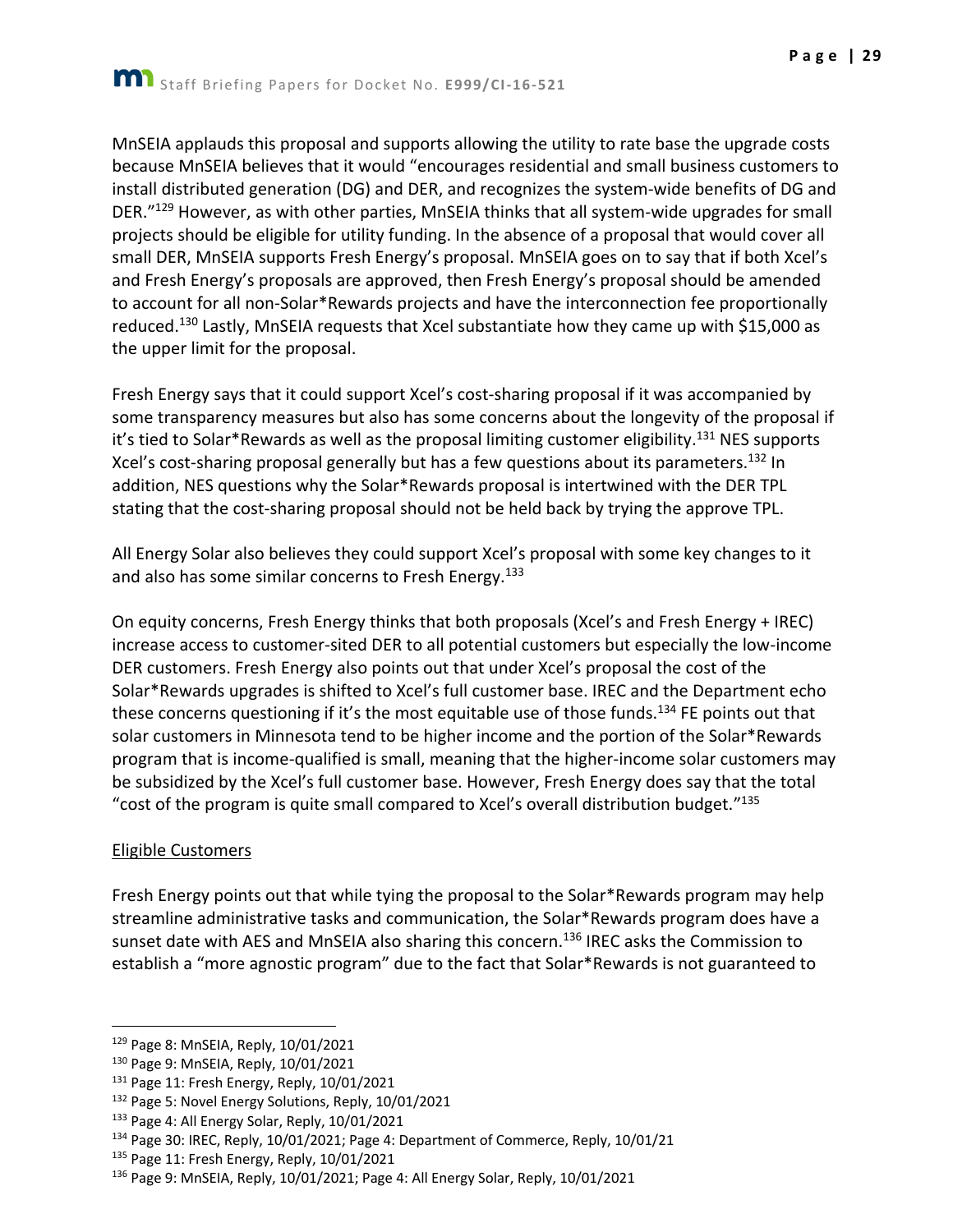exist in perpetuity.<sup>137</sup> Fresh Energy also distinguishes that under Xcel's proposal all it is only the residential Solar\*Rewards customers who are eligible and not other segments of the Solar\*Rewards program like non-profit, multi-family, or CSG, nor are other customers who would otherwise qualify but are not a part of the Solar\*Rewards program. MnSEIA and NES concur with that sentiment and questions if those DER could be included into Xcel's eligibility.<sup>138</sup> Fresh Energy acknowledges that some proposed changes to the Solar\*Rewards program would reduce the production incentive and "thus allow the same budget to serve more customers, this may be a less acute concern going forward, but recently, incentives have often run out mid-year." The issue of running out of funds mid-year is something that AES is also concerned about.<sup>139</sup>

To balance these concerns, Fresh Energy questions whether any of these eligible criteria should be altered, whether \$15,000 is the proper number, or if income-qualified customer should have a greater upgrade allowance. Fresh Energy proposes that their cost-sharing proposal may avoid these types of challenges as described but does have its own challenges like requiring yearly updates and tracking accounting processes and costs which may be administratively burdensome to Xcel. IREC also asks the Commission to "consider whether there is a more equitable approach [than under Xcel's proposal] that would enable a broader swathe of customers to reduce their bills through the use of solar energy."<sup>140</sup>

Additionally, IREC worries about the few projects that require an upgrade that \$15,000 would not cover. IREC believes a cost-sharing proposal like their own and Fresh Energy's would be better capable of handling a situation like this but requests the Commission "establish a path forward to ensure that higher-cost upgrades can also be done."<sup>141</sup>

#### All Energy Solar Proposal

All Energy Solar wishes to expand the eligibility pool of Xcel's proposed cost-share program to include non-Solar\*Rewards applications that meet similar eligibility criteria and to expand the 120% rule to 150% (AES claims Xcel's solar production calculation doesn't adequately account for shade or snow coverage).<sup>142</sup> Additionally, AES believes that "Xcel should not limit eligible customers to only those that applied for by a specific date" that all applications "should be eligible no matter what review stage the interconnection process they are in".

AES also requests that non-shared distribution upgrades be eligible under the proposal as well. AES submitted an IR to Xcel "asking them to provide a breakdown of the costs between shared and nonshared distribution equipment" but Xcel responded that they do not track that information and that it would be too burdensome for them to do so. In response, AES questions how Xcel justifies excluding those upgrades from the proposal. AES posits that the expanded customer and upgrade eligibility would not be excessive in cost relative to the budgeted

<sup>137</sup> Page 30: IREC, Reply, 10/01/2021

<sup>138</sup> Page 5: Novel Energy Solutions, Reply, 10/01/2021

<sup>139</sup> Page 4: All Energy Solar, Reply, 10/01/2021

<sup>140</sup> Page 31: IREC, Reply, 10/01/2021

<sup>141</sup> Page 31: IREC, Reply, 10/01/2021

<sup>142</sup> Page 4: All Energy Solar, Reply, 10/01/2021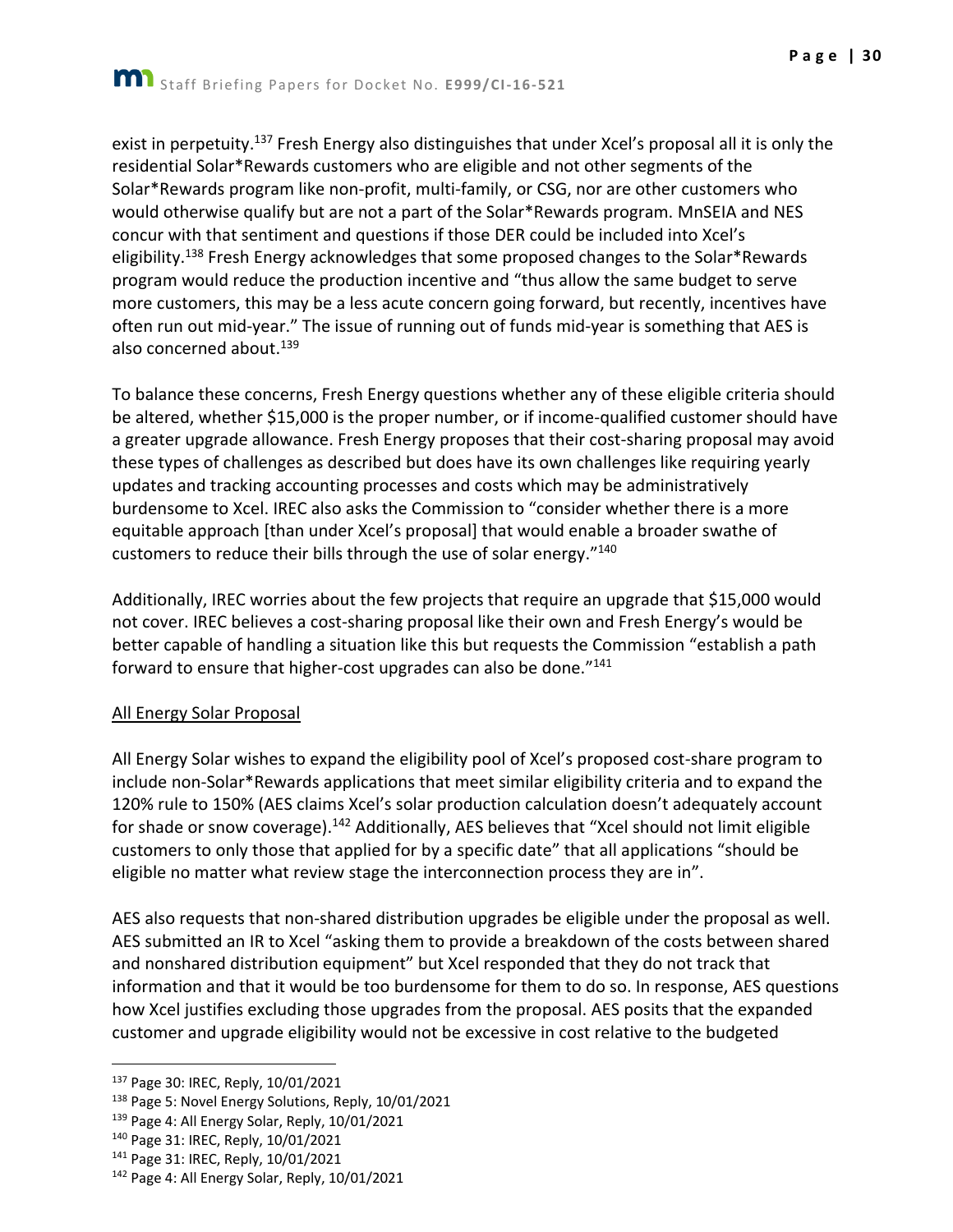\$250,000 and \$387,519 per year in the two cost-sharing proposals. Lastly, AES is in agreement with the Fresh Energy that under these proposals, a Facilities Studies will no longer be necessary, and Xcel should therefore forego the step in the MN DIP. The redline edits to Xcel's Solar\*Rewards proposal:

*g. For an interconnection application Deemed Complete on or after October 1, 2021, notwithstanding the requirement to follow the MN DIP, a Solar\*Rewards application for a residential customer who is on a residential electric rate (including A01, A02, A03, or A04) does not have to pay the following interconnection costs up to a cap of \$15,000 per premise: Distribution Upgrade costs that would otherwise be associated with Attachment 6 of the MN DIA; and, distribution equipment shared by one or more other customers that may otherwise be associated with the Interconnection Facilities in Attachment 2 of the MN DIA. To the extent the costs associated with this provision exceed those expected by the Company in aggregate in a given year, the Company has the discretion to require a customer to pay for such Distribution Upgrade costs.*

In summary:

- All open, current, and future interconnection applications are eligible
- Eligible applications include both Solar\*Rewards Residential and Commercial, as well as non-Solar\*Rewards applications that are within 150% consumption offset
- Distribution equipment, both shared and nonshared are eligible
- Xcel will opt to forego a facilities study for these applications

If the Commission decides not to incorporate AES's edits, they ask the Commission to approve both Fresh Energy and Xcel's proposal. At a minimum, AES supports passing Fresh Energy's proposal.<sup>143</sup>

#### *Fresh Energy, IREC and TruNorth*

Fresh Energy along with IREC and TruNorth created a cost-sharing proposal that would charge a flat fee to each DER application under 40kW.<sup>144</sup> These parties agree that

By pooling costs, DER customers that may be faced with large upgrade costs as a result of grid conditions may be able to move forward. This would reduce friction, delay, and queue churn, enable a streamlined facilities study process, and potentially allow these customers to interconnect in areas that currently have capacity constraints.

The goals of a cost-sharing program for small DER include: 1) reducing geographic disparities that currently exist in interconnection costs, 2) enable greater equity of access to on-site DER by reducing the potential barrier of high interconnection costs, 3) reduce disputes and enable streamlining of several interconnection process steps, 4) facilitate a faster-moving queue, less queue churn, and enable small projects to be screened in parallel with ahead-in-queue projects

<sup>143</sup> Page 6: All Energy Solar, Reply, 10/01/2021

<sup>144</sup> Page 11: Fresh Energy, Initial 8/25/2021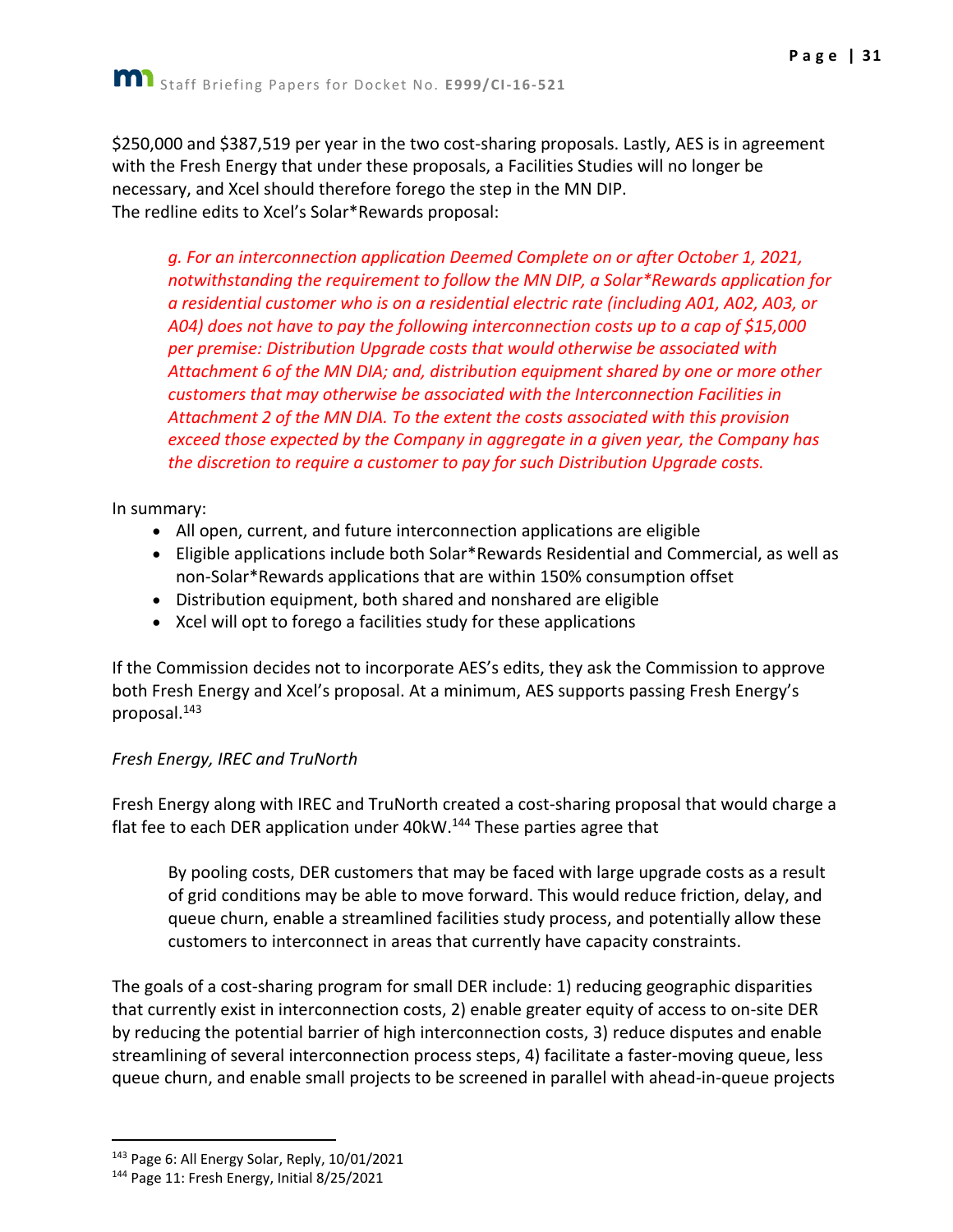in a greater number of locations, 5) enable small projects to interconnect in some capacityconstrained areas due to greater latitude to accept upgrade costs.<sup>145</sup>

The pool of money gathered from the flat fee would be used to pay for "supplemental screening fees and distribution system interconnection upgrades aside from substation level equipment." Fresh Energy estimates that the total cost for all 2020 upgrades under this program would be \$300,000-\$455,000 with an initial fee of \$100-\$150 per application. Fresh Energy believes this is a reasonable fee and expects to update the total each year based on previous year costs and forecasted DER application for the following year. Additionally, Fresh Energy believes there may be a "timing advantage by enabling projects to skip the facilities study phase altogether" which would be a great benefit because "speeding the interconnection process for residential projects that are sized to load is a high priority for many DGWG members".<sup>146</sup>

#### Response to Fresh Energy Proposal

The Department prefers Fresh Energy and IREC's cost-sharing proposal over Xcel's because they think the costs are more directly assigned to the cost-causing group (solar installers).<sup>147</sup> Xcel believes that their proposal through the Solar\*Rewards program is the appropriate way to support small residential DER development and oppose the proposal as suggested by Fresh Energy.<sup>148</sup> The company points out that by asking every small DER system customer to pay a fee to fund upgrades it "would result in having 99 percent of small DER system customers (based on Q2 2020 information) to pay for Distribution Upgrades that were never needed in order to subsidize projects for the one percent of projects that are being built in constrained areas." Xcel does not believe this to be a fair approach.

Additionally, the Company says that this proposal would be an administrative burden to run. The suggested holding and managing of disbursements, monitoring projects, and dedicating resources to estimating costs would be "unduly burdensome and costly to the Company."<sup>149</sup> Xcel also claims that this proposal "could also lead to short-falls or overages between collected and dispersed amounts that will require clear rules of the road to handle." The Company claims these requirements goes beyond their role as the interconnection agent and may even cost more to adequately run than the cost of the upgrades it's meant to facilitate.

Xcel says that the Facilities Study can't be skipped, as suggested by Fresh Energy, and that it is necessary step for the Company to complete field verification, design the system, verify costs, and complete the construction details necessary for interconnection".<sup>150</sup> But the Company does mention that the Facilities Study under its proposal would be intended to have a shorter overall timeframe but specific timelines would be difficult to establish due to the variable nature of distribution upgrades.

<sup>&</sup>lt;sup>145</sup> Page 11: Fresh Energy, Initial 8/25/2021

<sup>146</sup> Pages 11-12: Fresh Energy, Initial 8/25/2021

<sup>147</sup> Page 4: Department of Commerce, Reply, 10/01/21

<sup>148</sup> Page 30: Xcel, Reply, 10/01/2021

<sup>&</sup>lt;sup>149</sup> Page 30: Xcel, Reply, 10/01/2021

<sup>150</sup> Page 31: Xcel, Reply, 10/01/2021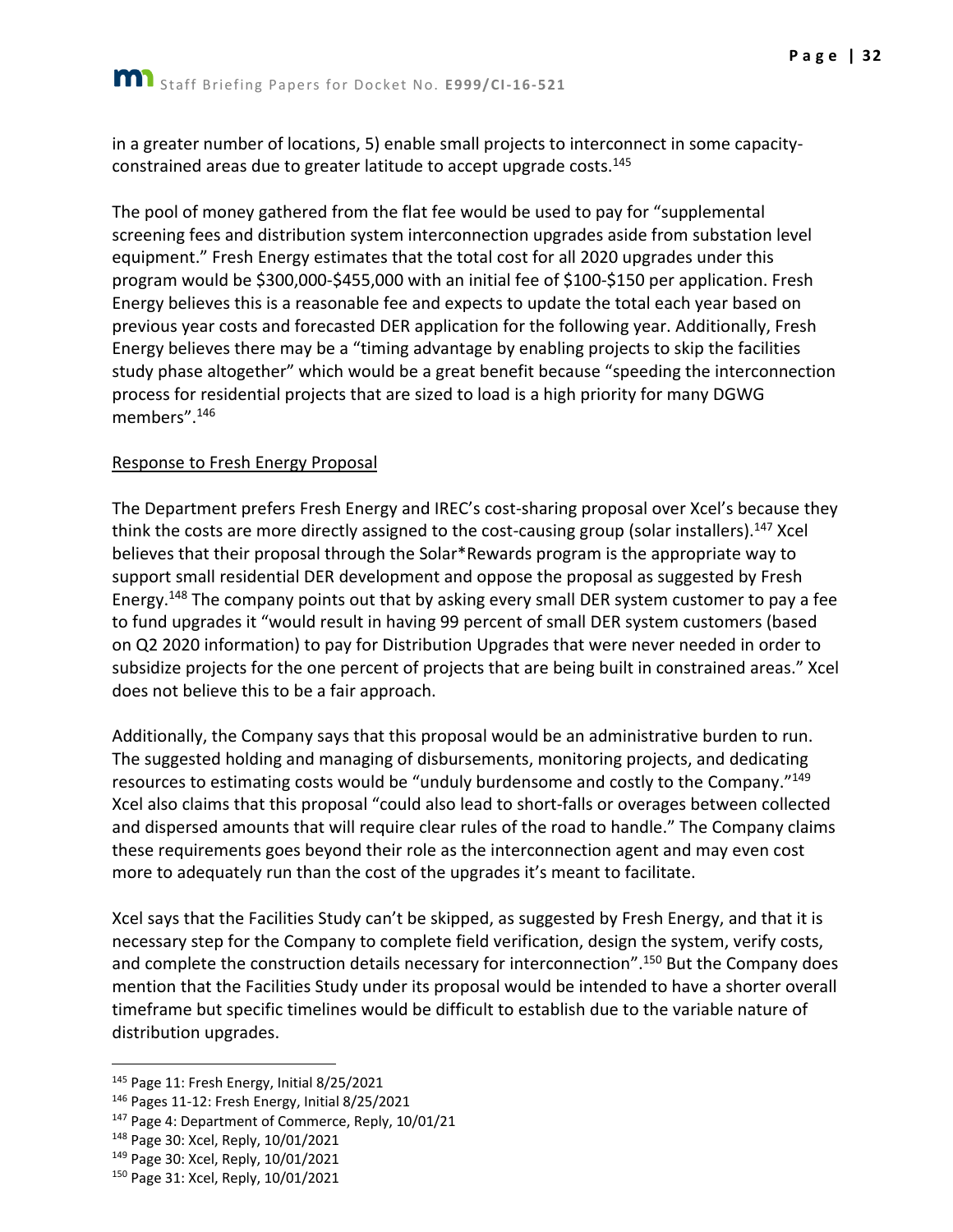**P a g e | 33**

think the costs are more directly assigned to the cost-causing group (solar installers).<sup>151</sup> On the other hand, MnSEIA prefers Xcel's Solar\*Rewards proposal and using the rate base to pay for distribution upgrades, but suggests the Fresh Energy et al. cost sharing model may also be needed.<sup>152</sup> Dakota thinks the Fresh Energy-IREC proposal is a good first step in addressing costrecovery but believes it's too early to make a decision and suggest that more discussion is needed.<sup>153</sup> Specifically, the utility has concerns about the annual update to the interconnection fee – what if one year is greater or lesser than average due to some externality and likewise for the number of interconnections? DEA also says that it could cause other externalities like a rush for interconnections in December because of a greater fee the following year. Finally, they question if non-exporting systems will also be a part of the proposal.

#### Transparency Measures

Fresh Energy posits that regardless of how the cost-sharing proposal is funded (general distribution budget or DER customers) that increased transparency into the types and costs of upgrades are a must.<sup>154</sup> To do this FE proposes that the Facilities Study results include "itemized cost estimates for each major component of proposed distribution upgrades, network upgrades, and/or interconnection facilities" as well as indicate whether a "smaller system size and/or different settings would avoid the need for major upgrades and if so, identify that size or setting(s) and itemize the potential reduction in upgrade costs." These changes would take effect within 60 days of this order. Xcel would also provide a detailed report of the costs incurred and technical rationale for each upgrade should the Company seek cost recovery for distribution upgrades from Solar\*Rewards customers or request to charge a fee to certain DER customers to cover interconnection upgrades. AES, IREC and the Department also support these transparency measures to keep utilities accountable and to prevent gold-plating from occurring.<sup>155</sup>

Additionally, the "Department recommends Xcel be required to take into account the depreciated value of existing equipment being replaced or upgraded as part of its estimate of the flat fee and be ordered to track and report all upgrades and associated costs for its Solar\*Rewards program."<sup>156</sup>

IREC recommends the Commission first address the big picture of small project upgrade costs here to determine the best, overall path forward and then separately decide if Xcel's proposal adequately addresses the issue.<sup>157</sup> Ultimately, Fresh Energy and IREC strongly recommends the

<sup>&</sup>lt;sup>151</sup> Page 4: Department of Commerce, Reply, 10/01/21

<sup>152</sup> Page 8: MnSEIA Reply (10/1/2021)

<sup>153</sup> Page 4: Dakota Electric Association, Reply, 10/01/2021

<sup>154</sup> Page 12: Fresh Energy, Reply, 10/01/2021

<sup>155</sup> Page 28: IREC, Initial, 8/25/2021; Page 6: All Energy Solar, Reply, 10/01/2021; Page 5: Department of Commerce, Reply, 10/01/21

<sup>156</sup> Page 5-6: Department of Commerce, Reply, 10/01/21

<sup>157</sup> Page 32: IREC, Reply, 10/01/2021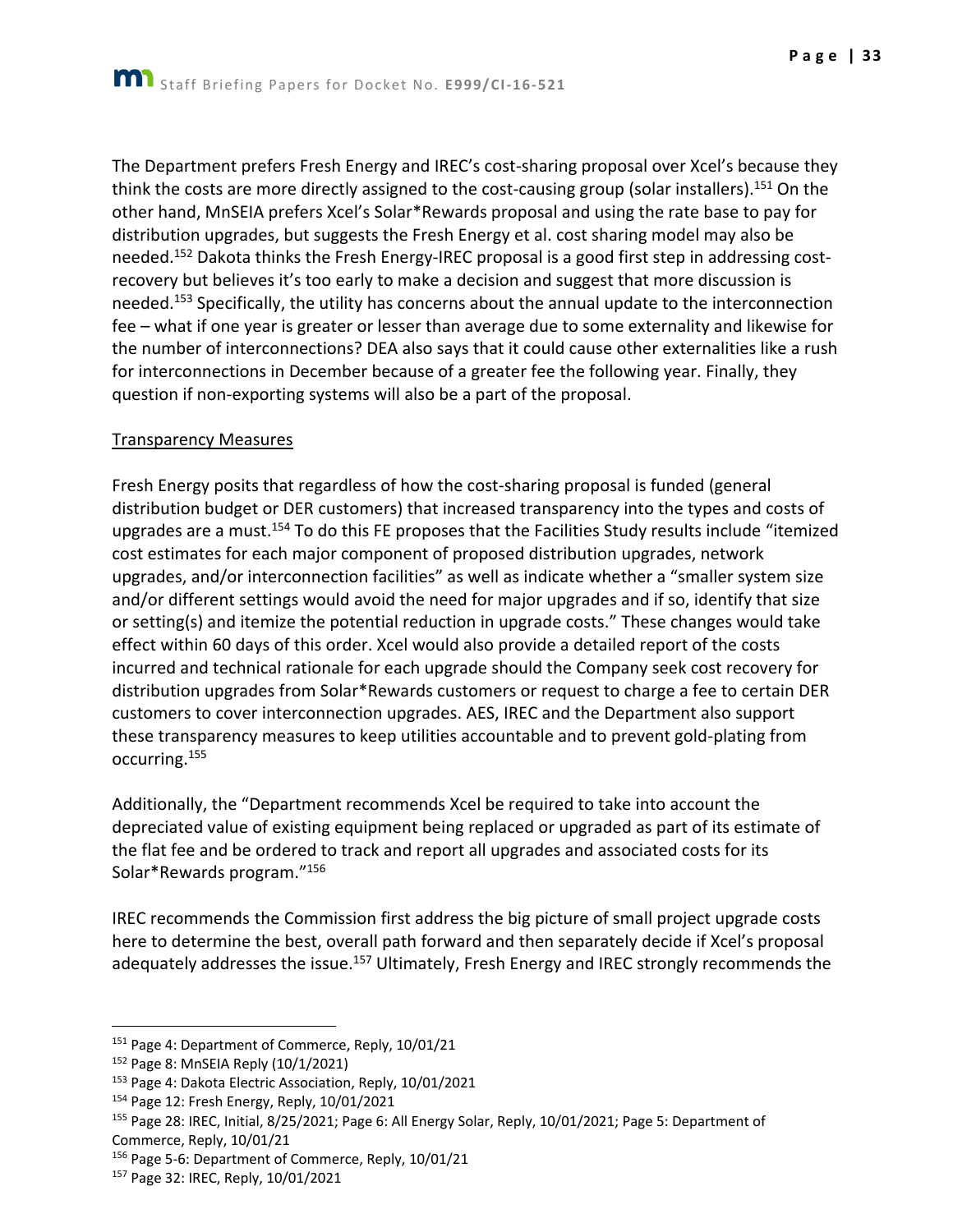Commission adopt a cost-sharing solution for small projects and believes that either proposal is viable.

#### Proactive Upgrades

Both MnSEIA and Solar United Neighborhoods share a sentiment that upgrades "for behindthe-meter DER would be more properly accounted for in Integrated Distribution Planning, and should accordingly be incorporated into the utility's cost recovery mechanisms" and that "such a policy should align incentives, and would alleviate the friction between the utility and DER customers."<sup>158</sup> And that the policy should also "recognize the long-term need to invest in the dynamic, two-way grid that will support the DER needed to meet the state's clean energy goals."

The City of Minneapolis and the ILSR appreciate the intent of lowering the cost barrier for small DER with cost-sharing proposals but they question why Xcel is transferring the costs of upgrading their distribution system on to their customers.<sup>159</sup> The City goes on to say that it's most "economically efficient for the utility to maintain a grid that anticipates these customer and policy preferences rather than performing upgrades one by one" and that the "public relies on Xcel to invest in this critical infrastructure in a way that promotes the use of distributed energy resources and provides cost savings." ILSR echoes the City in asking "why should customer-generators bear these costs in the first place?"

#### **Utilities**

Minnesota Power is generally supportive of exploring cost-sharing measures but does not currently need such a system.<sup>160</sup> Otter Tail Power does not recommend any changes to the cost-causer methodology.<sup>161</sup>

## *Dakota Electric Association Cost Sharing Proposal*

While DEA does not recommend adopting any cost-sharing proposal at this time, DEA did create a cost-sharing proposal for all DER projects. Dakota notes that the utility is currently in the "free capacity" phase of DER adoption and not yet in the situation of having to deal with high-cost transmission upgrades but is currently contemplating how to proactively approach the challenge.<sup>162</sup> Dakota believes that changing the process for how utilities are compensated for distribution system upgrades and annual system costs may be worth considering using the example of a monthly fixed or energy charge for excess energy exported to the distribution system may be a way to mitigate or resolve many of the current issues Dakota Electric and other utilities are facing while encouraging more DER integration and fairly allocating upgrade costs among DER applicants."

<sup>158</sup> Page 4: MnSEIA, Initial, 08/25/2021; Page 3: Solar United Neighborhoods, Initial, 8/30/2021

<sup>159</sup> Page 2: Minneapolis, Initial, 8/25/2021; Page 2: Institute for Local Reliance, Reply, 10/01/21

<sup>160</sup> Page 2-3: Minnesota Power, Initial, 8/25/2021

<sup>&</sup>lt;sup>161</sup> Page 2: Otter Tail Power, Reply, 10/01/2021

<sup>162</sup> Page 6: Dakota Electric Association, Initial, 8/25/2021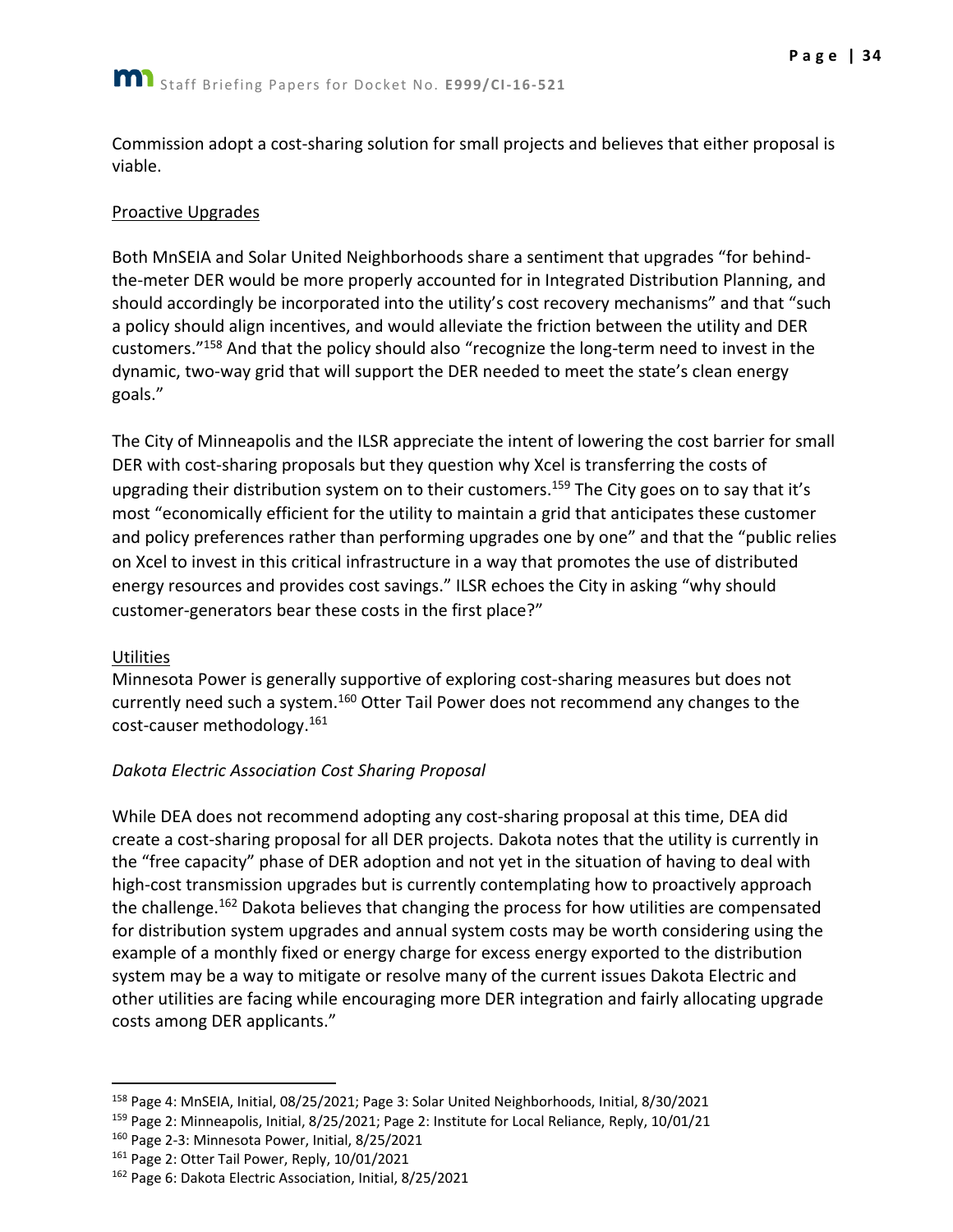DEA offers to alter how distribution upgrades are paid by allowing "the ability for a distribution utility to capitalize the costs of the distribution system upgrade, and then charging a monthly rate for the DER [itself]" rather than have the applicant pay upfront for just the equipment upgrade. The utility says this would "levelize costs to the consumer and DER developer."<sup>163</sup> Dakota claims this would support efficient planning. The utility points out that "presently, there is no recovery method for a utility to address both system deficiency needs and upgrades which support future DER interconnections." For example, "if the utility would upgrade a line or portion of their system ahead of time, when the DER application comes in, there is no method to recover the costs of the upgrade. The existing users of the distribution system will pay for 100% of an upgrade that they may not need." DEA proposes if utilities were "compensated by the DER systems in the same way that they are compensated by users of energy, then the utility

would have support for planning and upgrading the system to support forecasted DER integration". DEA goes on to say that a monthly fee to all users a distribution system, including DER users, would ensure "everyone would pay their share."

Dakota reiterates that DER and Small DER interconnections costs do not end after installation. The utility emphasizes that

"there are on-going distribution system costs caused by DER interconnection which are not recovered through a one-time interconnection payment. If these on-going costs are not considered, then other ratepayers will assume these costs and DER developers, and those members using DER, will not pay their fair share of costs."

## **F. Dispute Resolution Process**

<span id="page-35-0"></span>The Commission requested comment on whether any of the changes discussed by the DGWG were needed to the MN DIP Dispute Resolution Process (MN DIP 5.3). The MN DIP dispute process applies to all Interconnection Customers with 10 MW and less operating in parallel with the utility grid – from the homeowner to the CSG developer. While the MN DIP outlines a process similar to the 2004 interconnection standards of mediation prior to engaging the Commission, the MN DIP 5.3.8 allows either party at any time to file an informal or formal complaint before the Commission. An Independent Engineer dispute resolution project for Xcel Energy's CSG program was eliminated with the implementation of the MN DIP.

Not unsurprising given the increase in DER applications, higher DER penetration in areas, extended interconnection timelines, and the rollout of the new MN DIP process, informal DER interconnection complaints peaked in 2019 and 2021 saw an influx of docketed Formal Complaints by DER developers related to interconnection.

Two parties recommended new dispute resolution processes (Xcel Energy and MNSEIA) and other parties provide comment and modification on those proposals.

#### **Xcel Energy Proposal**

<sup>163</sup> Page 7: Dakota Electric Association, Initial, 8/25/2021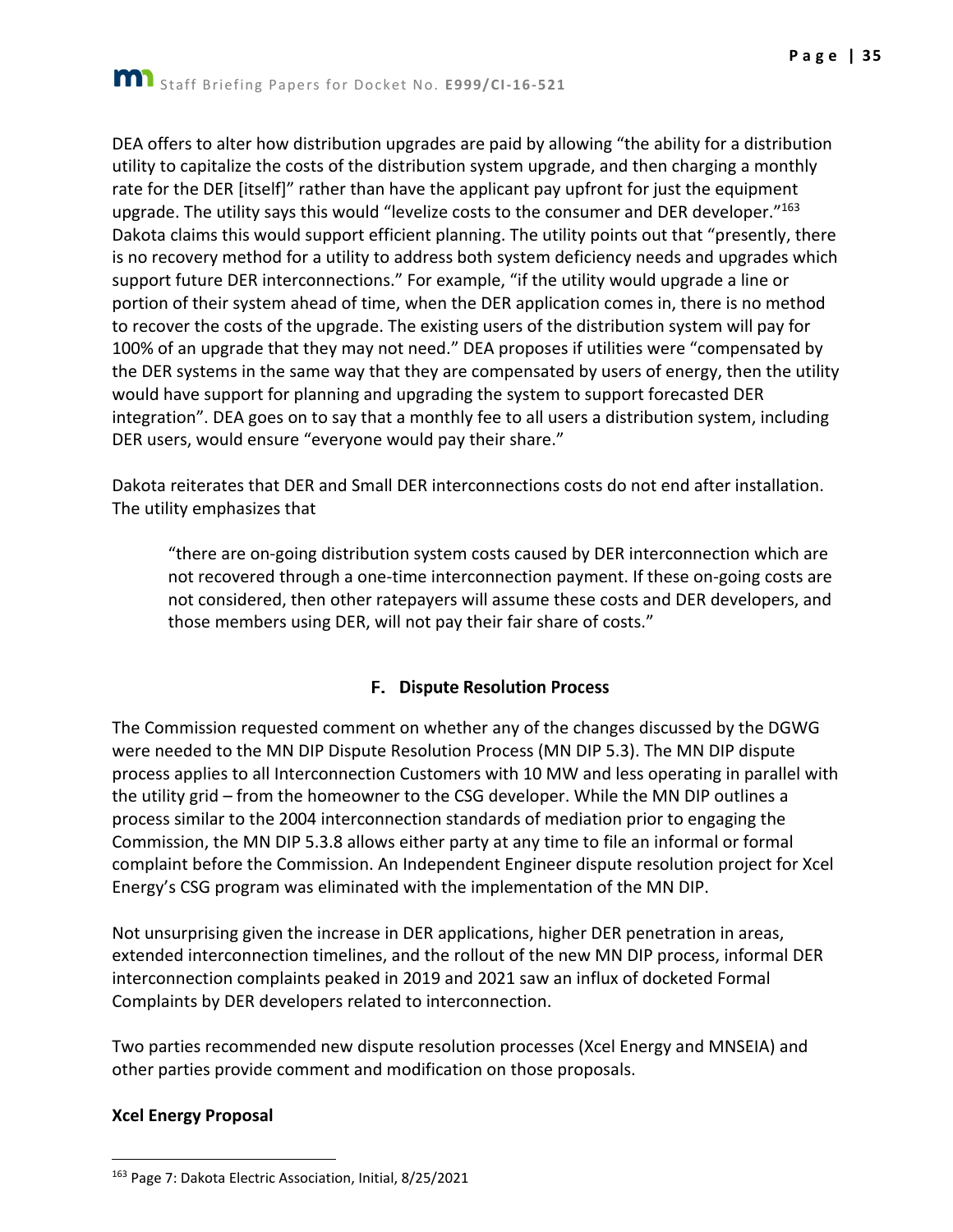Xcel Energy recommends an edit to MN DIP 5.3.8 to require mediation prior to engaging the Commission and a time limit on disputes $164$ :

5.3.8 After first complying with sections 5.3.1 through 5.3.7. At any time, either Party may file a complaint before the Commission pursuant to Minn. Stat. §216B.164, if applicable, and Commission rules outlined in Minn. Rules Ch. 7829. However, in no event may any complaint or dispute for any interconnection issue or alleged violation of MN DIP be filed with the Commission against the Area EPS Operator more than one year after the act or omission that forms a basis of the complaint or dispute.

Xcel proposes a two-track implementation of this change consistent with the proposal the Company made in response to the Commission's February 18, 2021 Order in the 2019 Quality of Service Plan (Docket No. E002/M-12-383):

- o **Expedited process** of 10 business days for non-technical issues (e.g., program administration, application portal functions, and similar)
- o **Regular MN DIP process** of up to 43 business days, with option for mutual extension, for technical and more complicated interconnection issues (e.g., review screens, study results, and required distribution system upgrades and their costs)

Xcel suggests both tracks begin with submitting an online Notice of Dispute form which would constitute the written notice required in MN DIP 5.3.3. The Company highlights the expedited process includes a conversation rather than relying on written communications, and new technology and staffing should reduce the timeframe for this process. Xcel notes the current process with written communications between the customer, CAO and Xcel can take 2-3 weeks.<sup>165</sup> If the dispute was not resolved within the business days of its track, then the Complainant could go to the Commission or Consumer Affairs Office (CAO) for assistance resolving the dispute. Xcel also requests a 1-year limitation to bring a dispute which MnSEIA agrees is reasonable and could reduce spurious and retaliatory complaints.<sup>166</sup>

All Energy Solar, Novel Energy Solutions, and MNSEIA all oppose Xcel's proposed expedited process, noting it does not resolve the underlying issues for complaints and adds administrative work and delay for the complainant.<sup>167</sup> MnSEIA highlights the Commission's February 18, 2021 Order (Docket 12-383) required Xcel Energy, in part, to work with stakeholders to develop a different mechanism or tariff, outside of the Company's Quality Service Plan (QSP) customer complaint metric, to resolve solar installation issues before they became QSP complaints – providing transparency for tracking and accountability to the MN DIP timelines.<sup>168</sup> MnSEIA argues Xcel's proposals lacks third party oversight, will lengthen timelines by adding extra hurdles before the CAO informal complaint process, and by only counting unresolved disputes

<sup>164</sup> Page 33: Xcel Initial (8/25/2021)

<sup>165</sup> Page 41: Xcel Reply (10/1/2021)

<sup>166</sup> Page 10: MnSEIA Reply (10/1/2021)

<sup>&</sup>lt;sup>167</sup> All Energy Solar Initial, p. 6; Novel Energy Solutions, p. 9

<sup>168</sup> Page 9: MnSEIA Initial, p. 9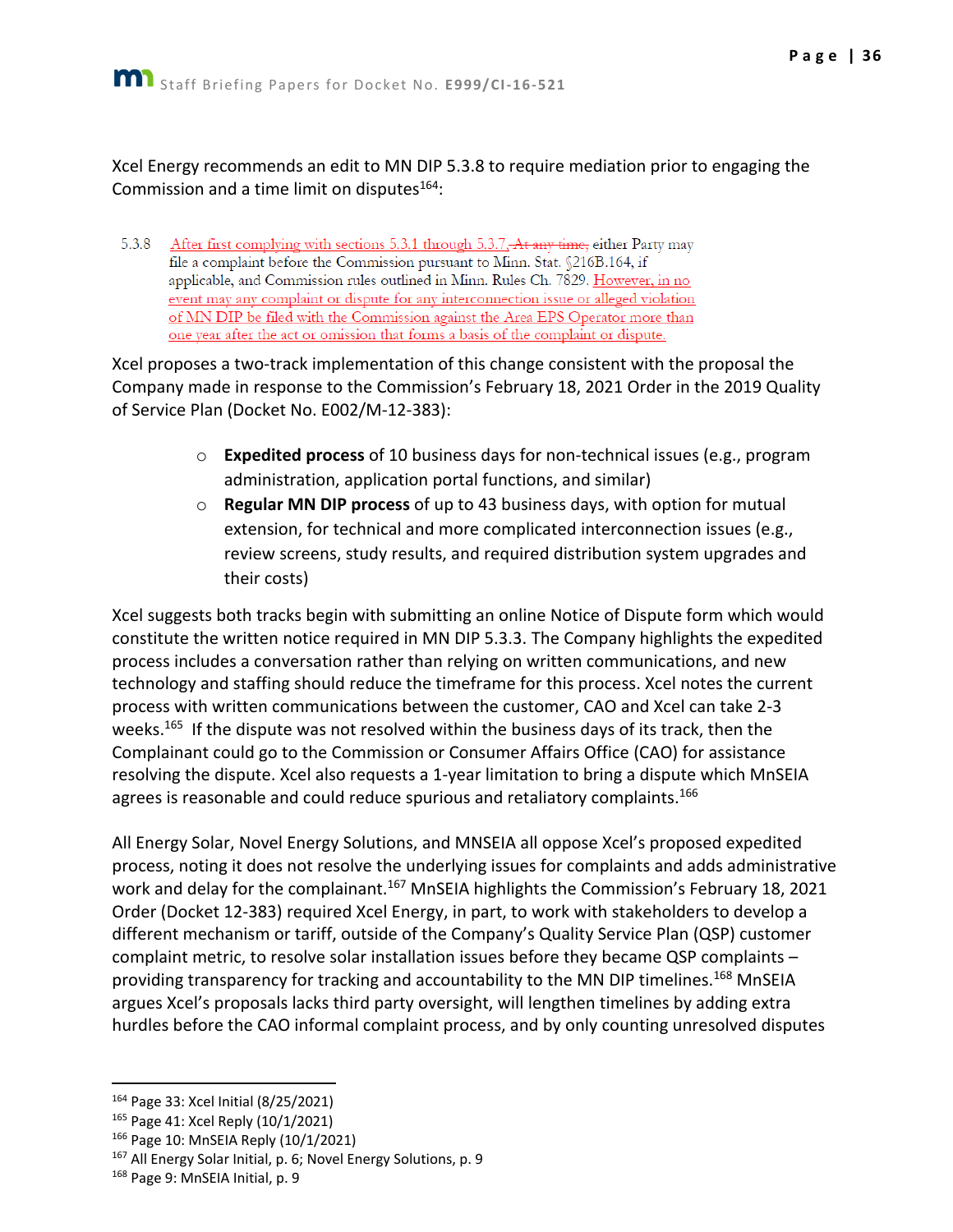to the Company's customer complaint metric would result in less transparency and accountability.

The Department and Fresh Energy support an expedited process for non-technical issues and an online Notice of Dispute form, but, like MnSEIA and AES, not limiting the customer's ability to engage CAO early in the dispute process.<sup>169</sup>

If the Commission adopts Xcel's proposal, All Energy Solar recommends the Commission require Xcel to provide reports on the number of complaints received, types of complaints, time to resolve the complaint, and if the underlying issue was addressed. Xcel committed to similar monthly reports to CAO in their filing.<sup>170</sup> MnSEIA supports Xcel's proposed monthly summary of issues raised and what remains unresolved; however, not at the loss of CAO oversight of ongoing disputes. The Company intends for the expedited process to clarify what constitutes a QSP customer complaint and recognizes customers may choose to engage CAO directly.<sup>171</sup> MnSEIA counters "deferring the ability of interconnection customers to make a complaint places them on a lower tier than other utility customers."<sup>172</sup>

#### **MNSEIA Proposal**

MnSEIA offers a counter proposal that keeps CAO engaged throughout the dispute process:<sup>173</sup>

- 1) Submitted "Pre-Dispute Form" or "Request for Issue Resolution" that Xcel proposes mark the beginning of either dispute resolution track are also copied to the CAO;
- 2) CAO may intervene at any time in either track;
- 3) the "Interconnection Dispute Process Technical" track not preclude the non-utility party from filing an informal complaint with the CAO at any time; and,
- 4) Expedited Process track may preclude CAO complaints until its conclusion.

Xcel counters that CAO oversight imagined in the MnSEIA proposal would remain in the Company's expedited process, but a fair dispute resolution process starts with parties attempting to resolve the issue before engaging mediation.<sup>174</sup> Xcel defers to CAO on whether being copied on ongoing conversations between the Company and customer is desired.<sup>175</sup>

#### **Other Proposals**

Otter Tail Power and Dakota Electric are not experiencing dispute resolution issues currently. Dakota Electric suggests the DGWG should continue to attempt to create an independent dispute resolution process for technical issues, noting:<sup>176</sup>

<sup>169</sup> Department Reply, p. 6

 $170$  Page 7: All Energy Solar Reply (10/1/2021); Page 39: Xcel Reply (10/1/2021)

<sup>171</sup> Page 43: Xcel Reply (10/1/2021)

<sup>172</sup> Page 10: MnSEIA Reply (10/1/2021)

<sup>173</sup> Pages 12-13: MnSEIA Initial (8/25/21)

<sup>174</sup> Page 42: Xcel Reply (10/1/2021)

<sup>175</sup> Page 43: Xcel Reply (10/1/21)

 $176$  Dakota Electric Initial, p. 12; Reply, p. 5.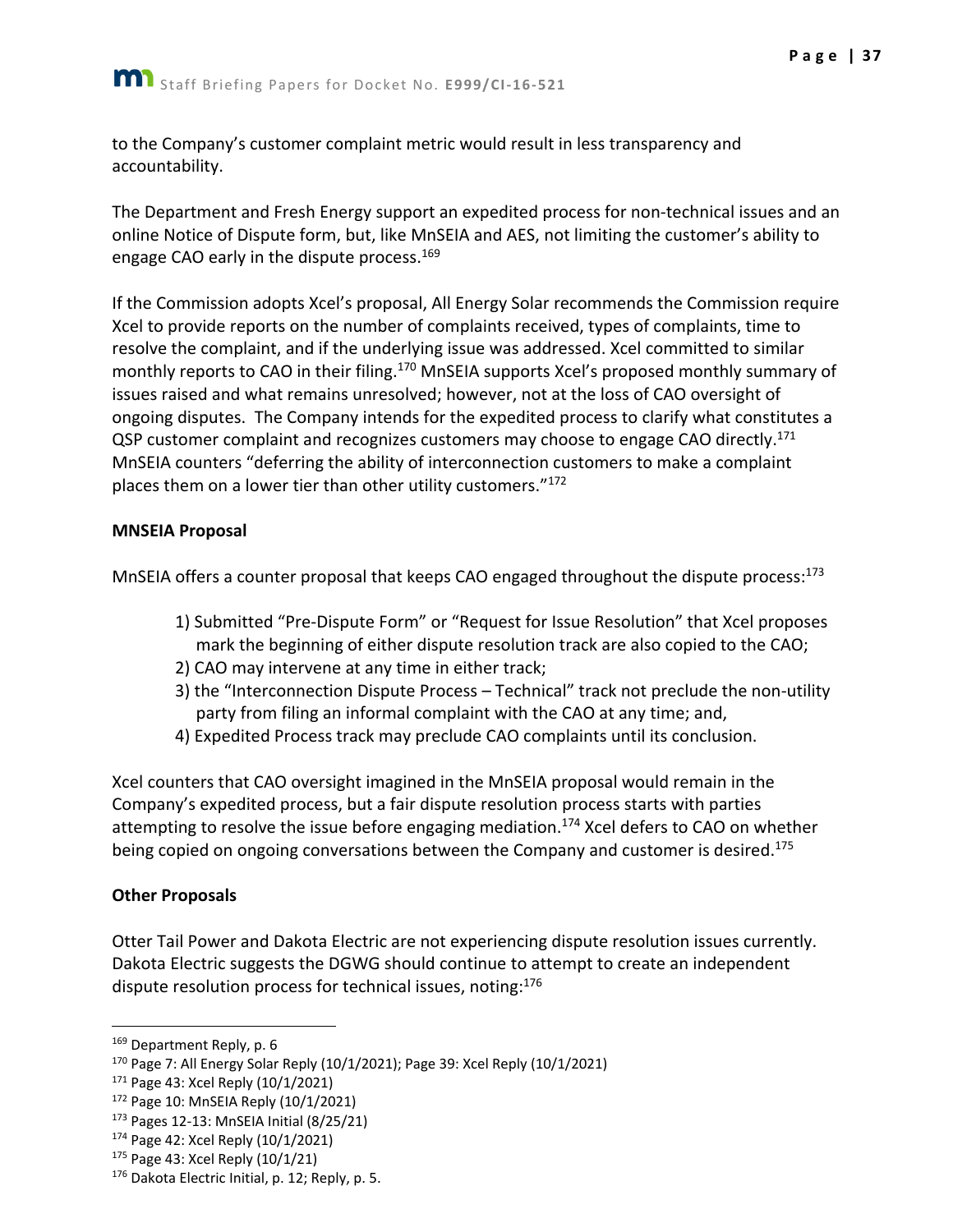[Dakota Electric] supports creating an independent, unbiased technical review process and a queue or policy review process, so that these issues can be addressed with decreased risks of appeal to the Commission.

NES recommends reinstating the Independent Engineer (IEs) dispute resolution process for technical disputes. Xcel opposes noting the difficulty the Department had securing IEs and the lengthy review of the dispute (up to nine months.) $177$ 

All Energy Solar suggests Xcel host monthly stakeholder meetings to discuss the underlying issues. Xcel Energy currently hosts quarterly discussions for on-site solar projects which is in addition to the CSG stakeholder workgroup. The Company also appreciated MnSEIA's suggestion for an informal survey and plans to incorporate one into the next meeting.<sup>178</sup>

#### G. Miscellaneous

#### <span id="page-38-0"></span>**Transparency – upgrade costs/Xcel-MISO Transmission**

#### **Upgrade Cost Transparency**

Several parties have submitted that they want more transparency as well as oversight regarding the distribution upgrade costs Xcel says are required for interconnection. Fresh Energy claims that Xcel has not been consistent with information it does provide – sometimes Xcel will provide a cost for distribution upgrades, transmission upgrades, and substation-related upgrades while in most cases customers typically receive a very brief description of the upgrades that Xcel has deemed required and one total cost number for all of the work.<sup>179</sup> All Energy Solar claims that there are cost discrepancies for similar equipment upgrades between Xcel, other utilities, cooperatives, and municipalities where Xcel's pricing is "exponentially higher" than the rest. <sup>180</sup> Additionally, All Energy Solar states that there is a "serious discrepancies in costs" even between their Xcel-specific projects. All Energy Solar provided an attachment detailing the cost discrepancy they've experienced over the last two years.

#### *Itemized*

Fresh Energy, AES, and MnSEIA all support requiring Xcel to provide more detailed itemized cost estimates among other information to developers. Fresh Energy specifically asks the Commission to require that Xcel provide an itemized cost estimate for each major component of proposed distribution upgrades, network upgrades, and/or interconnection facilities as part of the Facilities Study results.<sup>181</sup> Additionally, they ask that Xcel provide information indicating if a smaller system size and/or different settings would avoid the need for major upgrades and if so, identify that size or setting(s) and itemize the potential

<sup>177</sup> Page 42: Xcel Reply (10/1/2021)

<sup>178</sup> Page 40: Xcel Reply (10/1/2021)

<sup>179</sup> Page 24: Fresh Energy, Initial, 8/25/2021

<sup>180</sup> Page 7: All Energy Solar, Initial, 8/25/2021

<sup>181</sup> Page 12: Fresh Energy, Reply, 10/01/2021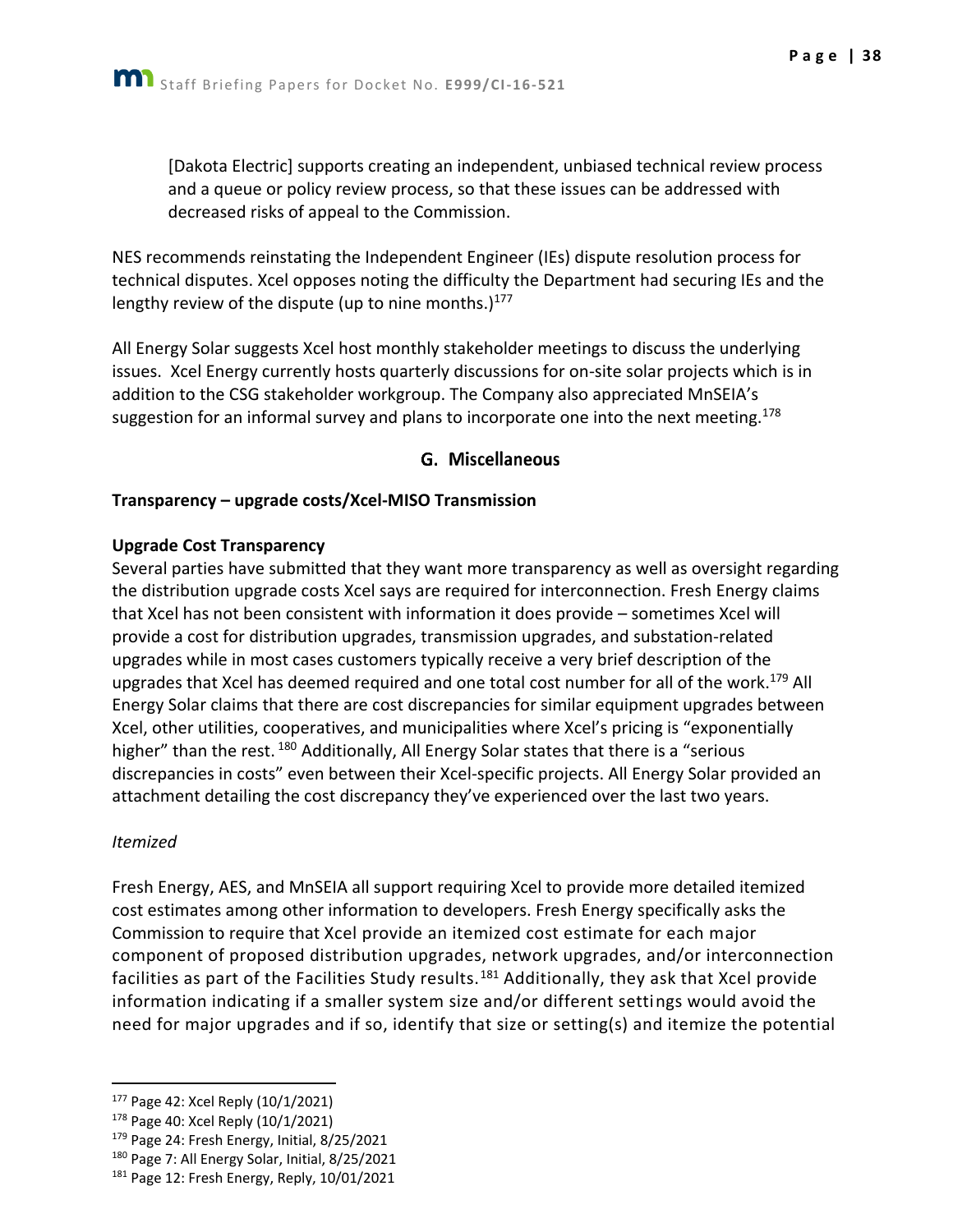reduction in upgrade costs <sup>182</sup>. Fresh Energy requests that this information be required whether or not the upgrade costs are recovered by developers, Solar\*Reward customers, or from rate payers.

AES requests the Commission play a more active role in ensuring fair pricing by requiring Xcel make the "data for the type of upgrades, itemized invoices, and length of time between the date of identifying an upgrade is needed, and the date of construction … readily accessible to the Commission for review at any time." 183

Some parties posit that if one of the major cost-sharing proposals like those in the cluster study policy or in the proposals put forth by Xcel and Fresh Energy dedicated to the cost-sharing of small DER upgrades, that the cost for distribution upgrades must be much more comprehensive and detailed. Fresh Energy stated that this type of transparency is a requirement if any type of cost-sharing approach is implemented<sup>184</sup> and All Energy Solar has expressed similar sentiments.<sup>185</sup>

Xcel does not believe requiring itemized invoices, as requested by AES and Fresh Energy, is reasonable or in the public interest and that the Commission should deny this request<sup>186</sup>. Xcel claims that this type of information is commercially sensitive, and a part of confidential contracts negotiated with each of their suppliers, and that it would be a violation to these contracts should they reveal this information. They further explain that the materials purchased in these contracts are used enterprise-wide and not exclusively for the interconnection of CSG or DER projects. Xcel warns that breaking these contracts could result in higher costs to their entire customer base as well the developers.

Additionally, Xcel claims they already provide category-level invoice details for CSG-related projects and would be willing to provide similar information for other DER projects. Xcel says that the level of information sought by commenters would be administratively burdensome to provide and would likely lead to disputes – taking away resources they claim would be better allocated toward connecting more DER to their system.<sup>187</sup>

In light of the requests for more transparency, Xcel offers that they would be willing to provide a summary explanation for the cases where the final costs of a project vary by more than 25% from their most recent cost estimate<sup>188</sup>. They claim the biggest variables to "cost changes typically occur due to timing of installation (winter vs. summer), requested changes by the developer, changes to in-service dates, mobilization changes due to developer schedules or readiness and other factors that vary by project".

#### *Cost Guides*

184 Page 12: Fresh Energy, Reply, 10/01/2021

<sup>&</sup>lt;sup>182</sup> Page 12: Fresh Energy, Reply, 10/01/2021

<sup>&</sup>lt;sup>183</sup> Page 6: All Energy Solar, Reply, 10/01/2021

<sup>185</sup> Page 7: All Energy Solar, Initial, 8/25/2021

<sup>186</sup> Page 36: Xcel, Reply, 10/01/2021

<sup>187</sup> Page 38: Xcel, Reply, 10/01/2021

<sup>188</sup> Page 38: Xcel, Reply, 10/01/2021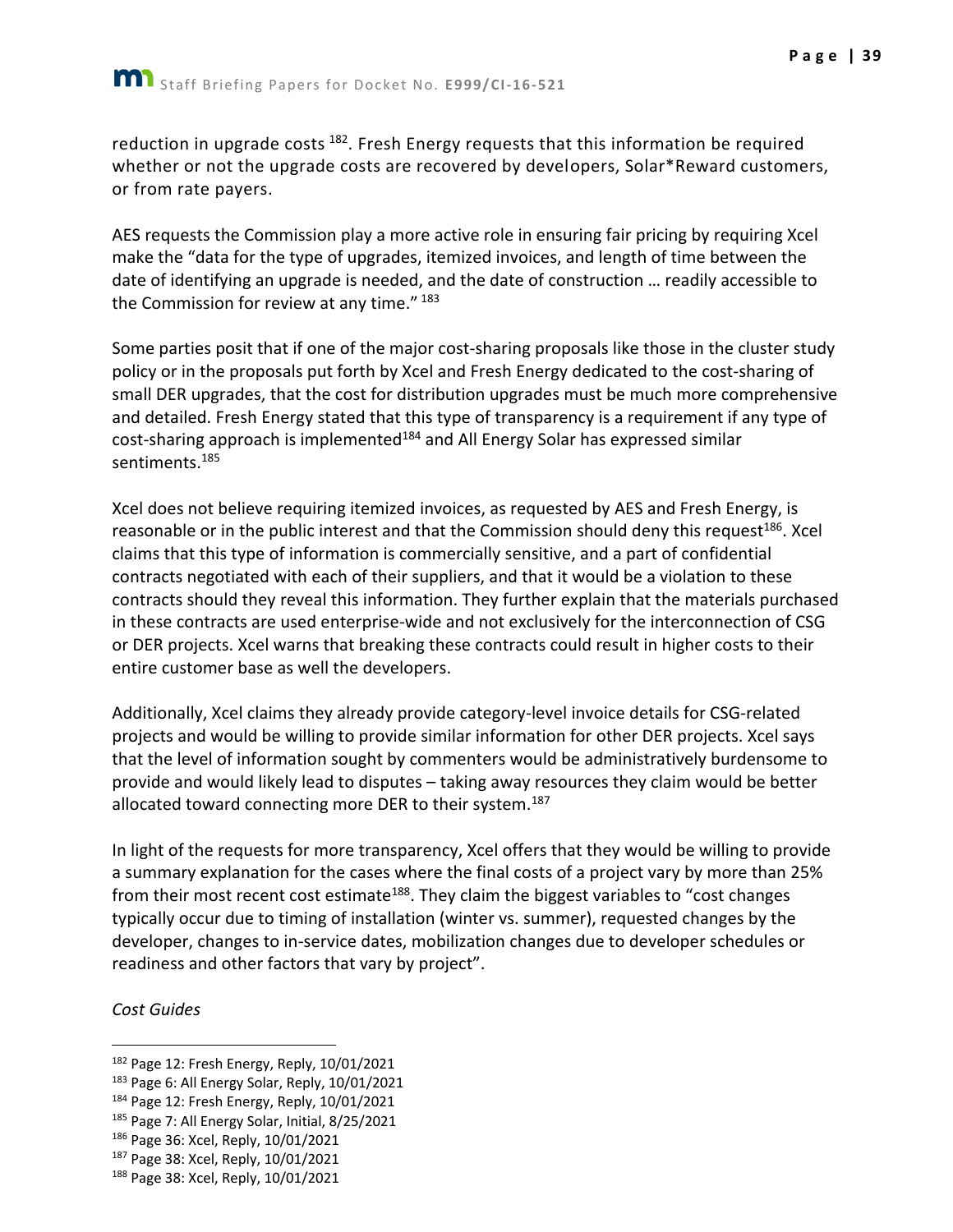Fresh Energy also requests that Xcel and all rate-regulated utilities "develop and publish on their websites a cost guide for typical DER upgrades within 30 days of this Order, update it as needed, and notify the Commission in this docket whenever the guide has been updated." 189 It is their hope that this information can inform interconnection customers' decisions about siting, project sizing, and financing and that when combined with information gathered from Xcel's Hosting Capacity Analysis the DER customer decision making process will be significantly accelerated.<sup>190</sup>

Furthermore, Fresh Energy wants all rate-regulated utilities to publish an Accounting Treatment Guide for DER Interconnection Costs<sup>191</sup>. They want this guide to explain how the utilities "consider factors including depreciation, salvage value, and tax implications of contributions in aid of construction in costs assessed for interconnection." Staff confirms Xcel Energy provided the same Accounting Treatment for Costs of Distribution Upgrades document in Att. D of the Company's Reply as was initially provided on February 22, 2019 in the Company's MN DIP tariff implementation docket (E002/M-18-714) and again in a Formal Complaint docket last year.<sup>192</sup>

Xcel requests the Commission reject Fresh Energy's ask for a generalized cost guide akin to what the Company provides in Colorado<sup>193</sup>. They claim that the cost guide in Colorado is in absence to the more robust and more detailed indicative cost estimate provided in the MN DIP SIS study. Xcel believes that cost estimates are too variable in Minnesota and that a generalized cost guide would not be useful and may only lead to more disputes.

#### NES call for investigation

NES requests a contested case for a Commission investigation of Xcel's Interconnection Practices under Minn. Stat. 216B.17 citing: 1) disputed material facts; 2) challenges with Xcel engineer retention; 3) ongoing, missed MN DIP timeframes.<sup>194</sup> NES acknowledges they may not participate as a party or intervenor given the legal costs, but believe state agencies should fully engage to determine what is going on with Xcel's interconnection process. Xcel Energy responds to NES's allegations and argues there is no basis for a separate investigation.<sup>195</sup>

#### Advanced Inverters

AES highlights the importance of the Commission issuing its Notice as soon as possible when IEEE 1547-2018 certified equipment is readily available to begin use of the technology that can assist with capacity constraints in high DER penetration areas.<sup>196</sup> Xcel Energy is working

<sup>189</sup> Page 13: Fresh Energy, Reply, 10/01/2021

<sup>190</sup> Page 13: Fresh Energy, Reply, 10/01/2021

<sup>&</sup>lt;sup>191</sup> Page 13: Fresh Energy, Reply, 10/01/2021

<sup>192</sup> Att. D: Xcel Energy Reply (10/01/2021); Attachment A: Xcel Energy, Reply, 8/23/21 (Docket No. E002/C-21-126)

<sup>193</sup> Page 38: Xcel, Reply, 10/01/2021

<sup>194</sup> Pages 11-17: NES Initial (8/25/2021)

<sup>195</sup> Pages 31-35: Xcel Reply (10/01/2021)

<sup>196</sup> Page 9: AES Initial Comments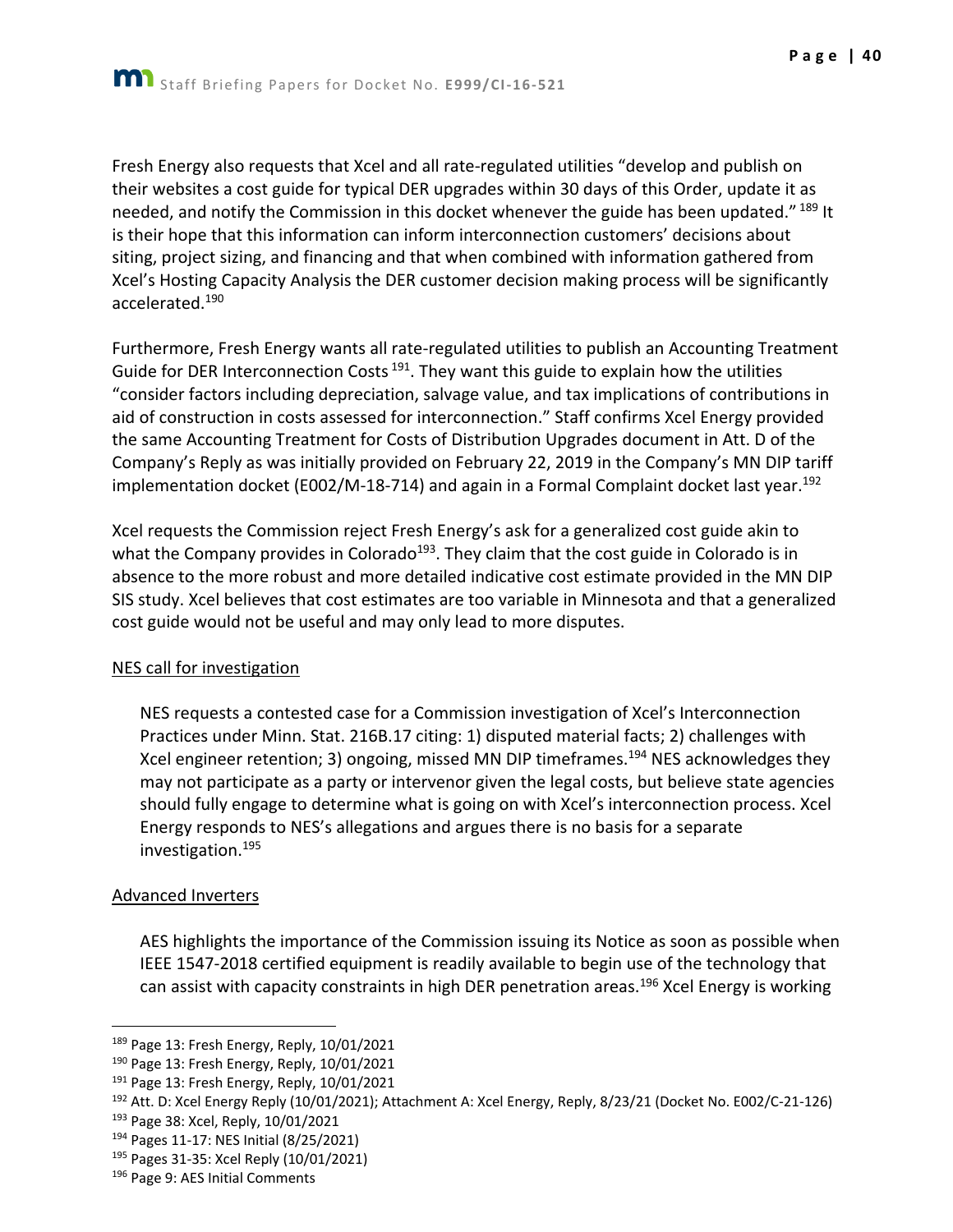<span id="page-41-0"></span>on an implementation plan for advanced inverters and will share it with stakeholders when it is complete (anticipated at the end of 2021).<sup>197</sup>

## **IV. Staff Analysis**

Action by the Commission on the issues presented here is necessary to provide relief to interconnection customers and utility staff facing frustratingly long queues and interconnection timelines. Staff commends commenters who provided real world insight and data analysis of MN DIP implementation; as well as constructive solutions-based proposals to challenges. This approach and commitment are what has made the DGWG's efforts and Minnesota's interconnection update a model nationally.

As the Commission considers amendments to the MN DIP, staff notes the MN DIP is a generic, statewide interconnection standard that strives to be easily understandable and nondiscriminatory, among other things.<sup>198</sup> To that end, staff encourages the Commission and parties to avoid adding provisions for a specific utility to the MN DIP, and rather use an approach like MN DIP 1.8.4 where a threshold triggers additional requirements or permissions (i.e. 40 applications per year means the utility most post a monthly queue on the Company's website.) Staff suggests such approach will allow the standards to better stand the test of time in balancing statewide consistency with accounting for different system requirements. Similarly, staff cautions against adding untested detail to the MN DIP and offers that companion guidance enabled by the MN DIP strikes the balance of transparency and oversight with maintaining a generic, statewide standard.

## A. Interconnection Queue Management

<span id="page-41-1"></span>Notably, developers and Xcel disagree on who pays for restudy when an ahead-in-queue project is withdrawn. The MN DIP does not expressly address restudy; rather, it states the Interconnection Customer is responsible for a study fee based on the utility's actual costs.<sup>199</sup> This is an important point to clarify. When faced with years of delay, developers argue they are willing to assume the risk and cost of restudy. However, when projects one-by-one run into distribution upgrades on a capacity constrained feeder and withdraws, the next-in-queue studied in parallel faces the initial study costs and potentially a restudy to reach the same conclusion. Where high risk of restudy exists, serial – and ideally group or cluster – study is preferable. That said, where restudy risk is low, extending parallel review could help improve review timeframes. The question for the Commission is what step in the process for the aheadin-queue and/or queue conditions mitigates that risk. A complicating factor when high distribution upgrade costs or restudy risk exists is that the more parallel the study is the less accurate the cost estimate to the interconnection customer is. This can increase the risk of projects withdrawing at, or after, the step of signing the interconnection agreement. Xcel Energy, nor Minnesota, is unique in facing this interconnection challenge as DER penetration

<sup>197</sup> Page 30: Xcel Energy Initial

<sup>&</sup>lt;sup>198</sup> Page 1: MN DIP Forward

<sup>&</sup>lt;sup>199</sup> Page 2: MN DIP Att. 6 System Impact Study Agreement, Cl. 9-10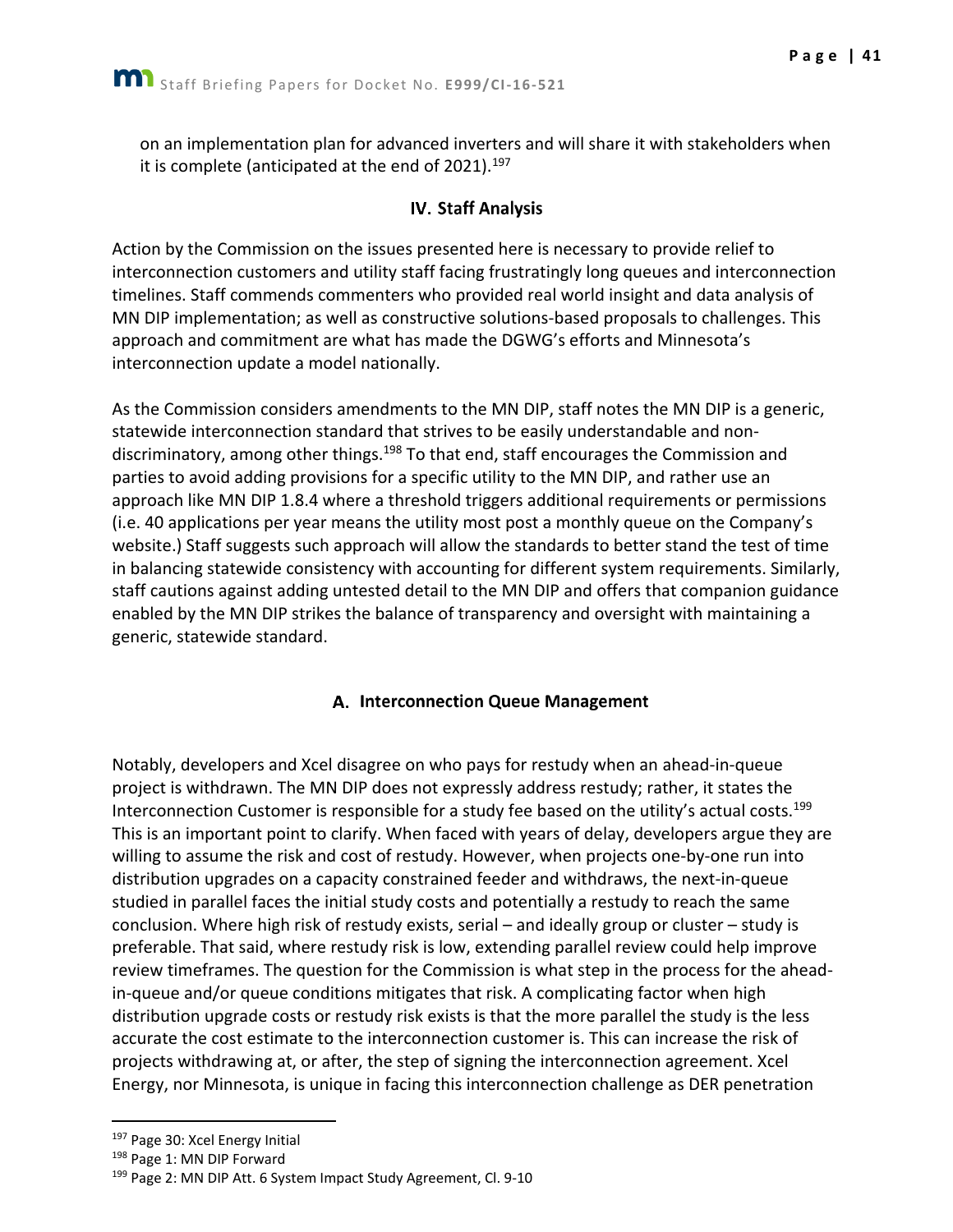increases to the point of triggering high-cost distribution upgrades. There is no silver bullet, but, as Xcel and others note, well-designed cluster studies can help.

Interconnection queues and lengthy review timeframes are a serious issue. In addition to rolling out a mandatory cluster study pilot, staff recommends the Commission consider requiring Xcel to move the next-in-queue review trigger to earlier than a signed IA in the near term to test: 1) whether this results in faster review timeframes or wasted time and resources, and 2) whether interconnection customers are willing to pay study fees based on actual costs when restudy costs are included. Staff also suggests that parallel studies on feeders in unconstrained areas may be worth implementing to reduce the queue length. Capturing lessons learned and realworld experience is a crucial aspect of identifying interconnection best practices whether ultimately codified in the MN DIP or just encouraged. The Department recommends reporting for Xcel's current extended parallel review for up to 40 kW which could be adapted if the Commission considers other proposals in this area. From staff's perspective, a change to the MN DIP to address this issue is not needed at this time.

## **B.** Cluster Studies

<span id="page-42-0"></span>Parties agree cluster studies are part of the solution to congested queues. Parties do not agree with the details of Xcel Energy's proposed mandatory approach. While staff agrees a change to the MN DIP 1.8.3 is likely needed to support mandatory, rather than permissive, group studies, staff cautions against prematurely memorializing cluster study details in the MN DIP. The Commission could approve language allowing mandatory studies, allow Xcel to pilot the Company's proposed guidelines in the near term, and ask stakeholders and the Company to work toward addressing outstanding issues to improve the guidelines within a 180-day timeframe. Staff also notes that several parties emphasized *conditional support,* insisting that increased transparency regarding the costs and justifications of upgrades would be necessary for them to agree to a cluster study process. The Commission has heard the arguments on both sides regarding itemized costs and lack of cost transparency before in Formal Complaints and the DGWG. Parties are at an impasse that seems untenable and important to find a workable path forward on other proposals in this docket.

Staff recommend the Commission adopt a variance to MN DIP 1.8.3 to allow Xcel to pilot mandatory cluster studies (both DPS and TPS), require the Company to report on the pilot findings after 6 months, and engage with a working group by sharing early findings to improve the mandatory cluster study pilot such that the Company can incorporate workgroup recommendations in the 6 month compliance filing on the pilot. If the Commission takes this approach, you should consider whether you want to put any limitations on the mandatory cluster process the Company has proposed if it is operated as a pilot; namely, whether the Commission wants the Company to reconsider the DER TPL or small DER capacity reservation or also pilot more itemized cost estimates or cost guides. Staff believe the Commission could adopt the mandatory cluster study pilot and some of the queue management proposals discussed next to expand Xcel's tool kit to address frustration associated with long queues and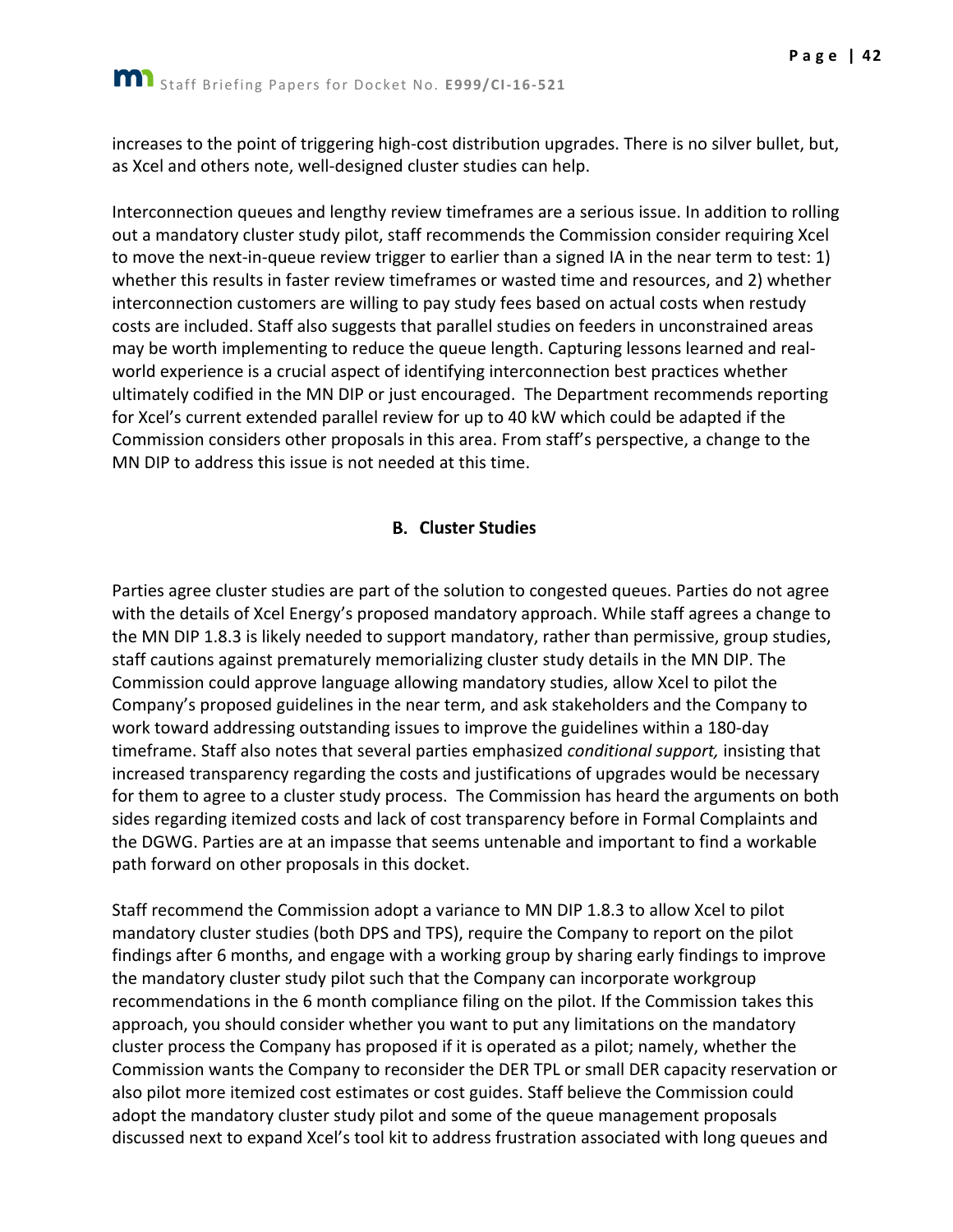timeframes. Any Minnesota electric utility, including Xcel, can proceed with voluntary group studies under existing MN DIP language.

Staff acknowledge Xcel's Dec. 17 letter with a MISO Affected System study provides detail that was not transparent prior in the MN DIP related to Affected Systems studies and the shared jurisdiction for DER interconnection applications that may impact the transmission system. Staff is unclear whether other utilities or stakeholders have been consulted or reviewed the MISO ASIS, how the ASIS impacts or fits with TDS cluster studies, and what sort of shared learning will occur between MISO, Xcel and the DGWG if and when Affected System studies are needed.

## C. DER Technical Planning Limit

<span id="page-43-0"></span>Staff commends Xcel Energy for staying implementation of the DER Technical Planning Limit after an objection was filed. Utilities make planning assumptions in design and operation of distribution grids to maintain safety and reliability, and the Commission typically only engages in review when a complaint alleges good utility practice or engineering judgment was not used. In recent Formal Complaints, rather than determining what the study assumption should be used the Commission has considered whether the practice was arbitrary or discriminatory and required the utility to make it public and address stakeholder feedback to ensure a sound assumption.<sup>200</sup> The Commission could apply that same standard in considering this issue. Staff agrees no change to the MN DIP is needed on this topic.

While staff suggests deferring to the Company's engineering judgment, Commission oversight extends beyond urging transparency and addressing issues raised in Formal Complaints. The Commission, utility, and stakeholders should consider how good utility practice changes over time to utilize grid modernization tools and equipment investments designed, in part, to improve grid operations and utility planning; including in prudency review of said investments. Broad "rules of thumb" like the TPL are conservative estimates necessary when the utility does not have visibility or awareness of the distribution grid (e.g. Xcel utilizing a 20% assumption for daytime minimum load in hosting capacity analysis until the Company was able to capture more accurate readings at the feeder level using SCADA investments). As ratepayer funds are spent on distribution grid modernization and upgrades, the expected benefit is better utilization of the grid to serve all customers whether via reliable electric service, DER interconnection, or participation in beneficial rates and programs. Minnesota, in many ways, has been on the forefront of this new frontier and benefits from the experience of distribution cooperatives, like Dakota Electric, and Xcel Energy with high DER penetrations and ongoing customer expectations for more. In addition to continuing discussions on these issues in the DGWG and utility-specific stakeholder groups, this is a topic ripe for ongoing consideration in Integrated Distribution Plans and cost recovery dockets.

As Xcel's January 11 letter demonstrates Xcel and Minnesota however are not alone in the challenges facing distribution utilities and grids with high volumes of applications and DER

 $200$  Xcel includes an information sheet on the TPL in Att. B to Xcel Reply (10/1/21)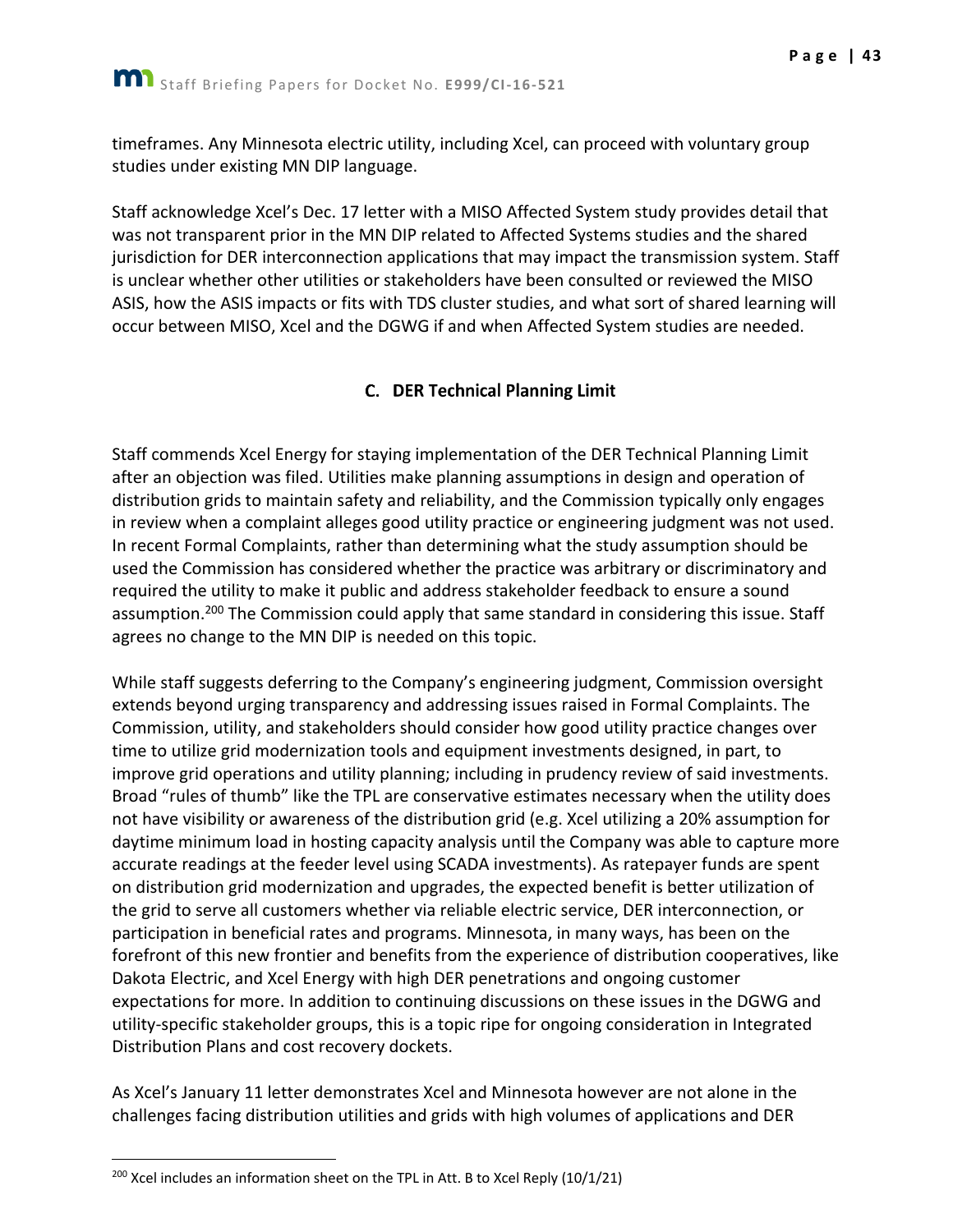<span id="page-44-0"></span>penetration and we can learn from other utilities and states. Given the timing of this letter, staff notes other parties may have additional examples or detail to Xcel's helpful summary.

#### D. DER Reservation Cap

The Commission will want to consider whether statute allows for a reservation of utility hosting capacity for certain types of DER. Staff is aware some customers, sometimes with non-export applications, have been frustrated when attempting to install a DER to offset their load has led to distribution upgrades because, in essence, their load is already being "offset" by a DER in the area. Staff wonders if the TPL (or a version of it) could help with these instances if DER sited with load were allowed to exceed the TPL. Regardless, staff does not support modifications to the MN DIP with the level of specificity suggested by Xcel until there is more agreement at the DGWG, policy guidance from the legislature, or record development on the disputed issues.

#### **E.** Cost Sharing Proposals

<span id="page-44-1"></span>Cost sharing proposals are another example of an important piece of the puzzle when a utility faces higher penetrations of DER which calls into question policy considerations around fairness and affordability.

Staff recognizes the Department's oversight role of the Solar\*Rewards program and cautions proceeding with Xcel's proposal if the Department opposes it. Staff acknowledges this approach could help customers in communities, like Northfield, where hosting capacity is severely limited, but it comes at the cost to other customers who want to interconnect solar where hosting capacity exists (fewer incentive recipients). Xcel's cost sharing approach blurs cost causer pays principles by using funds from all ratepayers that have already been assigned to DER customers (via incentive payments) who may or may not trigger upgrades. Staff has some concern this proposal doubly benefits some DER customers, who both receive a Solar\*Reward incentive and up to \$15,000 for distribution upgrades, while later DER customers may not have access to either benefit even if their DER is at a location more beneficial to the grid. That said, staff does not oppose piloting Xcel's proposal, perhaps with a cap of \$250,000, if the Department agreed. Staff takes no position on whether non-Solar\*Rewards projects should be eligible but recognizes there may be efficiency using the Solar\*Rewards program for implementation of this pilot.

Fresh Energy's proposal follows the cost causer pays principle with the flat fee administered to new DER customers and has the Department's support. The proposal is also more inclusive than Xcel's proposal as it is not limited to residential Solar\*Rewards customers. The tradeoffs with this proposal are that it would be more administratively burdensome to Xcel and would effectively have DER customers in unconstrained areas, that would not require a distribution upgrade, subsidize the DER customers interconnecting in constrained areas.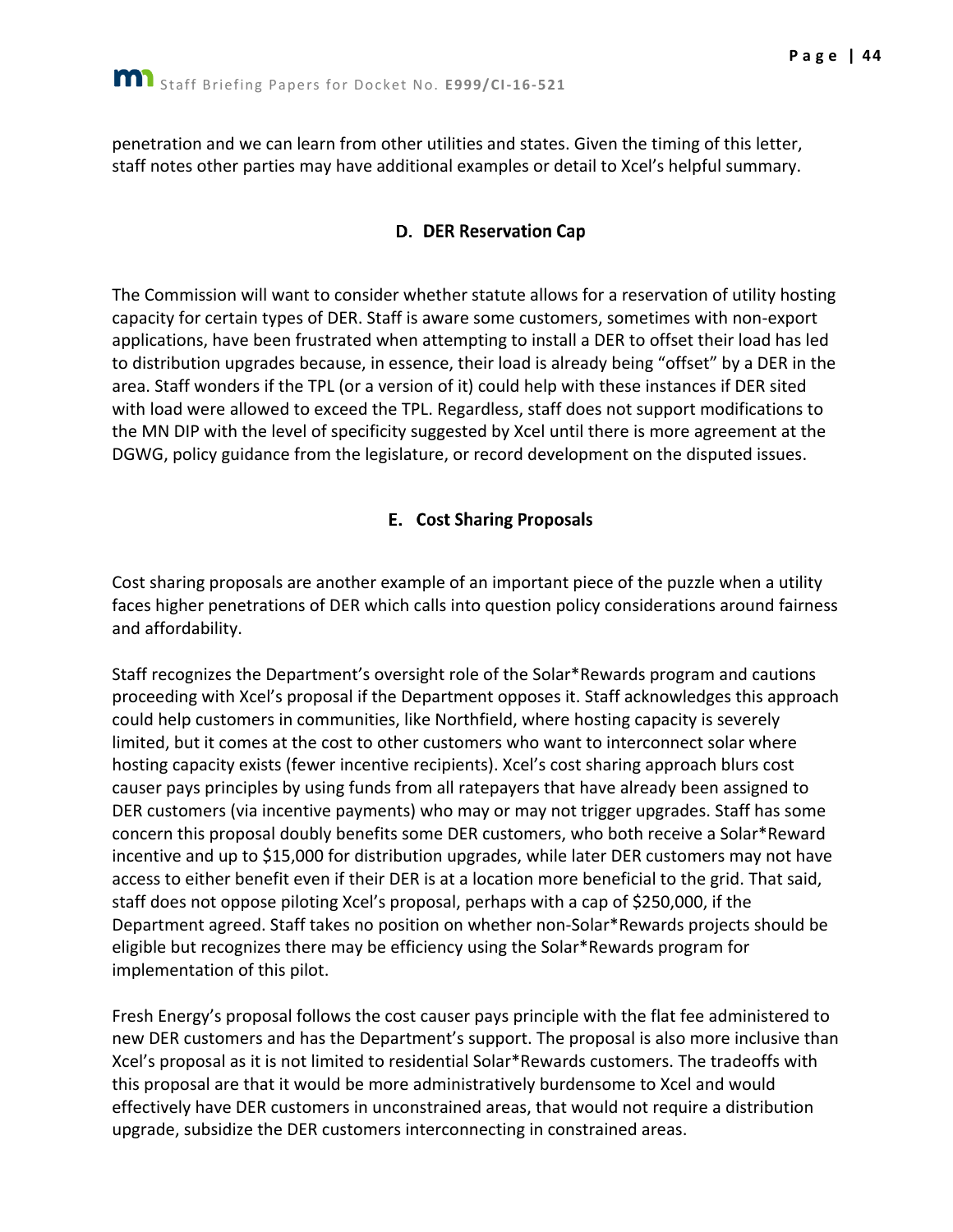Several parties were open to either or both of these cost-sharing proposals and expressed interest in expanding the scopes of the plans to make more DER projects eligible for costsharing - most notably, AES's proposal to expand Xcel's eligibility. However, many of the parties are open to different cost-share designs, emphasizing that they simply desire *a* cost-share design to be implemented. Staff seconds this opinion. Staff also notes that similar to the conditional support for cluster studies, several parties requested more cost-transparency (such as justified itemized costs) if a cost-sharing proposal were to be moved forward.

Staff recommends that Xcel work with the Department to determine if their cost-sharing proposal will work and, in the meantime, develop a cost-sharing proposal similar to Fresh Energy's proposal, but extend implementation in 4Q 2022. Staff does not think it is realistic to implement the Fresh Energy proposal within 60 days of the Commission's order given the program design, billing, and tracking details. A plan within 60 days of the order with implementation before the end of 2022 seems more realistic while recognizing the urgency some customers are experiencing and if adopted with the Xcel Solar\*Rewards cost sharing pilot may provide a longer term solution.

## **F. Dispute Resolution Process**

<span id="page-45-0"></span>Staff does not support a change to the MN DIP at this time. Xcel is correct that CAO first inquires with a customer, whether an interconnection customer or not, if they attempted to resolve the issue directly with the utility which is the best practice and encouraged in MN DIP 5.3. Staff also agrees with Xcel, the Department, and Fresh Energy that an online Notice of Dispute form and expedited process for non-technical issues is worthwhile. That said, staff cautions the Commission not to make decision about QSP cust this docket. Xcel Energy's proposal was filed in the QSP docket and has opposition as summarized in this docket. Xcel seems to see the primary purpose of spelling out the expedited process for non-technical issues is to clarify what counts as a QSP customer complaint.

Staff appreciates AES, MnSEIA, and Xcel Energy identifying ongoing opportunities to address disputes in stakeholder meetings and informal surveys. The Commission has encouraged this type of collaborative effort to identify and address interconnection issues since the DGWG began in 2017 – whether in the DGWG or in Xcel's many other stakeholder forums.

Lastly, staff supports Dakota Electric's proposal for the DGWG, or if more appropriate utilityspecific stakeholder groups, to create independent, unbiased technical review process and a queue or policy review process. Staff sees this as an Independent Engineer 2.0 process, something NES supports, where some of the challenges that plagued that early effort can be addressed while recognizing the ongoing need for independent, or trusted, technical expertise to inform the issues that are raised in the details of this proceeding and in the increasing number of Formal Complaints the Commission has saw in the past year.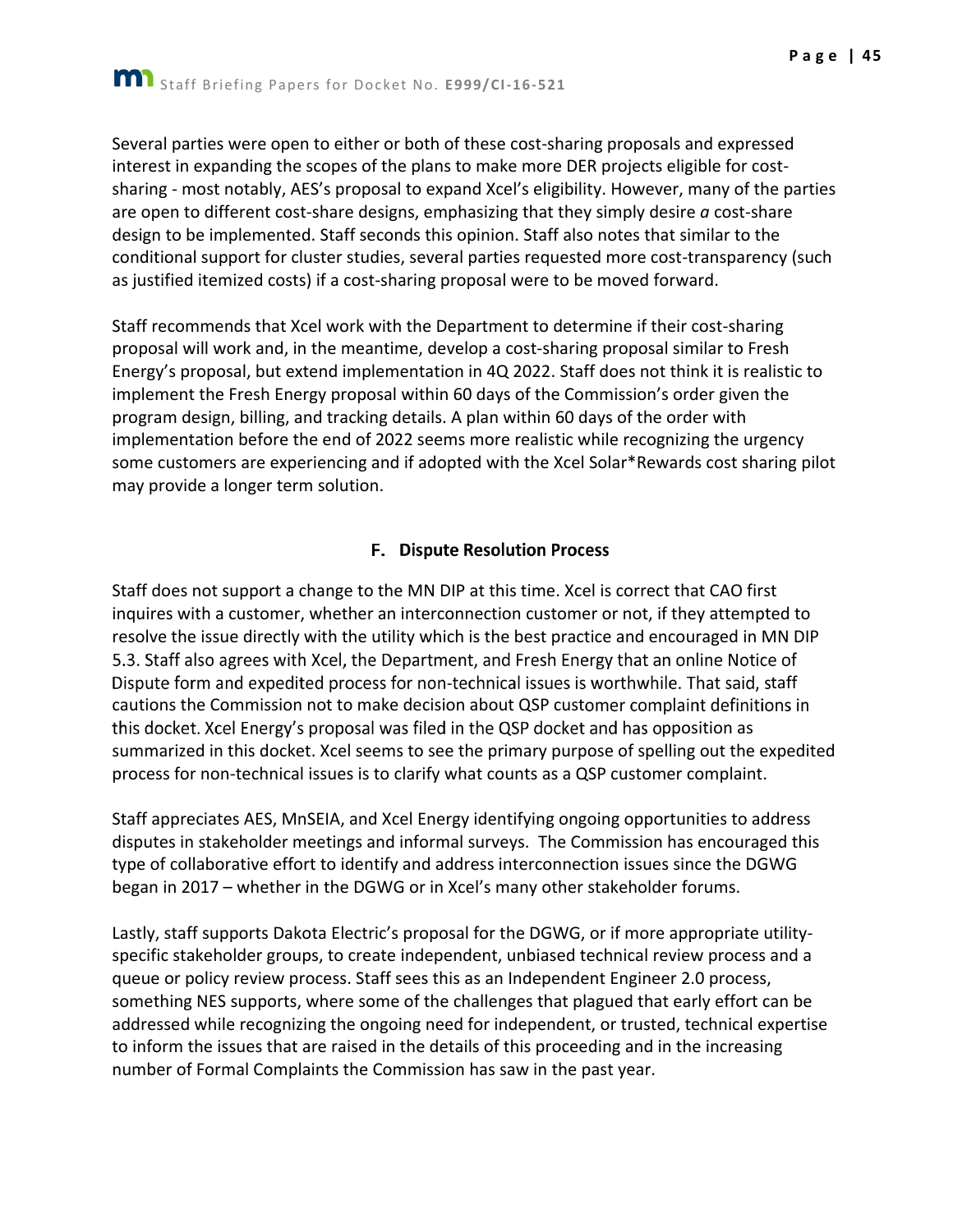## **V.** Decision Options

#### A. Interconnection Queue Management

- <span id="page-46-1"></span><span id="page-46-0"></span>1. Require Xcel to phase out the "on-hold" practice of staying project timeframes to perform serial review of interconnection applications.
	- a. Immediately *(Nokomis)* **(OR)**
	- b. For all customer-sited DER applications from "on-hold" within three months *(AES)* **(OR)**
	- c. Over the course of a year with quarterly compliance reporting *(IREC, Fresh Energy)*
- 2. Require Xcel to expand its parallel processing to all Fast-Track projects within 30 days of this Order. *(Fresh Energy, Nokomis)*
	- *a.* Applied only to areas where there are no known capacity constraints *(Department, IREC)*
- 3. Require Xcel to move the trigger to begin reviewing the next-in-queue project when the aheadin-queue has:
	- a. Completed a System Impact Study *(Fresh Energy, MnSEIA, Pivot Energy)* (**AND**)
		- i. until queue crisis is managed or until mandatory cluster studies is implemented *(IREC)* (**OR**)
	- b. Begun the Facilities Study *(MnSEIA and Pivot Energy Alternative)* (**OR**)
- 4. Reduce the timeframe the Interconnection Customer has to sign an Interconnection Agreement from 30 to 15 Business Days. *(Xcel, Pivot Energy) (Staff Note: requires a change or variance to MN DIP 5.1 for non-Simplified applications and MN DIP 2.3.1 for Simplified.)*
- 5. Require Xcel to increase tracking and reporting on the parallel processing of 40kW and under projects to include: *(Department)*
	- a. Number of projects <40Kw that failed Initial Review Screens, Supplemental Screens, and required Upgrades by
		- i. Per quarter in the year before parallel screening was implemented;
		- ii. Per quarter after parallel screening was implemented;
	- b. Identify/tag applications screened in parallel;
	- c. Additional analysis on the potential impact to interconnection costs of switching to parallel processing

#### **B.** Cluster Studies

- <span id="page-46-2"></span>6. Approve Xcel's MN DIP additions to 1.8.3 addressing mandatory cluster studies. *(Xcel)* (**AND?**)
	- a. Approve Xcel's proposed MN DIP 1.9 addressing a DER Technical Planning Limit and Open DER Capacity Limit *(Xcel) (accomplishes Decision Option 22)* (**OR)**
- 7. Deny Xcel's MN DIP revision proposal as it relates to mandatory cluster studies. *(IREC, MnSEIA, Fresh Energy, NES, ILSR, the Department)* (**OR**)
- 8. Grant Xcel Energy a variance to MN DIP 1.8.3 to pilot mandatory cluster studies for areas with three or more > 40 kW applications that cannot be reviewed in parallel*. (Staff)* (**AND, OR)**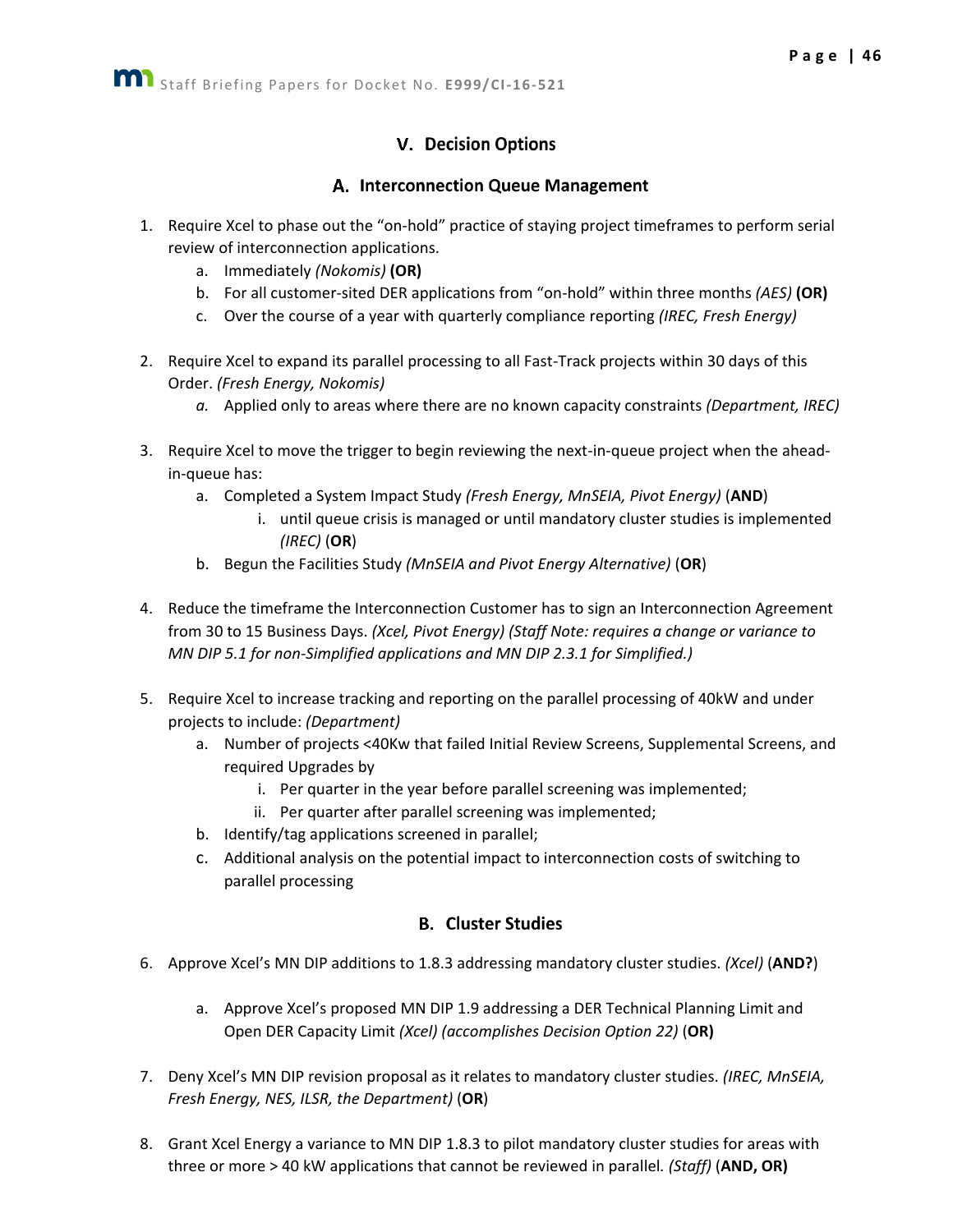- 9. Create a Working Group to discuss key topics of a cluster study convened by
	- a. The Commission *(IREC)* **(OR)**
	- b. Xcel *(Department)*
- 10. The Working Group would be conducted over a period of
	- a. 60 day period *(Department)* **(OR)**
	- b. 90-day period *(Department, MnSEIA, IREC)*
	- c. 180-day period *(Staff)*
- 11. The Working Group would discuss and file a report with an issues matrix detailing all resolved and unresolved issues, a description of party positions and recommended decision options along with any references to record documentation on the following topics: *(Department modified by Staff):*
	- a. Circumstance when utility is required to perform group study *(IREC)* **(AND, OR)**
	- b. Rules for how mandatory groups are formed (notice, timing, etc.) *(IREC, Fresh Energy, Department*) **(AND, OR)**
	- c. Description of the studies to be performed in a group study, including identification of when individual assessments may be required *(IREC)* **(AND, OR)**
	- d. Defined timelines for all utility and customer steps of the process, and definition of what happens if timelines are not met *(IREC, Department, MnSEIA)* **(AND, OR)**
	- e. Timelines for group studies should be in alignment with those used by other states. *(IREC*) **(AND, OR)**
	- f. Description of what happens when projects drop out after the group study process has started. This includes defined opportunities for projects to drop out, and deposits or other penalties to deter dropouts later in the process. *(Department)* **(AND, OR)**
	- g. Group Retention Strategies *(Fresh Energy)* **(AND, OR)**
	- h. Provisions for sharing of both study and upgrade costs (*IREC, Fresh Energy, Department)* **(AND, OR)**
	- i. Rules for how existing applications may be transitioned into the group study process and how the process may change after the initial queue backlogged is cleared. *(Fresh Energy)* **(AND, OR)**
	- j. Topics identified by findings from Xcel's mandatory cluster study pilot *(Staff)* **(AND)**
- 12. Direct Xcel to provide the following reporting on any voluntary pilot Group Study processes it implements: *(Fresh Energy, Xcel)*
	- a. A compliance filing six months after the Order in this matter describing the participating applications, relevant feeder and substation characteristics, the time in which each phase of the study was completed, any group retention measures (deposits or penalties), the general cost allocation process used, and any disputes that arose.
	- b. A presentation at the next Solar\*Rewards Community stakeholder meeting that follows submission of this report, to be given by Xcel with input from participating applicants about the process and lessons learned.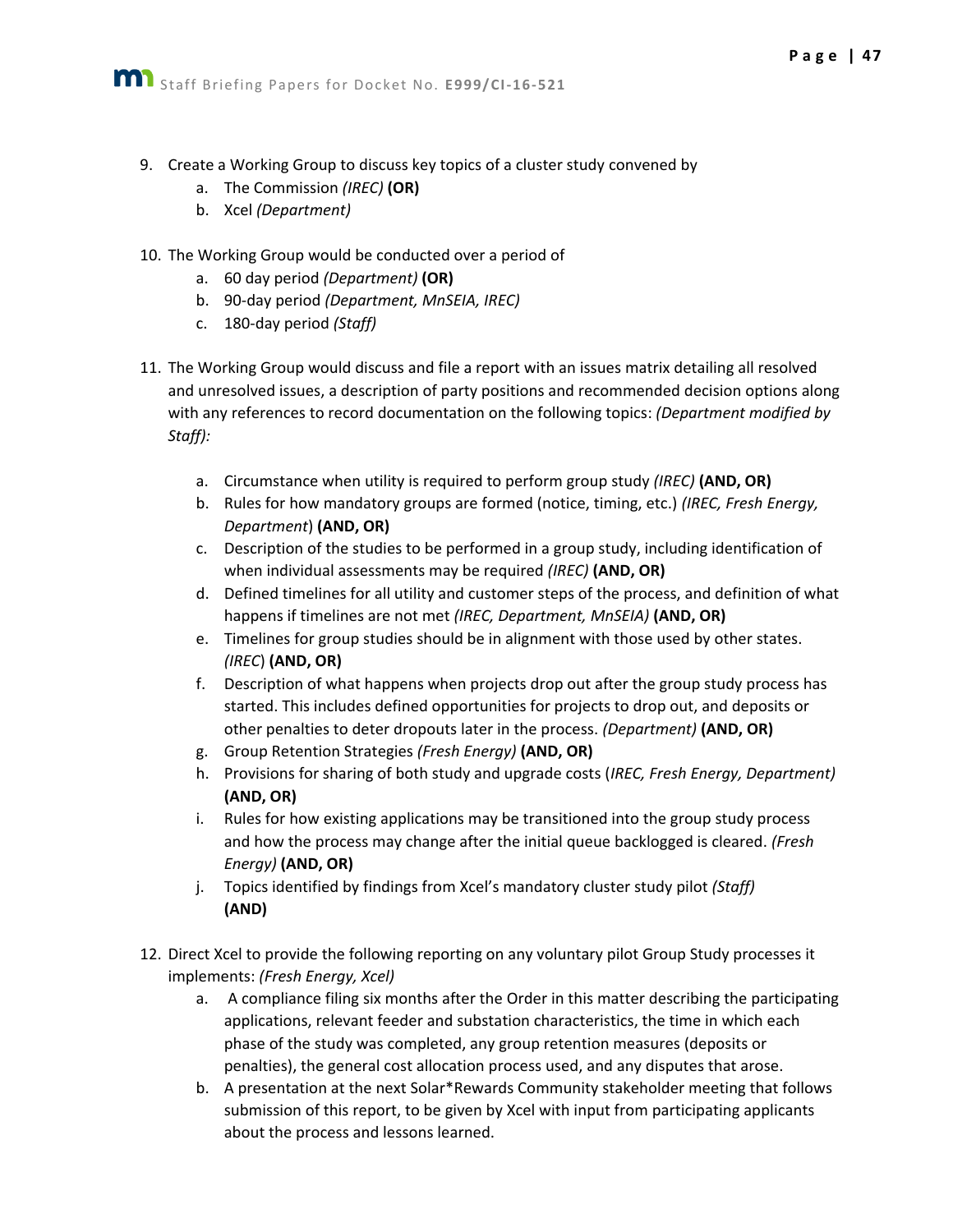## **C.** DER Technical Planning Limit

- <span id="page-48-0"></span>13. Approve Xcel's authority to implement the DER Technical Planning Limit. *(Xcel)* (**OR**)
- 14. Deny the implementation of Xcel's DER Technical Planning Limit. *(IREC, MnSEIA, Fresh Energy, AES, NES, the Department, Nokomis, and SUN)* (**AND**)
- 15. Direct the Executive Secretary to procure an independent third party to evaluate if the DER TPL is the best solution for a future where demand for DER is going to increase. *(AES)*
- 16. Require Xcel to discuss any specific issues that arise as a result of reduced DML on feeders with high DER capacity, or specific issues related to DER and operational flexibility, in its quarterly compliance filings in this docket. *(Fresh Energy)*
- 17. Establish a DGWG subgroup to explore the risks currently faced and the impacts and effectiveness of the proposed TPL *(Fresh Energy)*
- 18. Require Xcel to acquire the staffing and technical capabilities to conduct studies, even in complex cases, within the required timelines. *(ILSR, MnSEIA, IREC)*
- 19. Require Xcel to provide, within 60 days of the date of the order, a full technical assessment of each of the capacity constrained locations that identifies the technical issues, details possible upgrades or other remedies for mitigating the constraint and estimated costs and timelines for implementing those solutions *(Department, Fresh Energy, IREC, ILSR)*
	- a. Direct Executive Secretary to issue a notice of comment period and set a comment schedule after Xcel's Known Capacity Constraint report is filed, to allow stakeholders to comment on the completeness of the assessment, the merits of various solutions Xcel presented, and to offer alternative solutions. *(Fresh Energy)*
- 20. Direct all rate-regulated utilities seeking to make a substantial interconnection process change even if it does not explicitly require a MN DIP amendment – to file a notice in this docket explaining the issue, citing concrete examples, providing workpapers or background documentation if relevant, and explaining in detail their proposed change. The notice must be submitted at least 30 days before the utility's proposed implementation date. If no party comments or submits a notice of intent to comment within 30 days, the change will be accepted, otherwise the Commission will open a notice of Comment Period to consider the proposed change. *(Fresh Energy)*
- 21. The Commission will evaluate whether utilities with known capacity constraints that delay or limit interconnection could make proactive investments or changes to encourage DER while protecting ratepayers in rate-regulated utilities' biennial Integrated Distribution Plans or, if applicable, Hosting Capacity Analysis reports. *(Staff modification of Dakota Electric, AES, NES, IREC, Fresh Energy, MnSEIA)*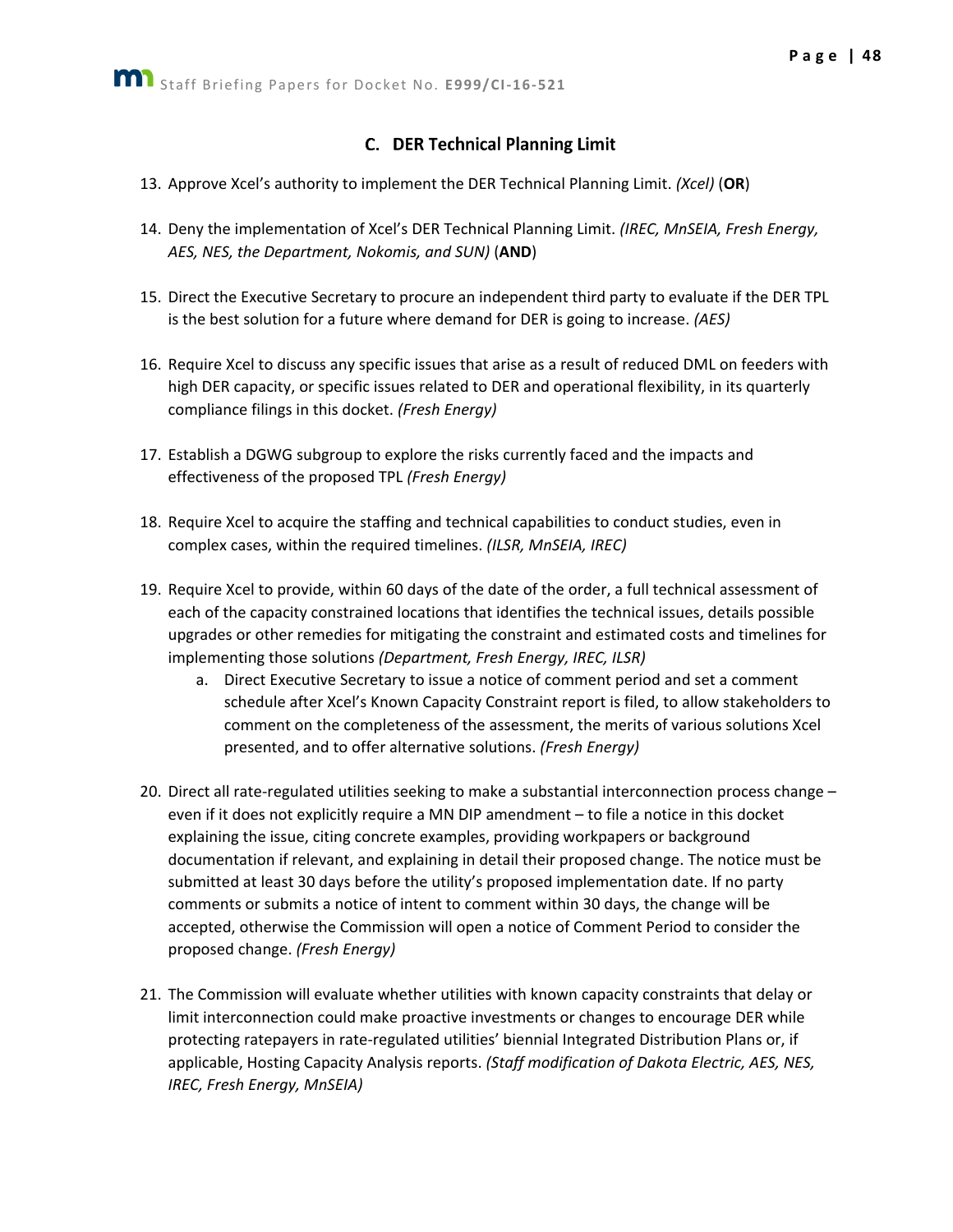## D. Small DER Capacity Reservation

- <span id="page-49-0"></span>22. Approve Xcel's MN DIP 1.9.1 edit, allowing 25% of the DER Technical Planning Limit to be reserved for Small DER (net-metered DER systems 40kW or less that comply with the 120% rule). *(Xcel)* (**OR**)
- 23. Deny Xcel's MN DIP 1.9.1 edit. *(Department, IREC, AES, Nokomis, MnSEIA, NES, the City, ILSR)*  (**AND**)
	- a. Should Xcel opt to bring forward another capacity reservation proposal in the future: *(Fresh Energy)*
		- i. The amount of the capacity reservation should be based on expected DER growth and other anticipated changes in electrical conditions.
		- ii. The amount of the capacity reservation should be adjusted to the characteristics of each substation and feeder.
		- iii. Xcel will include supporting documentation to demonstrate why the capacity reservation is needed and why each proposed reservation amount is justified
- 24. Direct the Executive Secretary to procure an independent third party to evaluate if the Small DER Capacity Reservation is warranted. *(AES)*

## **E.** Cost Sharing

- <span id="page-49-1"></span>25. Approve Xcel's cost-sharing proposal by accepting the Solar\*Rewards tariff edits on sheet 9-49. *(Xcel, MnSEIA):*
	- a. Approve an expanded version of Xcel's cost sharing proposal as proposed by All Energy Solar. *(AES proposed tariff modification)*
	- *b.* Approve Xcel's cost sharing proposal but include non-Solar\*Rewards customers that are 40kW or smaller and meet the 120% rule. (*MnSEIA, NES, Fresh Energy - requires a tariff modification by Xcel)*
	- c. Cap the pilot at \$250,000 *(Staff)*
- 26. Approve the cost-sharing proposal for Xcel customers with 40 kW or less DER created by Fresh Energy, IREC, and TruNorth to be implemented within 60 days of this Order. *(Fresh Energy, IREC, AES)* (**OR**)
	- *a.* Approve an altered version of Fresh Energy's cost-sharing proposal that excludes the eligible customers under Xcel's cost-sharing proposal*. (MnSEIA) (must include Decision Option 25)*
- 27. Approve the cost-sharing proposal for Xcel customers with 40 kW or less DER created by Fresh Energy, IREC, and TruNorth with a plan by the Company to implement by the end of 2022 within 60 days of this Order. *(Staff alternative modifying Decision Option 26)*
- 28. Require Xcel to take into account depreciated value of existing equipment being replaced or upgraded as part of its estimate of the flat fee, and track and report all upgrades and associated costs for its Solar\*Rewards program. *(Department)*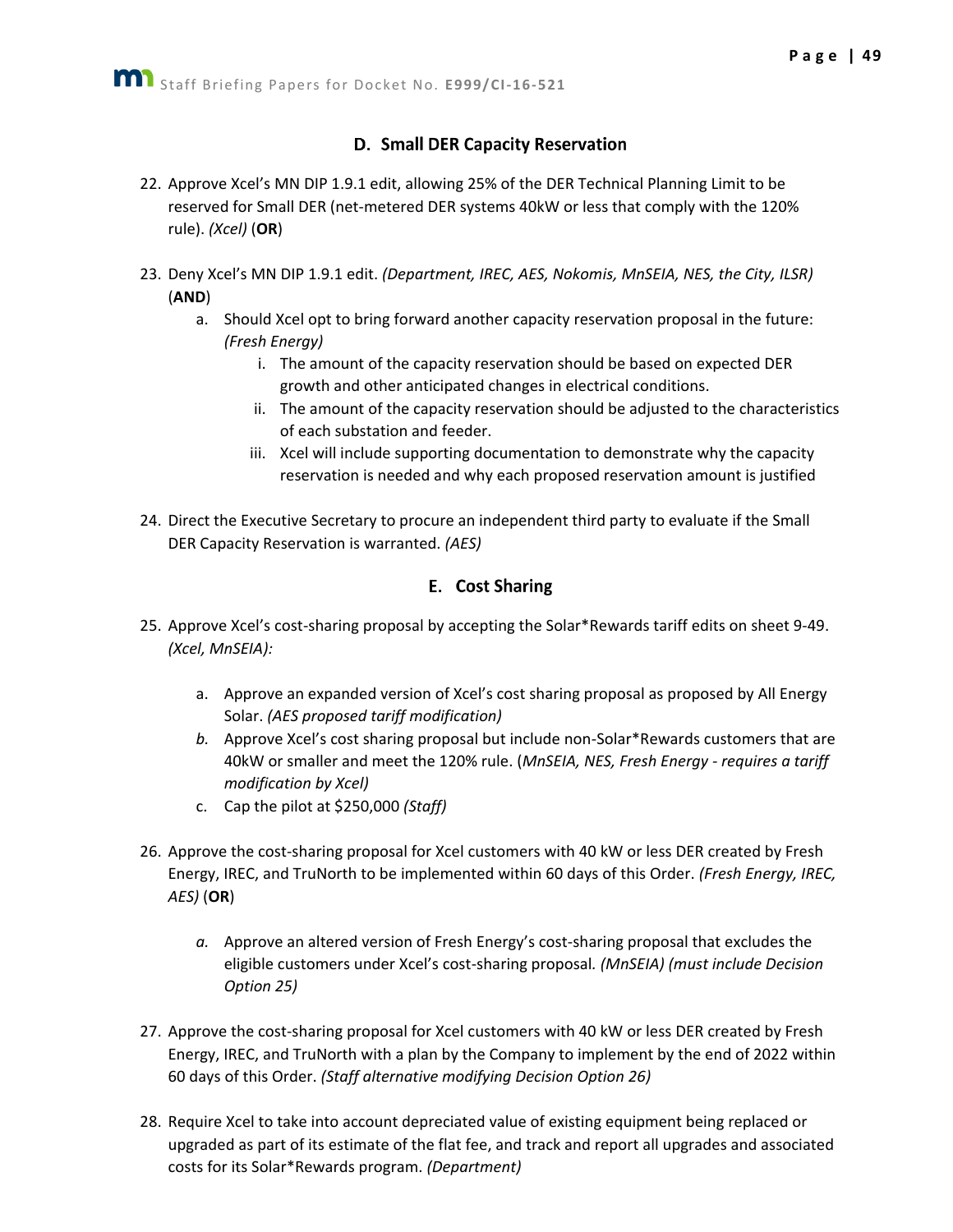- 29. Require Xcel to have the Facilities Study include itemized costs for distribution and network upgrades and interconnection facilities, as well as an indication if a smaller system size would avoid major upgrades. To be implemented within 60 days of the order. *(Fresh Energy AES, IREC, Department)*
- 30. Require Xcel to file a comprehensive report on the cost-sharing program one year from the implementation date, which will inform the Commission's decision about whether to continue or modify the program. *(Fresh Energy)*

#### **F. Dispute Resolution Process**

- <span id="page-50-0"></span>31. Approve Xcel's MN DIP 5.3.8 edits. *(Xcel)*
	- a. Require Xcel to provide reports on the number of complaints received, types of complaints, time to resolve the complaint, and if the underlying issue was addressed. (AES)
	- b. Customers with a complaint about a missed timeline may file a complaint with the CAO at the same time they complete Xcel's Notice of Dispute Form. *(Fresh Energy)*
- 32. Approve Xcel's proposal to clarify an expedited, non-technical dispute resolution process. *(Xcel) (This issue was also raised in Docket No. E002/M-12-383)*
- 33. Request the DGWG to propose an independent, unbiased technical review process and a queue or policy review process with the goal of reducing appeals to the Commission. *(Dakota Electric)*
- 34. Direct the Executive Secretary and Xcel to provide information on the updated dispute process on relevant webpages, including a link to the Notice of Dispute Form and a statement that customers may file a complaint with the CAO after filing a Notice of Dispute Form with Xcel. *(Fresh Energy)*
- 35. For complaints regarding issues other than compliance with MNDIP timelines, customers can file a complaint with the CAO after the corresponding resolution period (10 business days for nontechnical, 20 business days for technical disputes) if they are not satisfied with the response or resolution received. *(Fresh Energy)*
- 36. In future quarterly MN DIP compliance filings to the Commission, Xcel should provide: *(Fresh Energy)*
	- a. The number of nontechnical and technical dispute notices received that quarter
	- b. The number of nontechnical and technical disputes resolved that quarter
	- c. A breakdown of all dispute notices received that quarter by issue area
	- d. A discussion of work planned, ongoing, or recently completed to address issues highlighted by nontechnical and technical customer disputes
	- e. Any other relevant information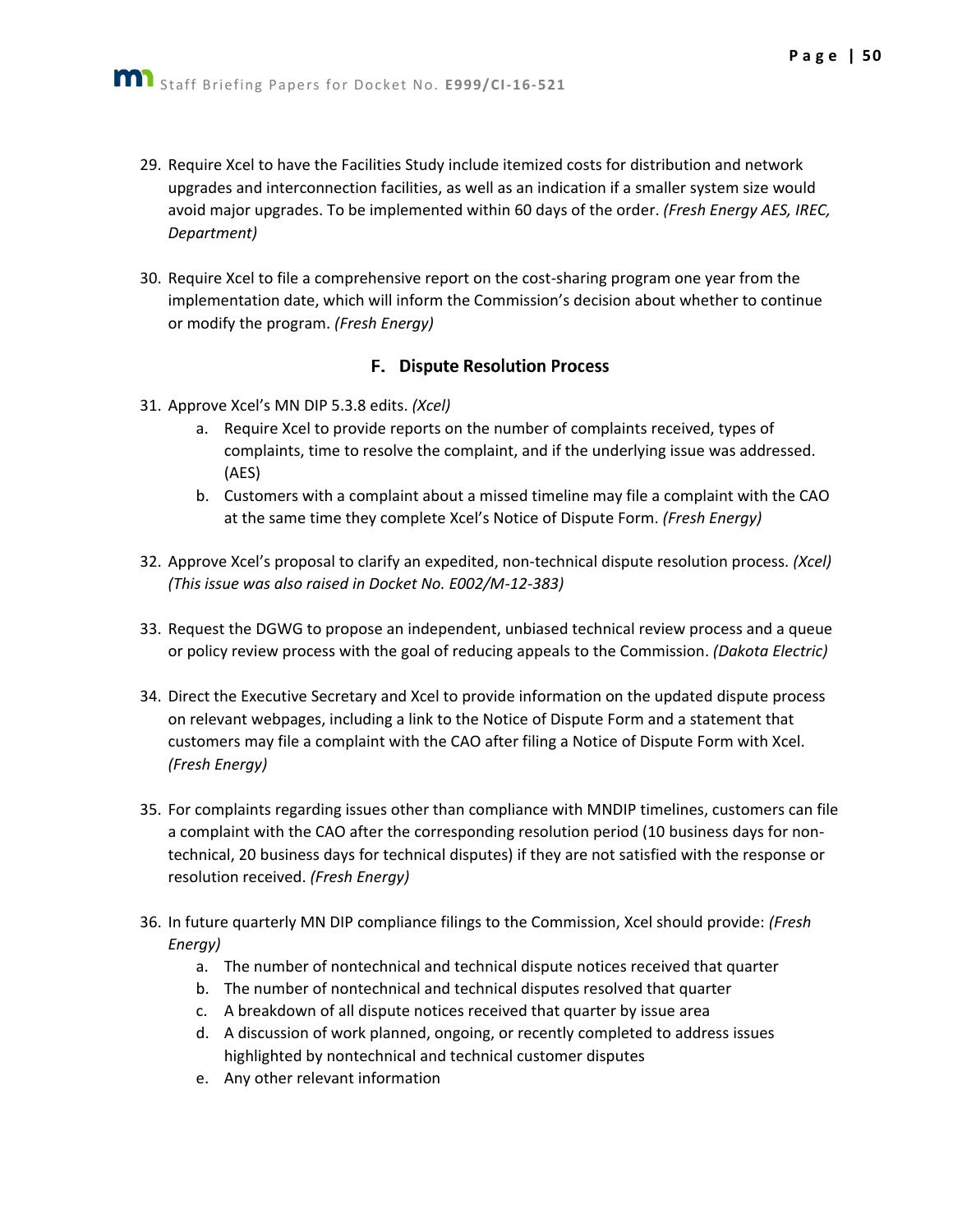#### G. Miscellaneous

- <span id="page-51-0"></span>37. Require Xcel to provide a detailed report of the costs incurred and technical rationale for each upgrade should the Company seek cost recovery for distribution upgrades from Solar\*Rewards customers or request to charge a fee to certain DER customers to cover interconnection upgrades. *(Fresh Energy AES, IREC, Department)*
	- a. Direct the Executive Secretary to monitor itemized costs to evaluate appropriateness and intervene if necessary. *(AES)*
- 38. Require Xcel, upon request, to provide additional detail regarding cost changes over 25 percent relative to the most recent cost estimate. *(Xcel)*
- 39. Require all rate-regulated utilities to develop and publish on their websites a cost guide for typical DER upgrades within 30 days of this Order, update it as needed, and notify the Commission in this docket whenever the guide has been updated. *(Fresh Energy)*
- 40. Require all rate-regulated utilities to publish Accounting Treatment Guide for DER Interconnection Costs within 30 days of the order. *(Fresh Energy)*
- 41. Convene an accountability subgroup to provide recommendations to the Commission on utility accountability for MN DIP compliance. *(IREC)*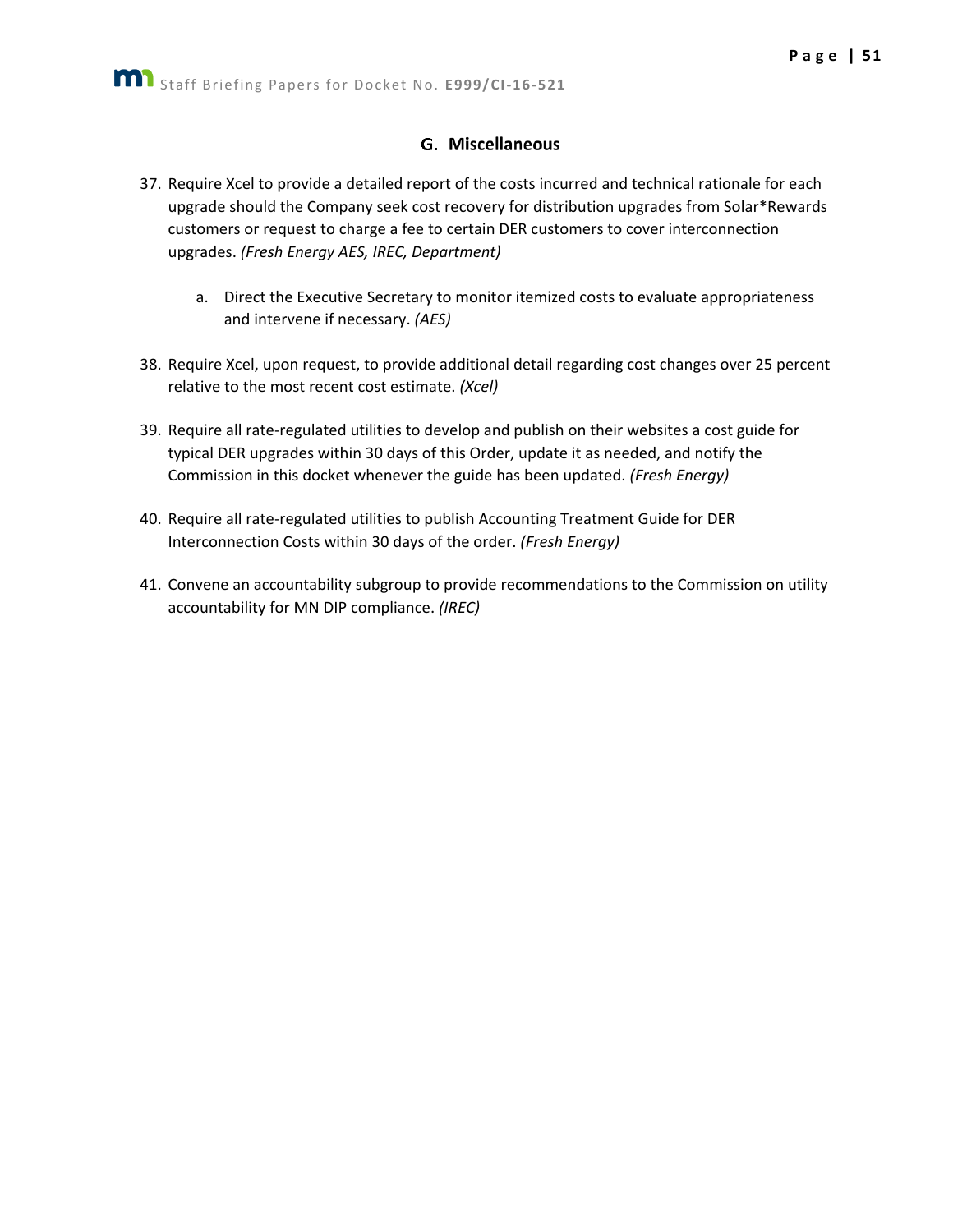#### VI. Attachment A

#### **Xcel Energy proposed additions to**

#### **MN DIP 1.8.3, proposed new MN DIP 1.9, and redline revisions to MN DIP 5.3.8**

#### **A. Xcel Energy proposes adding the following MN DIP provisions to MN DIP 1.8.3 to address mandatory cluster studies:**

1.8.3.1 (Applicable to Xcel Energy only) Notwithstanding the provisions of 1.8.3 above, an Interconnection Application will be subject to a mandatory cluster study as set forth in MN DIP 1.9, or as set forth in 1.8.3.2 or 1.8.3.3 below.

1.8.3.2 (Applicable to Xcel Energy only) Interconnection Applications not subject to MN DIP 1.9, shall be subject to a mandatory cluster study (called Distribution Group Study), provided that no Interconnection Application can be subject to a mandatory cluster study if the Interconnection Application is for a project that is less than or equal to 40 kW, when all of the following conditions are met:

1.8.3.2.1 When there are three or more Interconnection Applications in sequential order in the same queue;

1.8.3.2.2 When the Area EPS Operator determines that the Upgrades needed for interconnection are expected to be limited to the distribution system (e.g., feeder upgrades, Voltage Supervisory Reclosing (VSR) or other protection modifications), and to not include a need for a substation transformer upgrade or a new feeder.

1.8.3.3 (Applicable to Xcel Energy only) The Distribution Group Study process may need to have different processes than what would ordinarily be part of the MN DIP process, and therefore will be handled on an individual case basis as designed by the Area EPS Operator, and not subject to MN DIP timelines and processes prior to the signing and funding of the MN DIA.

#### **B. Xcel Energy proposes a new MN DIP 1.9 to address DER Technical Planning Limit and mandatory cluster studies:**

#### **MN DIP 1.9 (Applicable to Xcel Energy only) Mandatory Cluster Study When DER Technical Planning Limit or Open DER Capacity Limit is Exceeded**

At any time after an Interconnection Application has been deemed complete, but before a System Impact Study has begun, the Area EPS Operator may apply a screen for the **DER Technical Planning Limit.**

1.9.1 The overall **DER Technical Planning Limit** may be defined by the Area EPS Operator (e.g., the aggregate nameplate capacity of all DER installed or ahead in queue plus the project being studied may not be more than Daytime Minimum Load (DML) plus 80% of the equipment rating of either the substation transformer or feeder). The first 75% of the **DER Technical Planning Limit** for the feeder and/or substation DER capacity is available for all DER, including Community Solar Gardens, **Small DER** (as defined below), and all other DER on a first come first serve basis. This first 75% is called the **Open DER Capacity Limit**.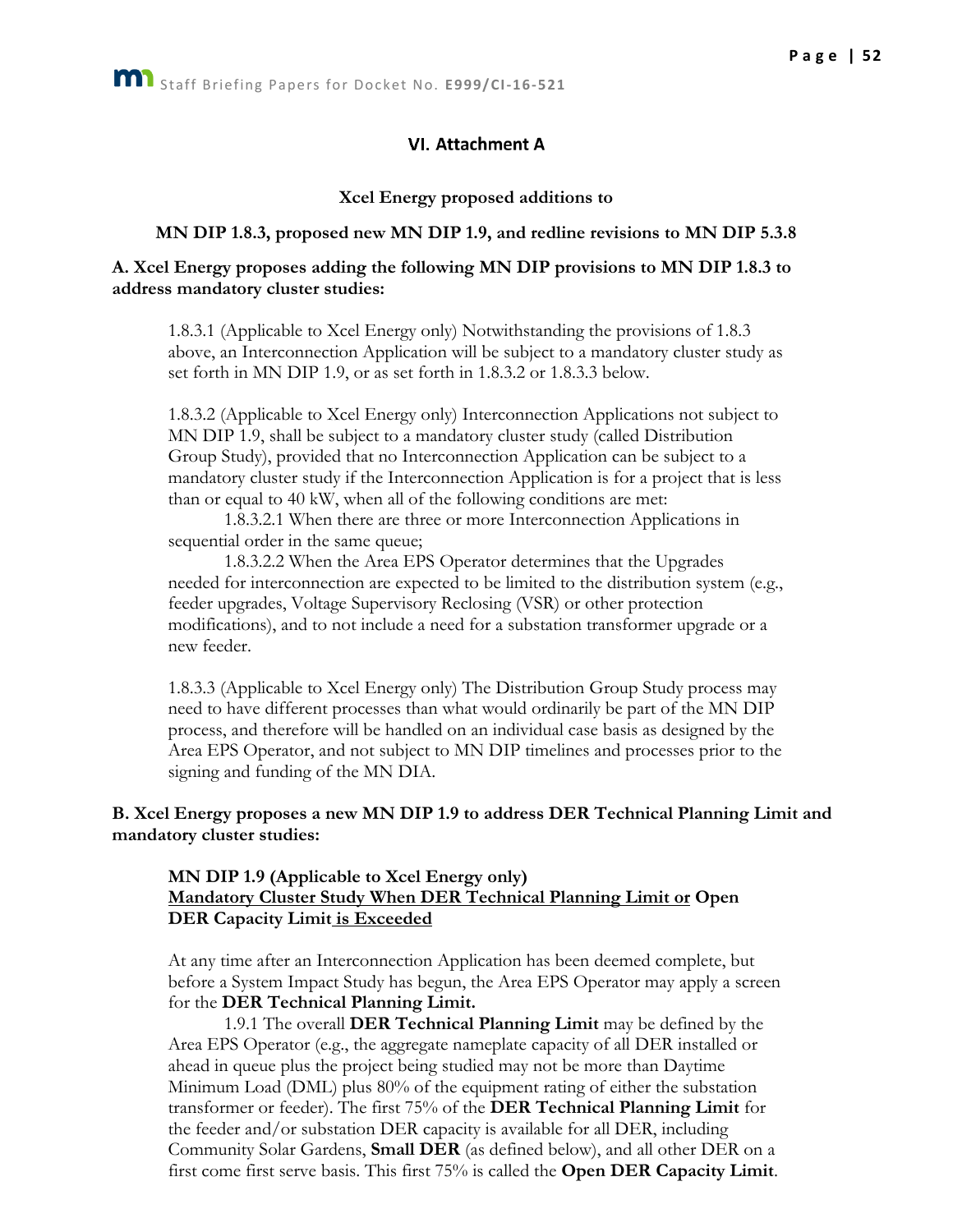The remaining 25% of the **DER Technical Planning Limit** for the feeder and/or substation is exclusively reserved for net-metered DER systems 40 kW or less that

comply with the 120% rule (**Small DER**). The 120% rule shall be calculated consistent with how the Area EPS Operator applies the similar rule in its Solar\*Rewards Community program. To clarify, this has the following stepped approach:

- First, the DER Technical Limit is applied to system (feeder/substation);
- Then, 25 percent of the remaining capacity would be "reserved" for Small DER;
- The remaining 75 percent of capacity would be available for all system sizes on a first come, first served basis, however, Small DER will be counted towards this category only after the 25 percent Small DER
- Capacity Reservation is reached.

1.9.2 If a **non-Small DER** Interconnection Application exceeds the **Open DER Capacity Limit**, or if a **Small DER** Interconnection Agreement exceeds the **DER Technical Planning Limit**, then the Interconnection Application will be removed from the queue for the feeder originally assigned to it and be put into a different queue that will apply to those Interconnection Applications that exceed the **Open DER Capacity Limit** and/or **DER Technical Planning Limit.** The Interconnection Applications in this type of queue will be subject to **Transmission and Distribution Studies (TDS)** and would be studied in the relevant geographic area pertaining to the address of the proposed DER in the Interconnection Application. The type of queue these are placed in is called a **DER TDS Queue**.

1.9.3 The Area EPS Operator may have a number of **DER TDS Queues** in different geographic areas based upon use of its judgment as to what Interconnection Applications should be part of that same **DER TDS Queue** for purposes of studying new feeder(s) and/or new substation(s) and other transmission facility upgrades in order to allow DER interconnections.

1.9.4 If there are two or more Interconnection Applications that exceed the Open DER Capacity Limit in any specific **DER TDS Queue** then each will be subject to a mandatory cluster study that will be triggered about once a year, but in no event not earlier than the completion of all other cluster or serial studies in that particular **DER TDS Queue**. If there is just one Interconnection Application that has exceeded the Open DER Capacity Limit in any specific **DER TDS Queue** and after six months no other such Interconnection Application has been added to that **DER TDS Queue**, then it may be studied not as part of a cluster, but in no event earlier than the completion of all other cluster or serial studies in that particular **DER TDS Queue**. **Small DER** projects are not subject to the mandatory cluster study set forth in this MN DIP 1.9. The completion of a cluster or serial study for these purposes shall be marked by each Interconnection Application ahead in the **DER TDS Queue** either being cancelled or being the subject of a signed and funded MN DIA.

1.9.5 If any Interconnection Customer refuses to participate in this type of cluster study on the **DER TDS Queue**, or does not timely sign and fund a statement of work for this type of study, the associated Interconnection Application shall be cancelled by the Area EPS Operator.